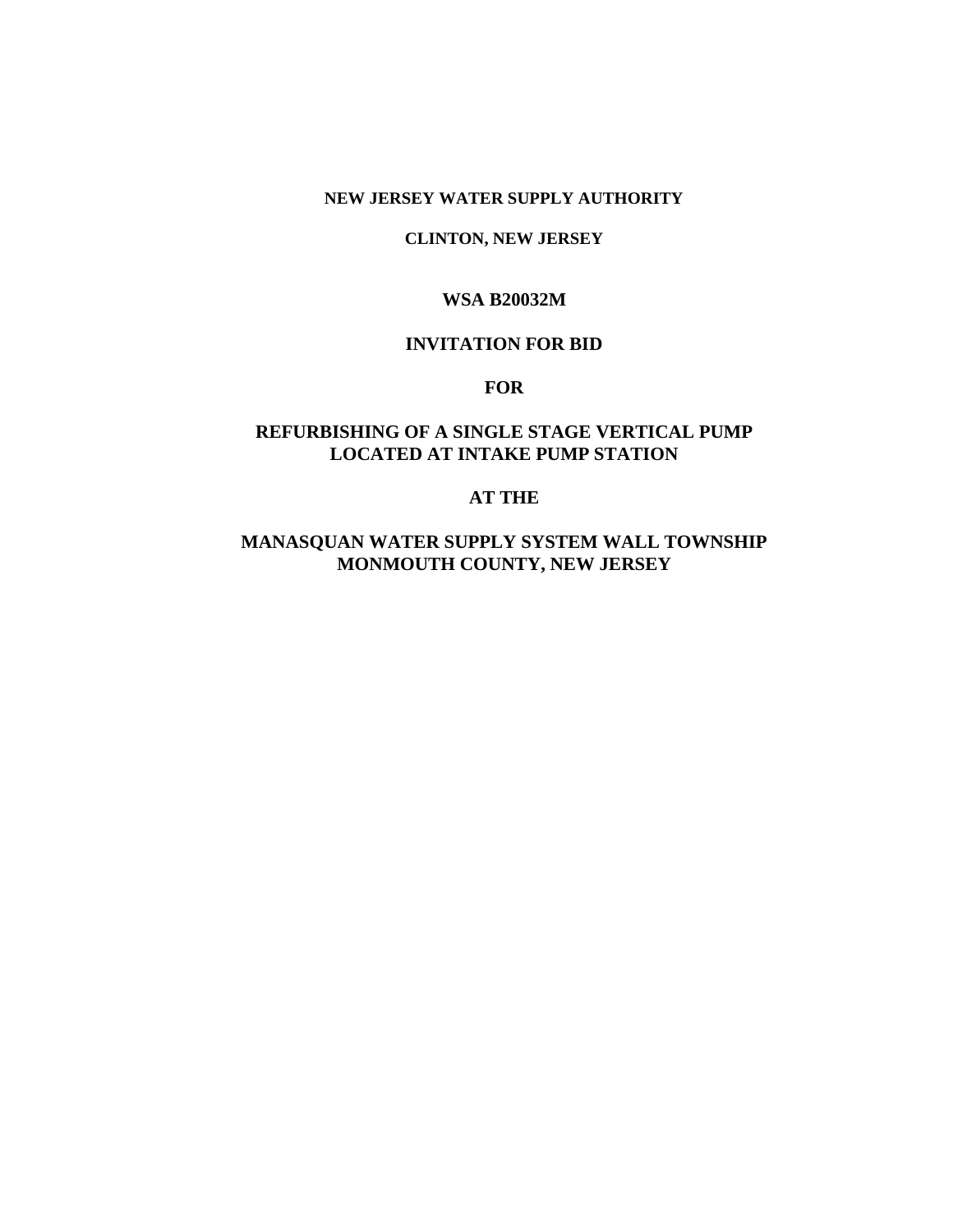# **TABLE of CONTENTS**

## **SECTION I - PURPOSE and INTENT**

# **SECTION II - BID INFORMATION**

| A.             |                                                                                 |  |
|----------------|---------------------------------------------------------------------------------|--|
| <b>B.</b>      |                                                                                 |  |
| C.             |                                                                                 |  |
| D.             |                                                                                 |  |
| E.             |                                                                                 |  |
| F.             |                                                                                 |  |
| G.             |                                                                                 |  |
| H.             |                                                                                 |  |
| L.             |                                                                                 |  |
| J <sub>r</sub> |                                                                                 |  |
| K.             |                                                                                 |  |
| $\mathbf{L}$   |                                                                                 |  |
| M.             |                                                                                 |  |
| N.             |                                                                                 |  |
| O.             |                                                                                 |  |
| P.             |                                                                                 |  |
| Q.             |                                                                                 |  |
| R.             |                                                                                 |  |
| S.             | Prevailing Wage/Public Works Contractor Registration and EO 271  12             |  |
| T.             |                                                                                 |  |
| U.             |                                                                                 |  |
| V.             |                                                                                 |  |
| W.             |                                                                                 |  |
| X.             |                                                                                 |  |
| Y.             |                                                                                 |  |
| Z.             |                                                                                 |  |
| AA.            |                                                                                 |  |
| AB.            |                                                                                 |  |
| AC.            |                                                                                 |  |
| AD.            |                                                                                 |  |
| AE.            |                                                                                 |  |
| AF.            |                                                                                 |  |
| AG.            | Contract Provisions Ensuring Security of Authority Structures and Processes  16 |  |
| AH.            |                                                                                 |  |
| AI.            |                                                                                 |  |
| AJ.            |                                                                                 |  |
| AK.            |                                                                                 |  |

÷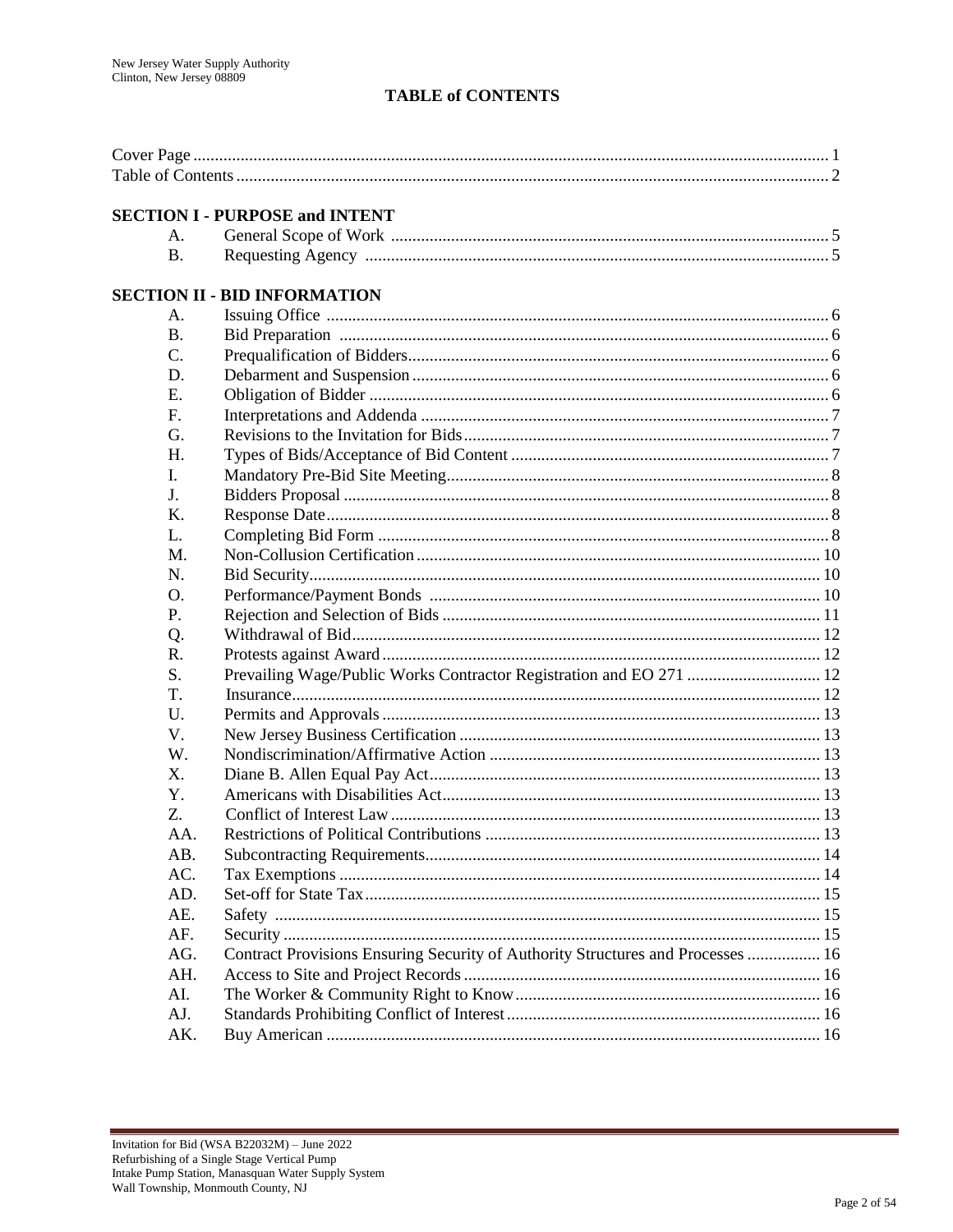# **SECTION III - CONTRACT INFORMATION**

| Article I            |                                                                      |  |
|----------------------|----------------------------------------------------------------------|--|
| Article II           |                                                                      |  |
| Article III          |                                                                      |  |
| Article IV           |                                                                      |  |
| Article V            |                                                                      |  |
| Article VI           |                                                                      |  |
| Article VII          |                                                                      |  |
| Article VIII         |                                                                      |  |
| Article IX           |                                                                      |  |
| Article X            |                                                                      |  |
| Article XI           |                                                                      |  |
| Article XII          |                                                                      |  |
| Article XIII         |                                                                      |  |
| Article XIV          |                                                                      |  |
| Article XV           |                                                                      |  |
| Article XVI          |                                                                      |  |
| Article XVII         |                                                                      |  |
| Article XVIII        |                                                                      |  |
| <b>Article XIX</b>   |                                                                      |  |
| Article XX           |                                                                      |  |
| Article XXI          |                                                                      |  |
| Article XXII         |                                                                      |  |
| Article XXIII        |                                                                      |  |
| Article XXIV         |                                                                      |  |
| Article XXV          |                                                                      |  |
| Article XXVI         |                                                                      |  |
| Article XXVII        |                                                                      |  |
| Article XXVIII       |                                                                      |  |
| Article XXIX         |                                                                      |  |
| Article XXX          |                                                                      |  |
| Article XXXI         |                                                                      |  |
| Article XXXII        |                                                                      |  |
| Article XXXIII       | <b>Contract Provisions Ensuring Security of Authority Structures</b> |  |
|                      |                                                                      |  |
| <b>Article XXXIV</b> |                                                                      |  |
| Article XXXV         |                                                                      |  |
| Article XXXVI        |                                                                      |  |
| Article XXXVII       |                                                                      |  |
| Article XXXVIII      |                                                                      |  |
| Article XXXIX        |                                                                      |  |
| Article XL           |                                                                      |  |
| Article XLI          |                                                                      |  |
| Article XLII         |                                                                      |  |
| Article XLIII        |                                                                      |  |
|                      |                                                                      |  |

÷.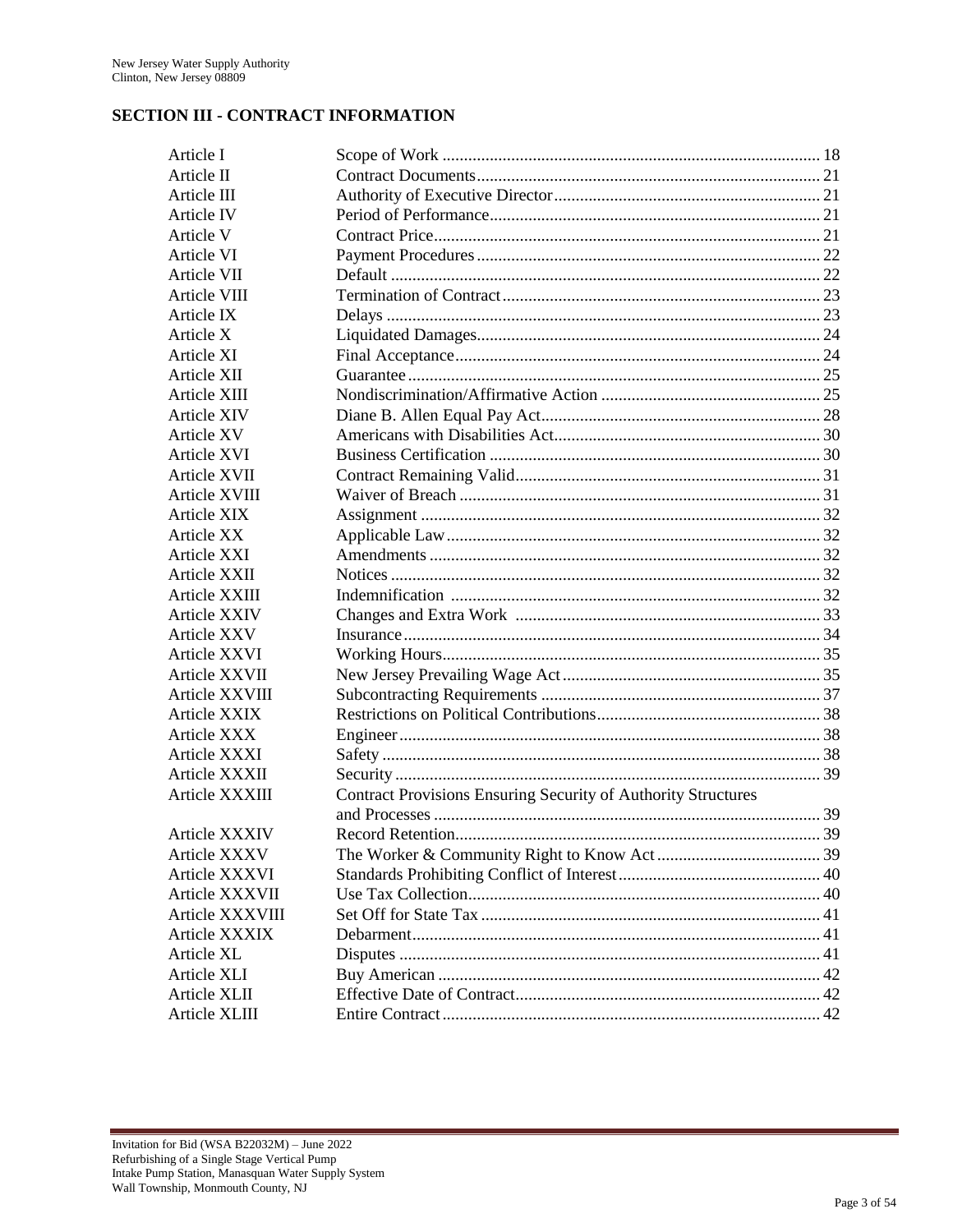# **SECTION IV – TECHNICAL SPECIFICATIONS/GENERAL REQUIREMENTS**…... Separate Cover

## **SECTION V - BID FORMAT & CONTENT REQUIREMENTS**

÷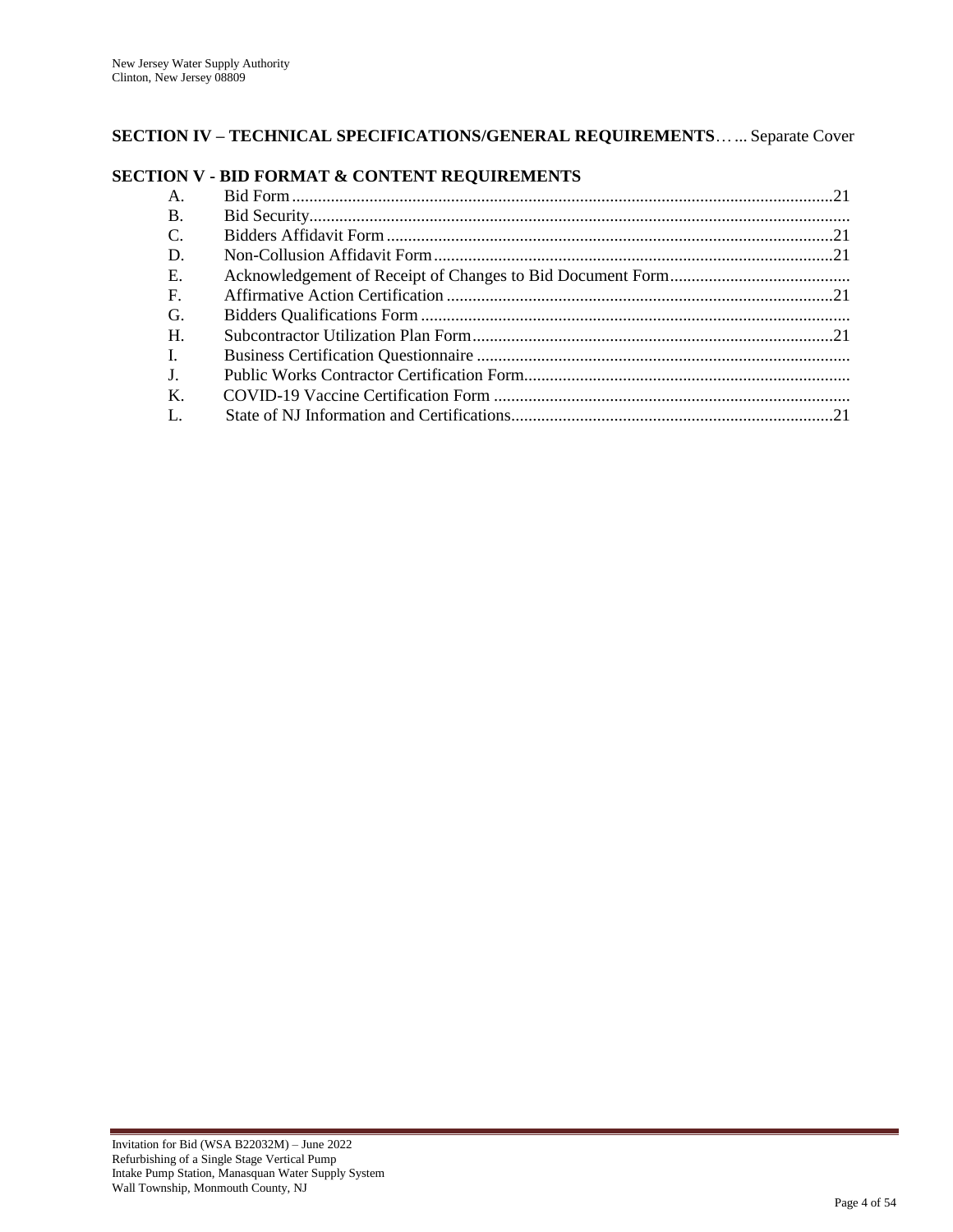#### **SECTION I - PURPOSE and INTENT**

#### **A. General Scope of Work or Purpose of Solicitation**

This Invitation for Bids (IFB) is being released by the New Jersey Water Supply Authority, hereinafter referred to as the "Authority," to obtain bids for Refurbishing of a Single Stage Vertical Pump at the Intake Pump Station, Manasquan Water Supply System, Wall Township, Monmouth County, New Jersey (Project). The work required includes the provision of all labor, materials, equipment and services necessary as required by the contract documents.

#### **B. Requesting Agency**

The Authority was created by an Act of the New Jersey Legislature on October 7, 1981 and operates and maintains wholesale water supply facilities, including the Spruce Run/Round Valley Reservoir Complex, the Delaware and Raritan (D&R) Canal Transmission Complex, and the Manasquan Reservoir Water Supply System in accordance with the provisions of the New Jersey Water Supply Authority Act (N.J.S.A. 58:1B-1 et seq.). The Authority also operates the Manasquan Water Treatment Plant for and under the terms of an agreement with the Southeast Monmouth Municipal Utilities Authority.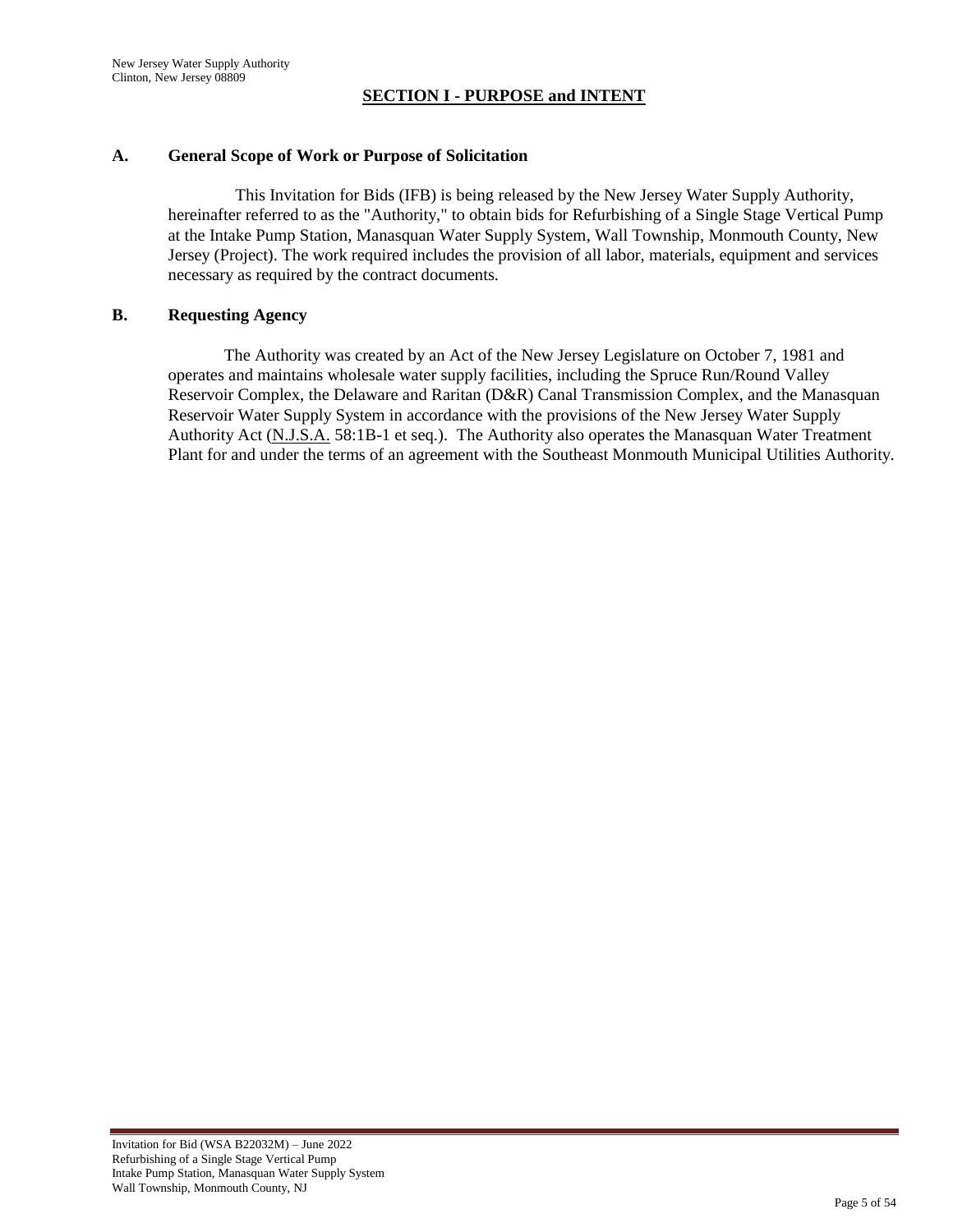## **SECTION II - BID INFORMATION**

#### **A. Issuing Office**

This IFB is issued by the New Jersey Water Supply Authority Procurement Office, which is the sole point of contact for purposes of this solicitation.

#### **B. Bid Preparation**

The Bidder shall follow the instructions contained in Section II, paragraph J, and Section V of this document in preparing and submitting its bid.

## **C. Prequalification of Bidders**

Each Bidder is hereby put on notice that prequalification with the State of New Jersey, or any agency or subdivision thereof, may or may not serve as a basis to qualify the Bidder for the award of services stated herein. The Bidder should not rely on the prequalification received from another agency for evidence of qualifications required herein.

Bidders shall be experienced in the kind of Work to be performed, shall have the necessary equipment therefore, and shall possess sufficient capital to properly execute the Work within the time allowed. Bids received from Bidders who have previously failed to complete work within the time required, or who have previously performed similar work in an unsatisfactory manner, may be rejected. A Bid may be rejected if bidder cannot show that it has the necessary ability, plant and equipment to commence the Work at the time prescribed and thereafter to prosecute and complete the Work at the rate or within the time specified. A Bid may be rejected if bidder is already obligated for the performance of other work, which would delay the commencement, prosecution or completion of the Work.

As evidence of its competency to perform the Work, Bidder shall complete and submit with its Bid, Bidders Qualifications (Section V, paragraph G). Low Bidders may be asked to furnish additional data to demonstrate competency.

## **D. Debarment and Suspension**

A Bidder shall not be on the State Treasurer"s list of debarred, suspended or disqualified bidders and shall not be debarred, suspended or disqualified from New Jersey Department of Environmental Protection (Department) contracting pursuant to N.J.A.C. 7:1D-2. A Bidder included on the State Treasurer"s list may present information to the Authority why this action should not apply, and the Authority may grant an exemption for this particular Contract, pursuant to N.J.A.C. 7:1D-2.9.

## **E. Obligations of Bidder**

The Bidder is required to carefully examine the bid documents, plans and specifications before submitting a bid. The submission of a bid will be considered the Bidder's representation that the Bidder has made such an examination and understands the conditions to be encountered; the character, quality and quantities of work to be performed; the material(s) to be furnished; and the requirements of the specifications and bid form. The Authority will make no allowance or

concession for a Bidder's failure to examine the bid documents and specifications before submitting a bid.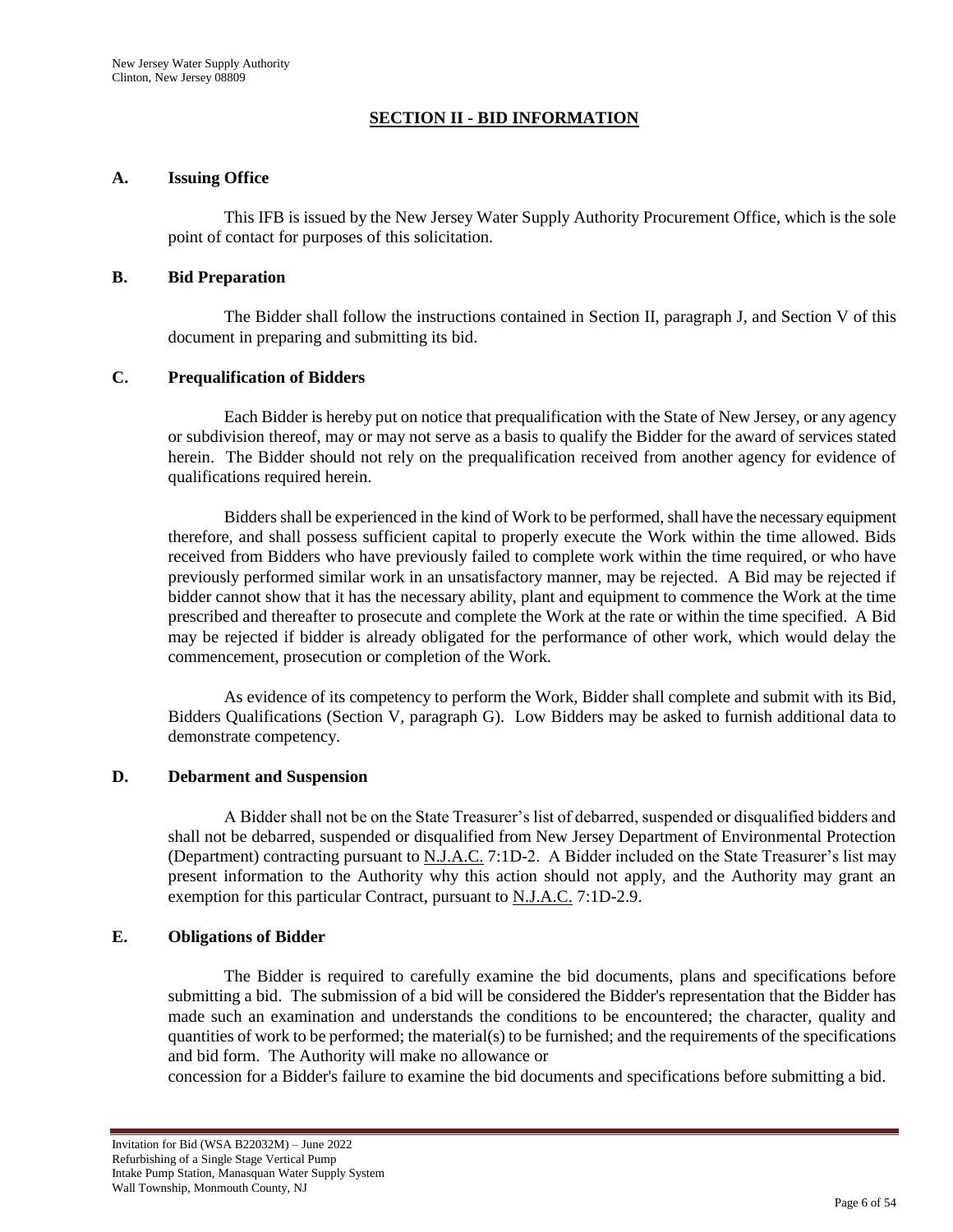## **F. Interpretations and Addenda**

All questions about the meaning or intent of the Invitation for Bids shall be submitted to the Authority in writing to:

Paul McKeon Director, Manasquan Water Supply System New Jersey Water Supply Authority 2041 Hospital Road Allenwood, NJ 08720 E-mail: [pmckeon@njwsa.org](mailto:pmckeon@njwsa.org) Phone Number: 732-974-8383

 In order to receive adequate consideration, questions should be received by the Authority at least ten (10) business days, Saturdays, Sundays and holidays excepted, prior to the date fixed for the opening of Bids. Any question(s), which in the opinion of the Authority requires interpretations or clarifications, will be answered by Addenda in accordance with, paragraph G below. The Authority will not be responsible for oral interpretations or clarifications that anyone presumes to make on their behalf.

#### **G. Revisions to the Invitation for Bids**

In the event it becomes necessary to revise any part of this IFB prior to the public opening of the bids, it will be done by issuance of an addendum no less than five (5) business days, Saturdays, Sundays and holidays excepted, in advance of the date required for submission of the bids. ALL ADDENDA WILL BE POSTED TO THE AUTHORITY WEBSITE [\(https://www.njwsa.org/procurement.html\)](https://www.njwsa.org/procurement.html). There are no designated dates for the release of addenda. It is the sole responsibility of the bidder to be knowledgeable of all addenda related to this procurement.

Each addendum will become an integral part of the bid documents and part of any contract resulting from this bid. The Bidder must acknowledge receipt of each addendum, if any, on the "Acknowledgement of Receipt of Changes to Bid Documents Form" of the bid package located in the Appendices (Section V) hereof.

## **H. Types of Bids/Acceptance of Bid Content**

Types of Bids for work specified in Authority Contract Documents will be unit price, lump sum, or a combination of unit price and lump sum as set forth on the Bid Form.

- i. When the Bid for all or part of the work is to be submitted on a unit price basis, unit prices shall be inserted in the appropriate places. The estimate of quantities of unit price work to be done as tabulated on the Bid Form is approximate and is for the basis of calculation upon which the award of Contract may be made. Payment to the Contractor will be made on the measurement of the work actually performed by the Contractor. The Authority reserves the right to increase or diminish the amount of any class of work as may be deemed necessary during the course of construction.
- ii. When the Bid for all or part of the work is to be submitted on a lump sum basis, a lump sum price shall be inserted in the appropriate place. The total amount to be paid the Contractor shall be the amount of the lump sum bid as adjusted for additions or deletions resulting from approved changes in the work. After Contract award, the Bidder shall provide a detailed breakdown of any lump sum price requested by the Authority within thirty (30) days after such request.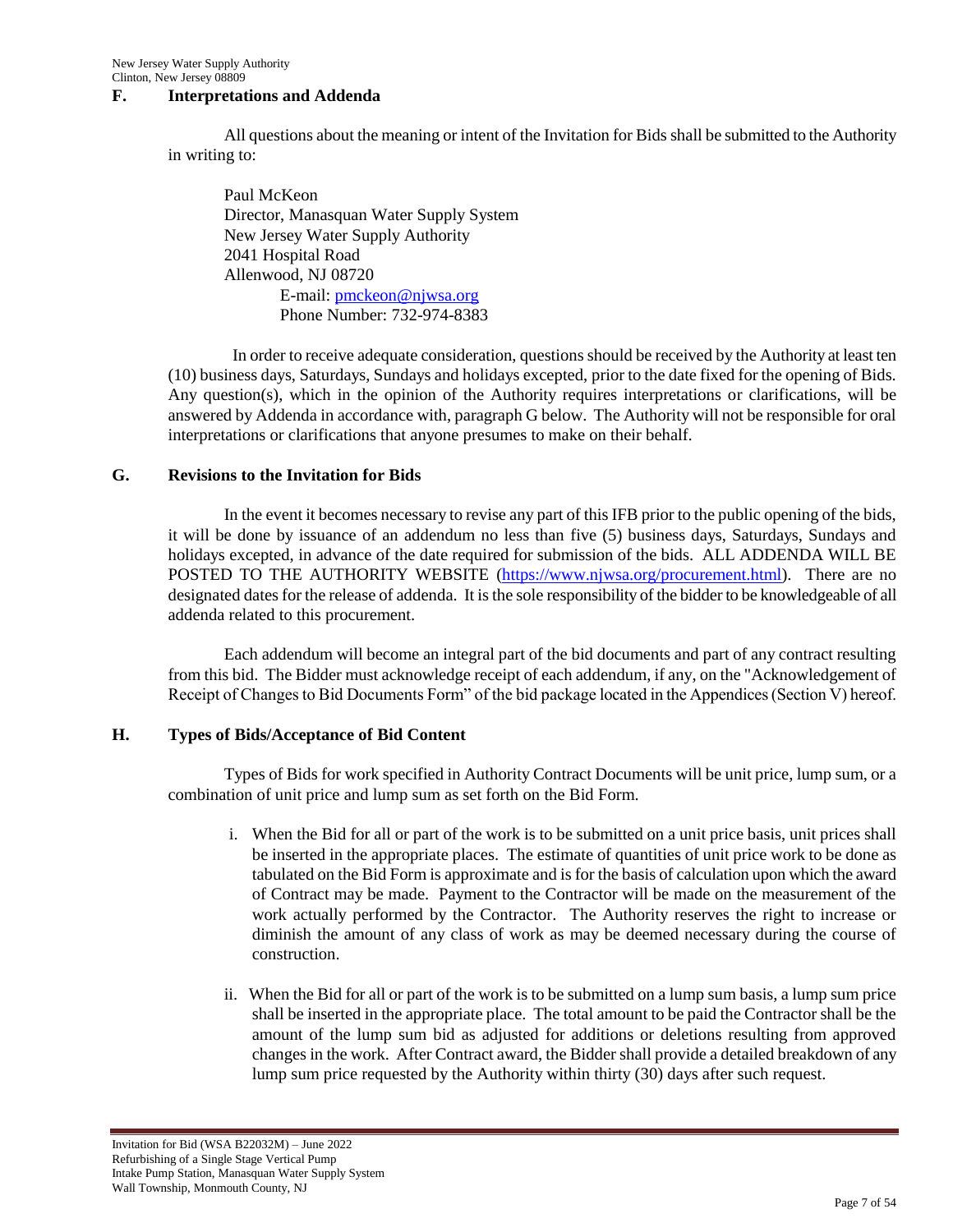The contents of the bid of the successful Bidder and the contents of this Invitation for Bids and any Addenda thereto, will become a part of any Contract awarded.

# **I. Mandatory Pre-Bid Site Meeting**

**There is no mandatory pre-bid meeting scheduled.** Interested parties wishing to schedule an inspection of the Authority"s facilities prior to the date of Bid opening may contact Paul McKeon, Director at [pmckeon@njwsa.org](mailto:pmckeon@njwsa.org) or (732) 974-8383 ext. 228.

No matter(s) discussed during the tours, or on the phone shall be construed to have changed the Bidding Documents. Any clarification(s) or change(s) which may be deemed necessary by the Authority will be addressed in an Addendum to the Invitation for Bids in accordance with paragraph G above.

# **J. Bidders Proposal**

In order to be considered for selection, the Bidder must submit a complete response to this IFB in accordance with the format in Section V. **Partial bids will not be accepted.** The complete bid package should be returned sealed in an envelope with the Bid Number and Title on the exterior. Bids will be publicly opened and read at the office of the Authority, 1851 Route 31, Clinton, New Jersey 08809 on the date and at the time specified on the Bid Form.

## **K. Response Date**

In order to be considered for selection, bids must arrive at the issuing office on or before the date and time specified on the Bid Form. Bidders forwarding their bids via the U.S. Post Office mail service, overnight express services or by courier should allow for timely delivery of their bids to the issuing office. The Authority shall not be responsible for late postal, overnight express or courier deliveries. Delivery dates imprinted on bid packages and/or postmark dates will not be considered in honoring bids, nor will the Authority consider any bids transmitted by electronic means. (Fax, telephone, computer, etc.) Failure of the Bidder to have the Sealed Bid reach the Authority by the prescribed time will result in a return of the submission unopened and unread.

# **L. Completing Bid Form**

- (1) The Bidder's total cost must be stated in writing on the Authority"s Bid Form. Failure to do so shall be cause for automatic rejection of the Bid.
- (2) Any corrections to entries made on Bid Forms shall be initialed by the person signing the form.
- (3) Where applicable, Bidders must quote unit prices for all items where appropriate. In the case of inconsistencies or errors in unit prices, extensions, and totals: for the purposes of comparison of bids received, the grand total stated will be considered to be the amount bid for the Project, with the exception that the total of each item must equal the grand total. Should the grand total be unequal to the sum of the individual totals, it will be made equal to the sum of these totals. In the event that there is a discrepancy between unit prices and the extended totals, the unit price shall prevail. In case there is an error in the summation of the extended totals, the extended totals shall govern and the computed summation by the Authority shall be accepted as the amount bid.
- (4) The Authority reserves the right to accept any item or group of items of any bid.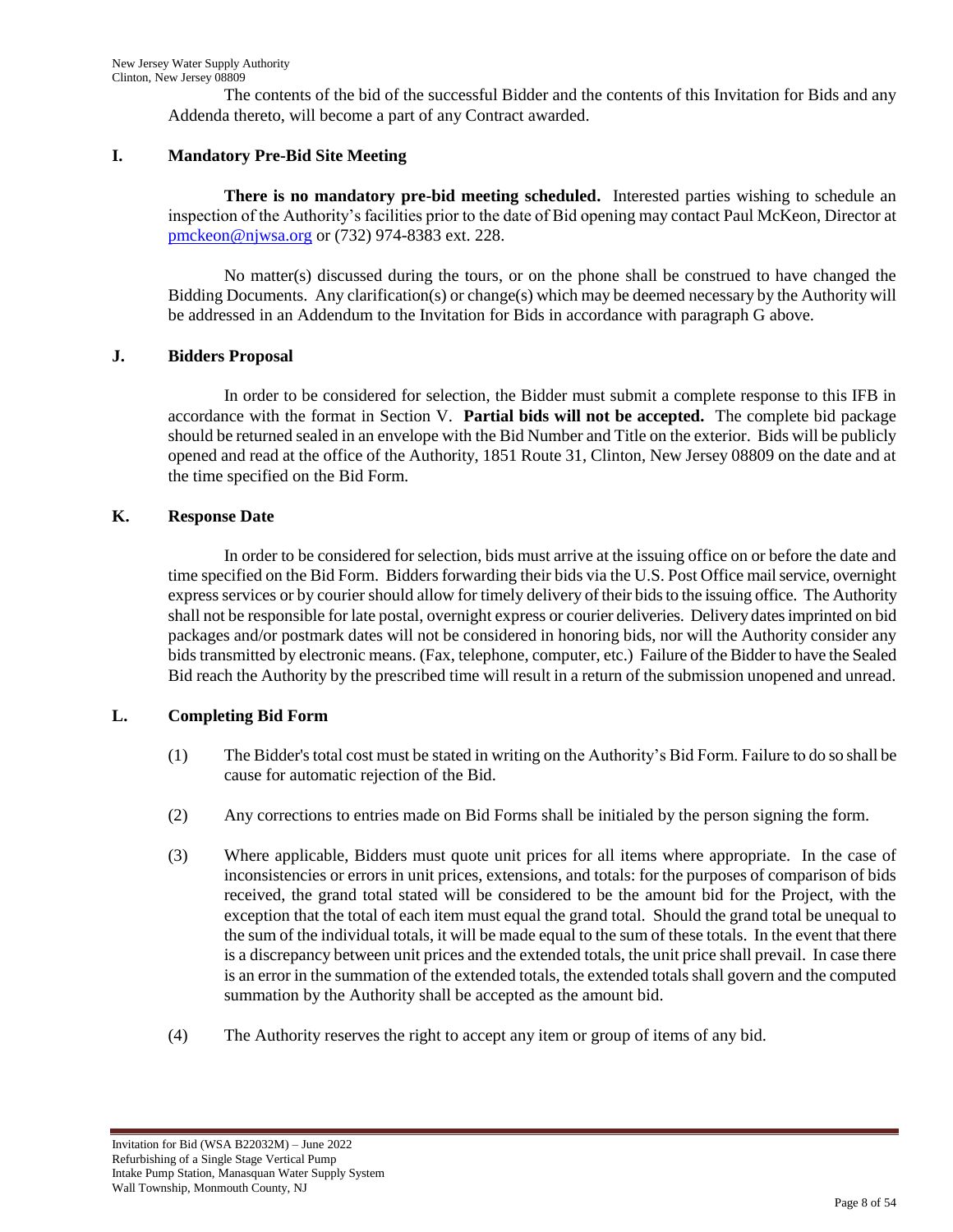- (5) In evaluating bids, discrepancies between words and figures will be resolved in favor of words. Discrepancies between unit prices and total price will be resolved in favor of unit prices. Discrepancies in the multiplication of units of work and unit prices will be resolved in favor of the correctly multiplied totals. In the multiplication of unit process and units of work discrepancies between the total indicated in the Bid and the actual total will be resolved in favor of the actual total. Discrepancies between the indicated sum of any column of figures and the correct sum thereof will be resolved in favor of the correct sum of the column of figures. The Authority can waive any minor formalities or irregularities in Bids received.
- (6) Subcontracting is allowable for purposes of this Bid. Any intent to subcontract on the part of the Bidder must be specifically described in the Subcontractor Utilization Plan (Section V, paragraph H) provided that in no such event shall the Contractor"s duties, obligations, or liabilities under this contract be deemed to be diminished thereby.

The Authority reserves the right to disapprove the use of any subcontractors and the contractor shall procure the services of a subcontractor acceptable to the Authority at no additional expense to the Authority. If subcontracting is planned, the Bidder may be asked to submit additional information as required. The Contractor is responsible for assuring subcontractor compliance with all terms and conditions of this Bid. Nothing contained in the specifications shall be construed as creating any contractual relationship between any subcontractor and the Authority.

If during the term of the contract, the Contractor cannot provide the personnel or subcontractor(s) as proposed and requests a substitution, that substitution must be equal or better in terms of qualifications for services and at no extra cost. The Contractor will provide identical information as required on the original subcontractor and justification, which will be forwarded to the Authority for approval of the proposed substitution of the subcontractor or personnel prior to the substitution.

Should the Authority disapprove substitute contractors or personnel, the contractor shall submit a proposed substitution within 10 days after being notified of the disapproval.

Contractor shall be fully responsible for all acts and omissions of his Subcontractors and of persons and organizations directly or indirectly employed by them and of persons and organizations for whose acts any of them may be liable to the same extent that Contractor is responsible for the acts and omissions of persons directly employed by Contractor. Nothing in the Contract Documents shall create any contractual relationship between the Authority and any subcontractor or other person or organization having a direct contract with Contractor, nor shall it create any obligation on the part of the Authority to pay or to see to the payment of any moneys due any subcontractor or other person or organization, except as may otherwise be required by law. The Authority or Engineer may furnish to any subcontractor or other person or organization, to the extent practicable, evidence of amounts paid to Contractor on account of specific Work done.

All Work performed for Contractor by a subcontractor will be pursuant to an appropriate Contract between Contractor and Subcontractor which specifically binds the subcontractor to the applicable terms and conditions of the Contract Documents for the benefit of the Authority and the Engineer. Such Contract shall specifically hold the Authority and Engineer harmless for any payments due the subcontractor and shall specify that the subcontractor is acquainted with the Contract Documents and agrees thereto. The Contractor shall provide the Authority with copies of all such subcontractor Contracts, if necessary.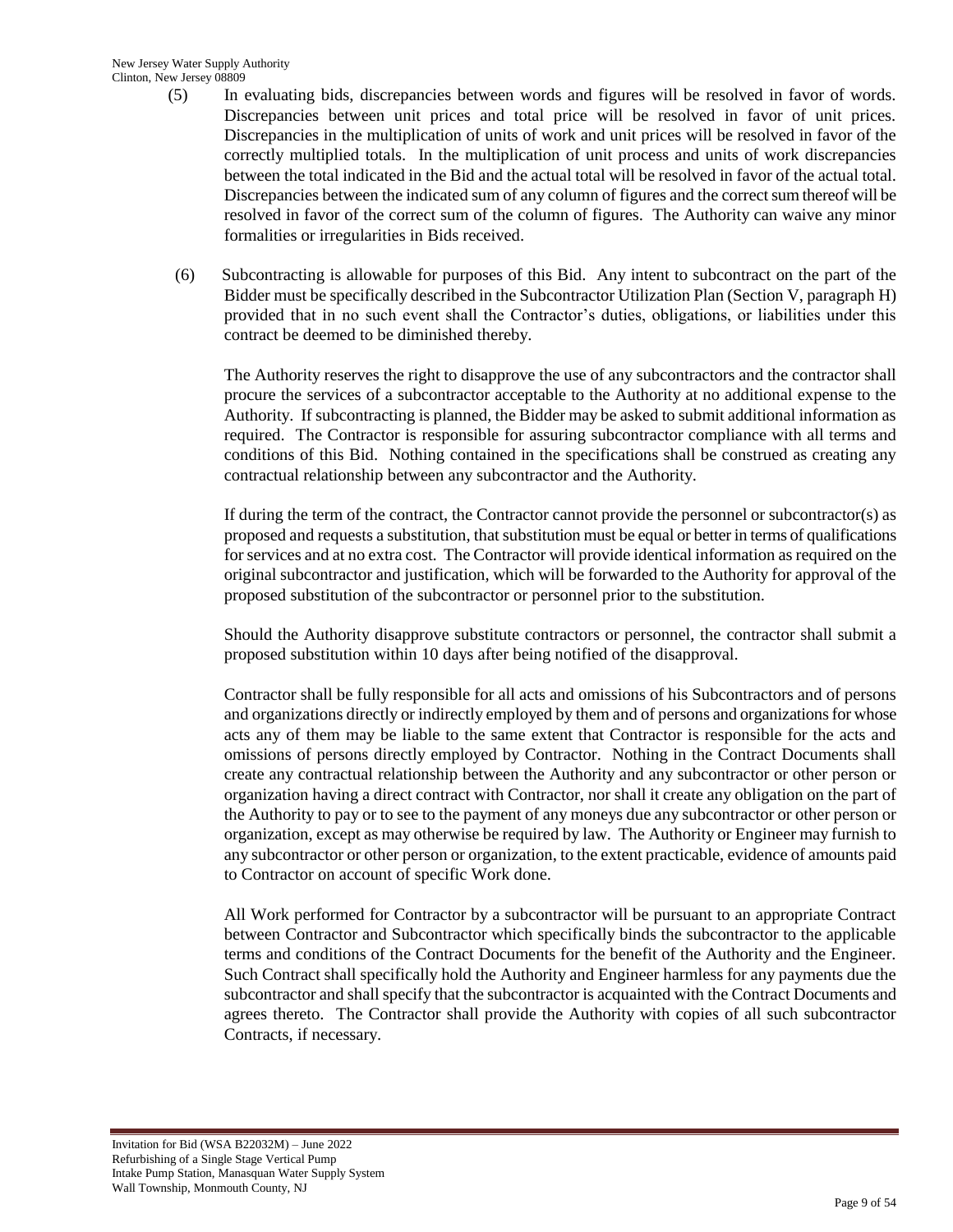#### **M. Non-Collusion Certification**

All bidders must complete the Non-Collusion Affidavit (Section V, paragraph D) evidencing the bid has been submitted in good faith.

#### **N. Bid Security**

All bids submitted shall be accompanied by a bid security amounting to not less than ten (10%) percent of the total bid price, or \$20,000 whichever is less. Such security shall be in the form of a certified check or bid bond, payable or firmly bound to the New Jersey Water Supply Authority. Any bond submitted shall be written by a surety company licensed in the State of New Jersey and listed in Department Circular 570, 2009 Revision, of the U. S. Department of the Treasury, incorporated herein by reference. All bid bonds signed by an agent must be accompanied by a certified copy of the agent's authority to act.

The bid security of the successful Bidder will be retained until such Bidder has executed the contract and furnished the required contract security, whereupon the bid security will be returned. If the successful Bidder fails to execute and deliver the contract and furnish the required contract security within ten (10) calendar days after the Contract is presented to them for signature, the Authority may annul the Notice of Award and Contract, and the bid security of the Bidder will be forfeited. The bid security of other Bidders whom the Authority believes to have a reasonable chance of receiving the award may be retained by the Authority until the earlier of the seventh day after the effective date of the contract or the ninety-first (91st) day after the bid opening, whereupon each bid security furnished by such Bidders will be returned. Bid security accompanying bids which are not in the competitive decision making range will be returned within seven (7) days after the bid opening.

#### **O. Performance/Payment Bonds**

The successful Bidder shall be required to furnish the New Jersey Water Supply Authority with a Performance Bond satisfactory to the Authority's Counsel, in the penal sum of the full value of the contract. Performance security shall consist of either a certified or cashier"s check drawn to the order of the Authority in a form acceptable to the Authority from a reputable financial institution, or an individual, or Performance Bond submitted written by a surety company licensed in the State of New Jersey and listed in Department Circular 570, 2009 Revision, of the U. S. Department of the Treasury, incorporated herein by reference. All Performance Bonds signed by an agent must be accompanied by a certified copy of the agent's authority to act. The performance security shall conform in its terms and conditions to the requirements in N.J.S.A. 2A:44-143, et seq. Performance security shall be submitted within ten (10) days of date after the contract is presented to the contractor for signature.

The successful bidder will be required to submit a one hundred percent (100%) payment security for the total amount of the bid on the bid form. The payment security shall cover all subcontractors, material men et al, as required by law, for all work under the contract. This requirement may also be satisfied by submitting and maintaining any combination of the above security instruments whose face values and/or penal sums add up to the total amount bid on the bid form. The payment security shall consist of a certified or cashier"s check drawn to the New Jersey Water Supply Authority, an irrevocable letter of credit payable to the New Jersey Water Supply Authority in a form acceptable to the Authority from a reputable financial institution, or an individual or payment bond issued by an insurance or savings company authorized to do business in the State of New Jersey. The payment security shall conform in its terms and conditions to the requirements in N.J.S.A. 2A:44-143, et seq. Payment security shall be submitted within ten (10) days of date after the contract is presented to the contractor for signature.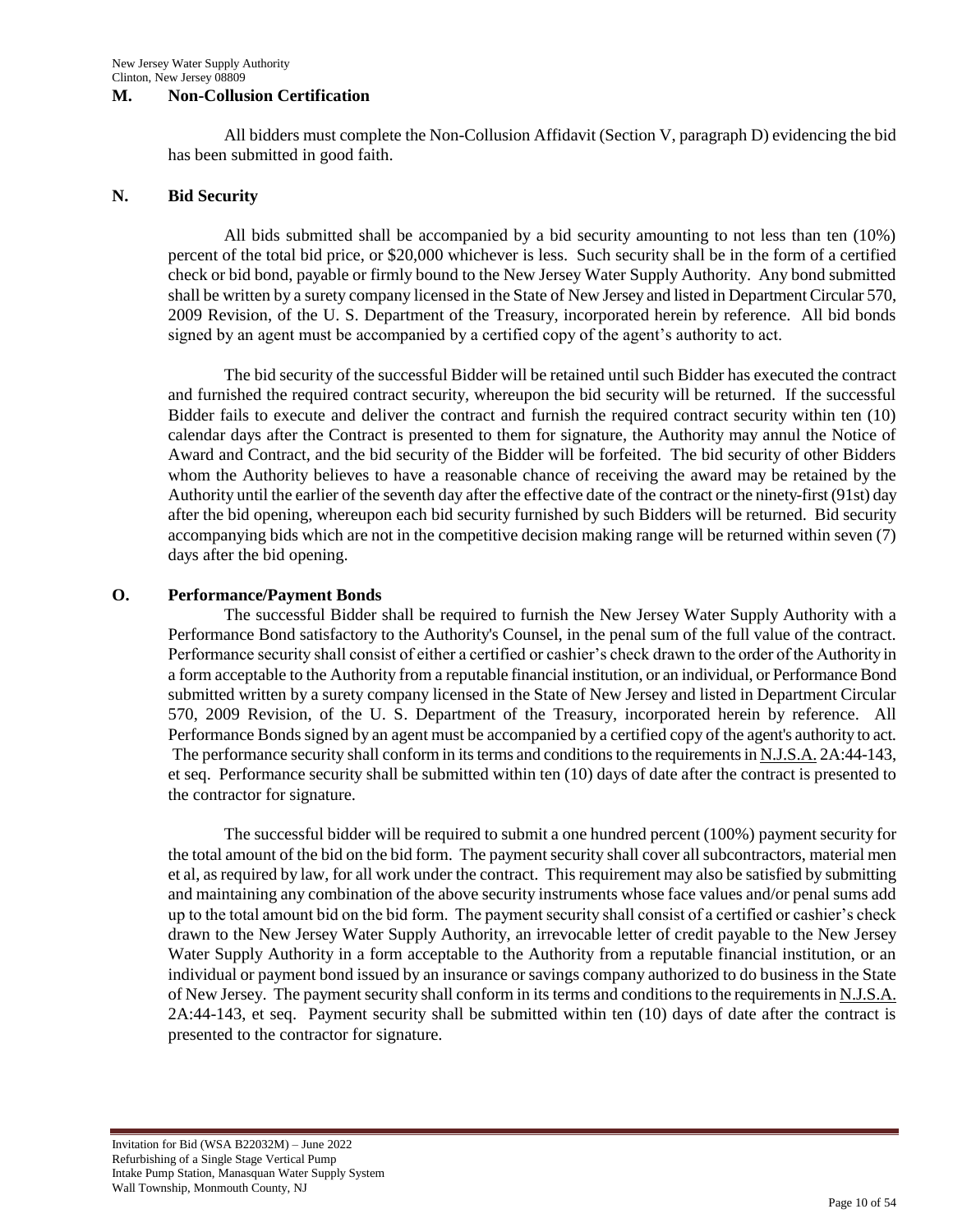## **P. Rejection and Selection of Bids**

Bidders are advised to read thoroughly the entire IFB and any addenda subsequently issued before preparing and submitting their bid.

The Authority reserves the right to reject any or all bids, to waive minor informalities and/or minor irregularities.

The Authority intends to award this Contract to the lowest qualified Bidder that, in the opinion of the Authority, is both responsible and responsive in accordance with the criteria stated in these instructions. All bid proposals must meet the threshold criteria for a responsible and responsive bid as defined herein.

Responsiveness:

In order for a Bid Proposal to be considered responsive, a Bidder must agree to:

o Perform the Scope of Work described in the specifications;

- o Agree to the conditions provided in this IFB;
- o Complete the attachments provided with this IFB and;
- o Submit a bid bond.

Responsibility:

In order for a Bid Proposal to be considered responsible, a bidder must have:

- o Financial resources, technical qualifications, experience, organization and facilities adequate to carry out the project, or demonstrate ability to obtain these;
- o Satisfactory performance record for completion of contracts;
- o Accounting and auditing procedures adequate to control property, funds and assets;
- o Demonstrate compliance or willingness to comply with civil rights, equal employment opportunity, labor law and other statutory requirements;
- o Where a Bidder or a subcontractor has a history of performance problems, a bidder may be bypassed for this award unless the Bidder submits with his/her bid (A) an explanation of why those past performance problems occurred; and (B) an explanation of those steps which the Bidder has taken that will preclude those problems from recurring if the Bidder is awarded this Contract.

## **Q. Withdrawal of Bid**

Bidders may withdraw, modify, alter or amend bids by written request received by the Authority prior to the date and time set for the opening of the bids. After such time a Bidder may not withdraw his bid unless the Authority fails to accept it within ninety (90) days after the date of bid opening.

## **R. Protests against Award**

The Authority will notify all bidders in writing of the most responsive bid. Any objection to the decision of the Authority must be submitted in writing to the Manager, Contracts & Risk Management no later than ten (10) days after receipt of the Authority"s Notice of Intent to Award that its bid has not been accepted, or no later than within ten (10) days after receipt of the Authority"s Notice of Intent to Award, whichever may apply. Any objection filed must set forth specific grounds for challenging the award.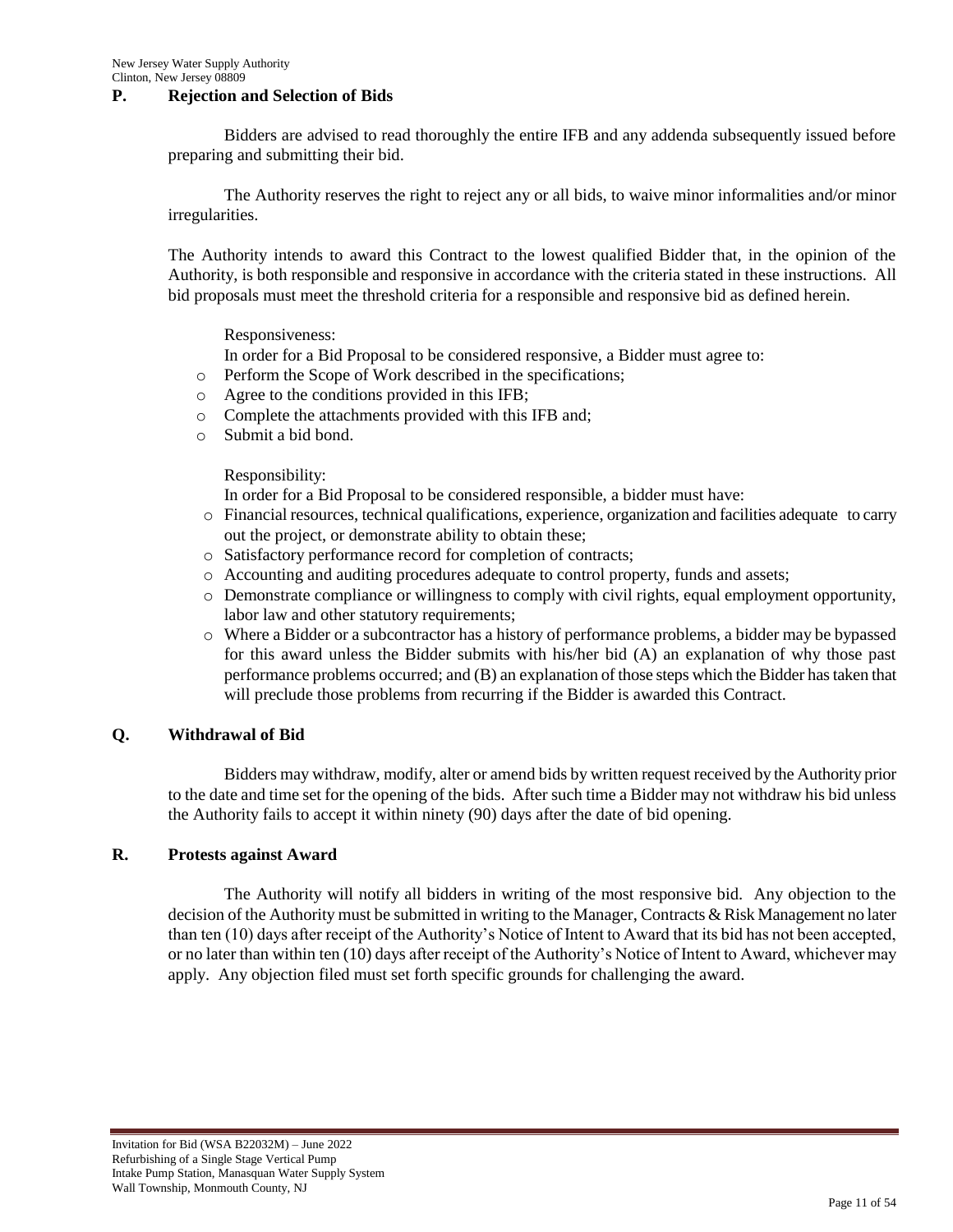#### **S. Prevailing Wage/Public Works Contractor Registration and EO NO. 271 COVID-19 Vaccine**

 Bidders shall agree to pay not less than the applicable wage rate to workers employed in the performance of any contract for the project, in accordance with the rate determination by the Commissioner of the New Jersey Department of Labor pursuant to N.J.S.A. 34:11-56.25 et seq. These provisions are set forth in Section III Article XXVII thereof.

The New Jersey Public Works Contractor Registration Act requires all contractors, subcontractors, and lower tier subcontractor(s) who engage in any contract for public work as defined in N.J.S.A. 34:11-56-26 be first registered with the New Jersey Department of Labor and Workforce Development. Any questions regarding the registration process should be directed to the Division of Wage and Hour Compliance at (609) 292-9464.

It shall be noted that pursuant to Governor Murphy"s Executive Order No. 271 effective October 20, 2021, a service contractor that requires its workers to visit the Authority must have a policy in place:

- (1) that requires all covered workers to provide adequate proof, in accordance with EO [271,](https://www.state.nj.us/infobank/eo/056murphy/pdf/EO-271.pdf) to the covered contractor that the covered worker has been fully vaccinated; or
- (2) that requires that unvaccinated covered workers submit to COVID-19 screening testing at minimum one to two times weekly until such time as the covered worker is fully vaccinated; and
- (3) that the covered contractor has a policy for tracking COVID-19 screening test results asrequired by EO [271](https://www.state.nj.us/infobank/eo/056murphy/pdf/EO-271.pdf) and must report the results to local public health departments.

#### **T. Insurance**

The Authority requires the prime Contractor to comply with insurance requirements as set forth in Section III at Article XXV thereof.

Certificate(s) of Insurance shall be submitted to the Authority within ten (10) days after the contract is presented to the Contractor for signature.

## **U. Permits and Approvals**

There are no permits or approvals required.

#### **V. New Jersey Business Certification**

Bidders will be required to comply with provisions of N.J.S.A. 52:32-44, "Procedures Relative to Registration of Certain Businesses." These provisions are set forth in Section III at Article XVI thereof.

## **W. Nondiscrimination/Affirmative Action**

Bidders shall agree to the N.J.S.A. 10:2-1, as supplemented by N.J.S.A. 10:5-31et seq., and all Affirmative Action Regulations issued pursuant to N.J.S.A. 10:5-31 et seq. These provisions are set forth in Section III at Article XIII thereof.

## **X. Diane B. Allen Equal Pay Act**

On April 24, 2018 Governor Phil Murphy signed into law New Jersey"s Diane B. Allen Equal Pay Act N.J.S.A. 34:11-56.14 (P.L. 2018 c.9). Bidders shall agree to the provisions as set forth in Section III Article XIV thereof.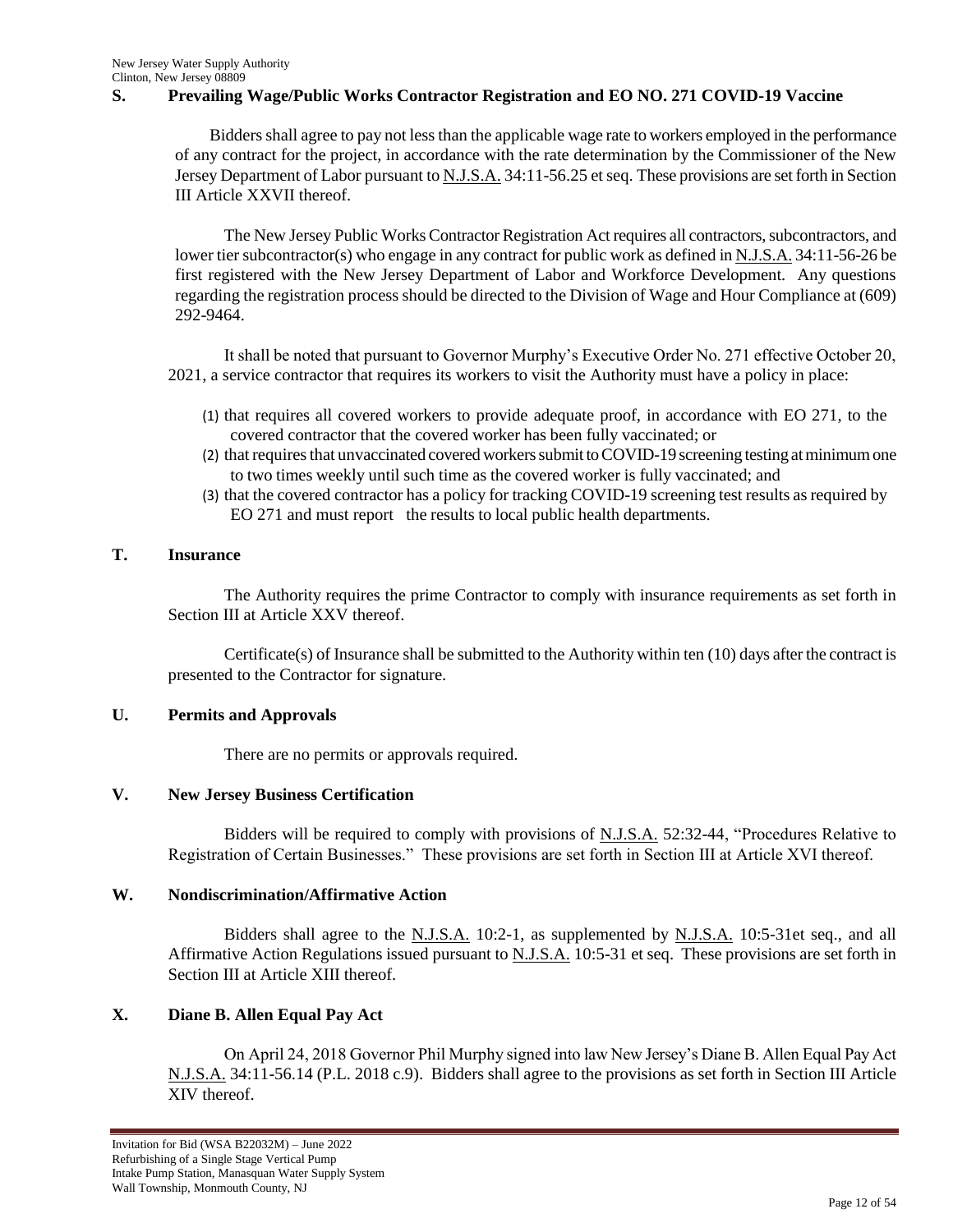## **Y. Americans with Disabilities Act**

Bidders are advised that the Contractor and the Owner do hereby agree that the provision of Title II of the Americans With Disabilities Act of 1990 (the "Act") (42 U.S.C. 12101 et. seq.), which prohibits discrimination on the basis of disability by public entities in all services, programs, and activities provided or made available by public entities, and the rules and regulations promulgated pursuant thereunto, are made a part of this Agreement, as set forth in Section III at Article XV thereof.

## **Z. Conflict of Interest Law**

Each Bidder must comply with the New Jersey Conflict of Interest Law, N.J.S.A. 52:13D-12 through 27. If the low or successful Bidder is a member of the Legislature or is a State officer or State employee or if the Bidder is a business entity of which more than ten percent (10%) is owned or controlled by a member of the Legislature or State officer or State employee, approval of the Joint Legislative Committee on Ethical Standards or the State Ethics Commission, as the case may be, must be received by the Authority within ten (10) days of notice to the Bidder that its bid was the low or successful bid. Failure to comply with the above or any provision of the New Jersey Conflict of Interest Law will result in disqualification of the bid. The Bidder is to detail this information on the Ownership Disclosure Form (Section V paragraph K) hereof.

## **AA. Restrictions on Political Contributions**

Pay to Play Prohibitions: pursuant to N.J.S.A. 19:44A-20.13 et seq. (P.L. 2005, c. 51), and specifically, N.J.S.A. 19:44A-20.21, it shall be a breach of the terms of the contract for the business entity to:

- A. Make or solicit a contribution in violation of the statute;
- B. Knowingly conceal or misrepresent a contribution given or received;
- C. Make or solicit contributions through intermediaries for the purpose of concealing or misrepresenting the source of the contribution;
- D. Make or solicit any contribution on the condition or with the agreement that it will be contributed to a campaign committee or any candidate of holder of the public office of Governor or Lieutenant Governor, or to any State or county party committee;
- E. Engage or employ a lobbyist or consultant with the intent or understanding that such lobbyist or consultant would make or solicit any contribution, which if made or solicited by the business entity itself, would subject that entity to the restrictions of the Legislation;
- F. Fund contributions made by third parties, including consultants, attorneys, family members, and employees;
- G. Engage in any exchange of contributions to circumvent the intent of the Legislation; or
- H. Directly or indirectly through or by any other person or means, do any act which would subject that entity to the restrictions of the legislation.

Political Contribution Disclosure: the contractor is advised of its responsibility to file an annual disclosure statement on political contributions with the New Jersey Election Law Enforcement Commission (ELEC), pursuant to N.J.S.A. 19:44A-20.27 (P.L. 2005, c. 271, 3 as amended) if in a calendar year the contractor receives one  $(1)$  or more contracts valued at \$50,000 or more. It is the contractor's responsibility to determine if filing is necessary. Failure to file can result in the imposition of penalties by ELEC. Additional information about this requirement is available from ELEC by calling 1 (888) 313-3532 or on the internet at [http://www.elec.state.nj.us/.](http://www.elec.state.nj.us/)

## **AB. Subcontracting Requirements**

Pursuant to <u>N.J.S.A.</u> 52:32-17 et seq., N.J.A.C. 17:13-4 et seq. and Executive Order No. 71, and, the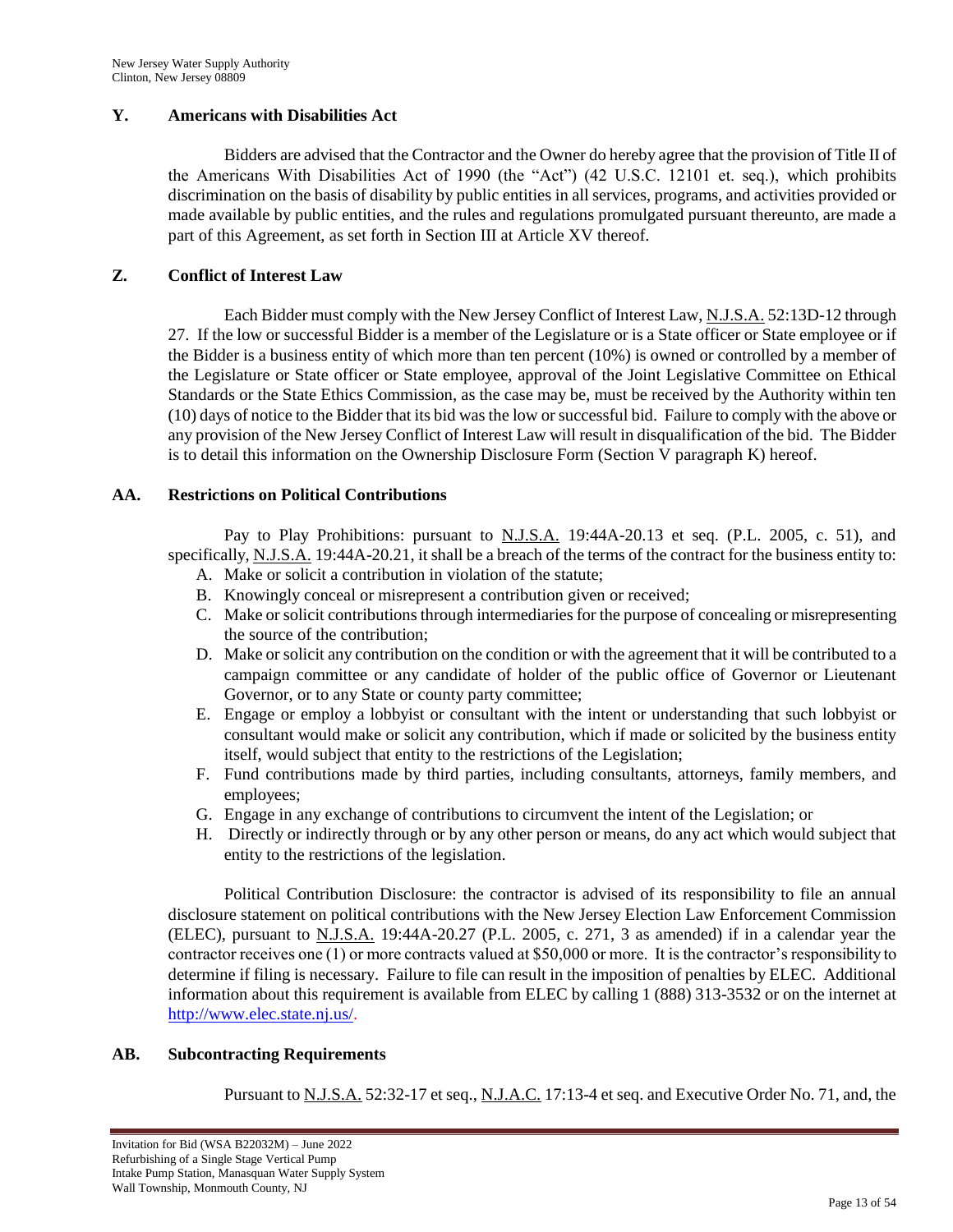Authority suggests that the prime Contractor consider awarding twenty-five percent (25%) of this contract to New Jersey based, Division of Revenue-Small Business Enterprise Unit registered small businesses. Pursuant to N.J.A.C. 17:14-1.1 et seq. the Authority suggests that the if a Contractor proposes to utilize a subcontractor(s), the Contractor must make a good faith effort to award a goal of 3% of the dollar value of its contract to eligible disabled veteran businesses. The provisions are set forth in Section III Article XXVIII thereof**.**

If the Bidder intends to utilize subcontractor(s), the Subcontractor Utilization Plan **(**Section V, Paragraph H) must also be completed and submitted with the bid indicating the subcontractor(s) participating, the subcontractor(s) small business category, and the type and estimated value of the subcontract. Note that a Bidder"s failure to satisfy the small business subcontracting targets or provide sufficient documentation of its good faith efforts to meet the targets with the bid or within ten (10) days upon request shall preclude award of a contract to the Bidder.

# **AC. Tax Exemptions**

With respect to goods sold and/or the performance of work in the State of New Jersey, the Bidder is directed to the New Jersey State Sales and Use Tax Act. The Authority is an exempt organization of the type described in subsection (a) of Section 9 of the Act, therefore, the Bidder shall not include in the bid price any amounts for New Jersey State Sales and Use taxes on the goods and/or services requested under this bid. A copy of the exemption certificate is available upon request.

# **AD. Set-off for State Tax**

All Bidders are advised that pursuant to P.L. 1995, c. 159, effective January 1, 1996, and notwithstanding any provision of the law to the contrary, whenever any taxpayer, partnership or S corporation under contract to provide goods or services or construction projects to the State of New Jersey or its agencies or instrumentalities, including the legislative and judicial branches of State government, is entitled to payment for those goods or services at the same time a taxpayer, partner or shareholder of that entity is indebted for any State tax, the Director of the Division of Taxation shall seek to set off so much of that payment as shall be necessary to satisfy the indebtedness. The amount set-off shall not allow for the deduction of any expense or other deductions which might be attributable to the taxpayer, partner, or shareholder subject to set-off under this Act.

The Director of the Division of Taxation shall give notice of the set-off to the taxpayer, partner or shareholder and provide an opportunity for a hearing within 30 days of such notice under the procedures for protests established under R.S. 54:49-18. No request for conference, protest, or subsequent appeal to the Tax Court from any protest shall stay the collection of the indebtedness. Interest that may be payable by the State, pursuant to P.L. 1987, c. 184 (c. 52:32-32 et seq.) to the taxpayer shall be stayed.

# **AE. Safety**

The Authority has determined that the worksite conditions of this project constitute a potential for serious injury if appropriate safety measures are not followed by all personnel involved. When working on the project, the successful Contractor will be required to comply with all applicable Federal, State and local laws, ordinances, rules and regulations and lawful orders of all authorities having jurisdiction for the safety of persons and protection of property, as well as all safety requirements established in Part IV-Technical Specifications. These provisions are set forth in Section III Article XXXI thereof.

Prior to commencement of any work on this project, the successful Contractor will be required to coordinate all relevant safety matters with the Authority Safety Coordinator.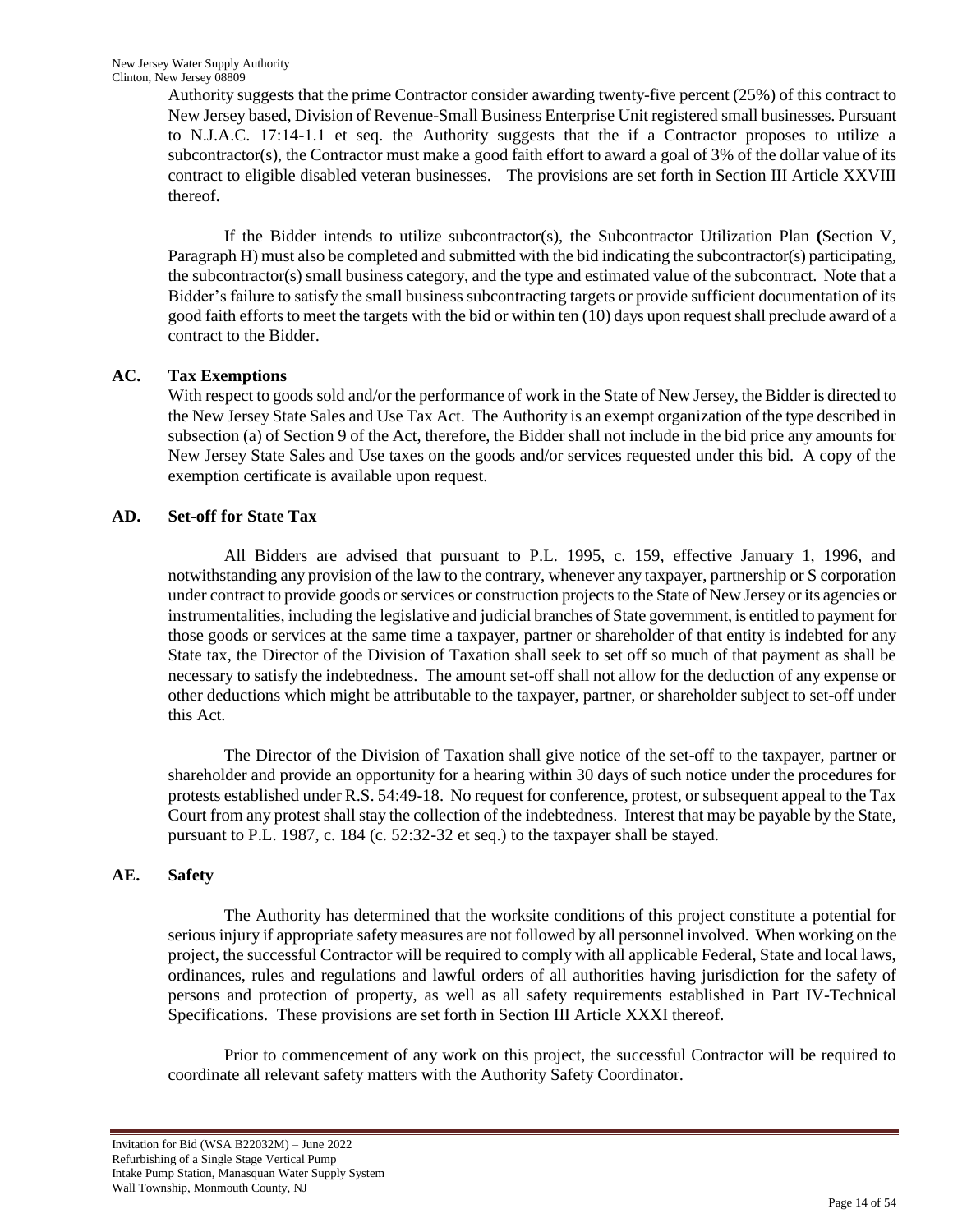#### **AF. Security**

Throughout the duration of the contract, contractors, their agents, subcontractors, and representatives must maintain security protocols established by the Authority while working in and around secured areas. Contractors will coordinate job site access on a daily basis with the Authority assigned project manager. Buildings; pumping stations, vaults, chambers, towers or fenced and gated areas that are normally locked, must not be left open and unattended.

Contractor shall adequately secure and protect its tools, equipment, materials and supplies. The Authority assumes no liability for any damage, theft or negligent injury to contractor's property.

#### **AG. Contract Provisions Ensuring Security of Authority Structures and Processes**

Pursuant to N.J.S.A. 47:1A-1.1, the Authority has the authority to exempt certain records from disclosure under the Open Public Records Act, N.J.S.A. 47:1A-1 et seq., upon reasonable grounds to believe disclosure may result in a security risk. A government record shall not include the following information which is deemed to be confidential for the purposes of P.L. 1963, c. 73 (C.47:1A-1 et seq.) as amended and supplemented; emergency or security information or procedures

for any buildings or facility which, if disclosed, would jeopardize security of the building or facility or persons therein; or security measures and surveillance techniques which, if disclosed, would create a risk to the safety or persons, property, electronic data or software. It is the Authority"s belief that certain records received, maintained, or created by the Contractor in fulfilling its contractual obligations may be subject to this exemption. These provisions are set forth in Section III Article XXXIII thereof.

#### **AH. Access to Site and Project Records**

The Authority, the Contractor and its subcontractors shall provide access to all facilities, premises and records related to the project to personnel and authorized representatives of the New Jersey Department of Environmental Protection (Department), and shall submit such documents and information as the Department may request.

Pursuant to N.J.A.C. 17:44-2.2, the Contractor shall maintain all documentation related to products, transactions or services under this contract for a period of five years from the date of final payment. Such records shall be made available to the New Jersey Office of the State Comptroller upon request.

## **AI. The Worker and Community Right to Know**

The provision of N.J.S.A. 34:5A-1, et seq., which require the labeling of all containers of hazardous substances are applicable to the contract. Therefore, all goods offered for purchase, or utilized by the Contractor(s) in the performance of services must be labeled in compliance with the provision of the Act.

## **AJ. Standards Prohibiting Conflicts of Interest**

Bidders are advised that the following prohibitions on Contractor activities shall apply to all contracts made with the Authority, pursuant to Executive Order No. 189 (1988), as set forth in Section III at Article XXXV thereof.

#### **AK. Buy American**

Bidders are advised that pursuant to N.J.S.A. 52:32-1, if manufactured or farm products will be provided under this contract to be used in a public work, they shall be manufactured or produced in the United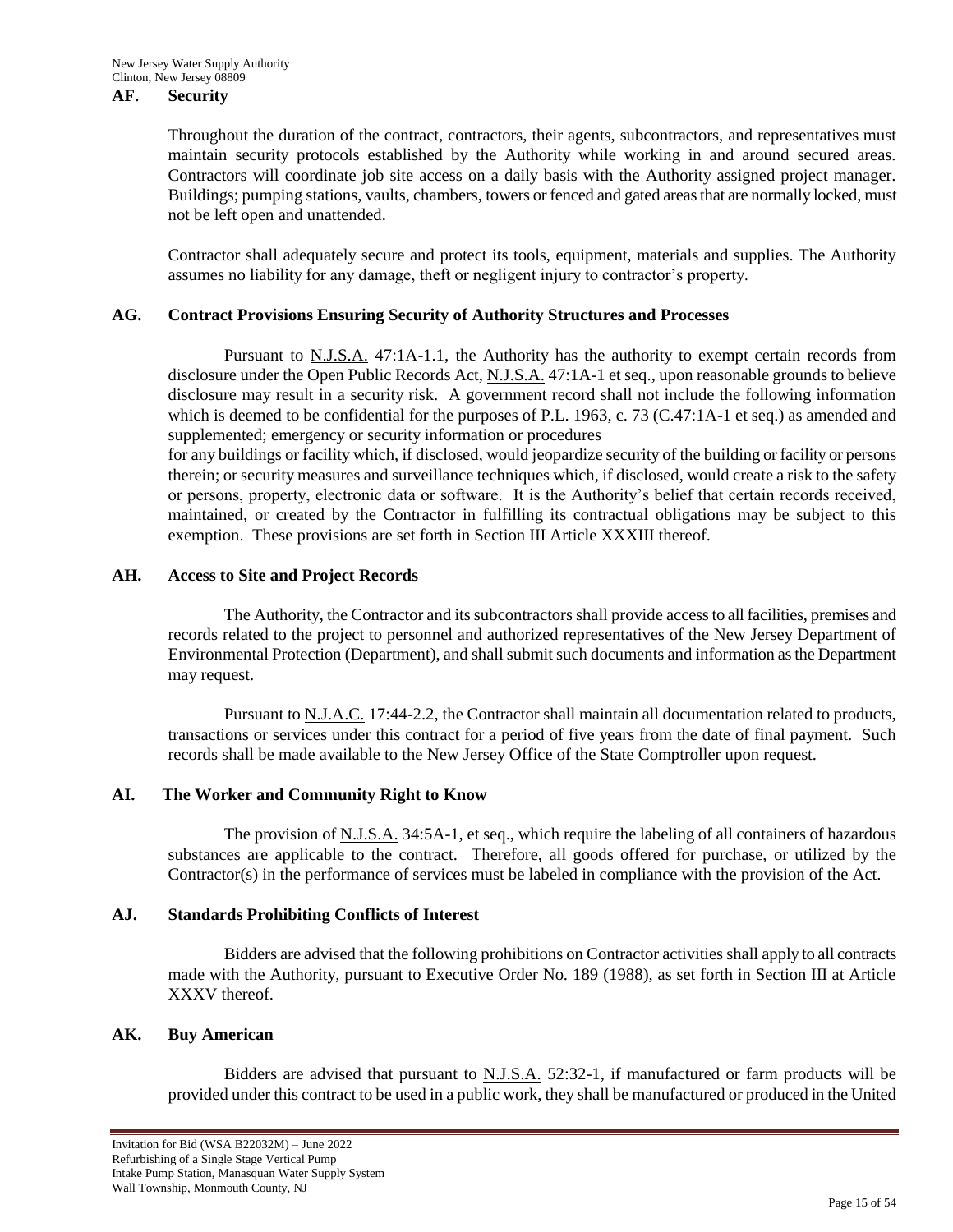States whenever available and the Contractor shall be required to so certify.

÷.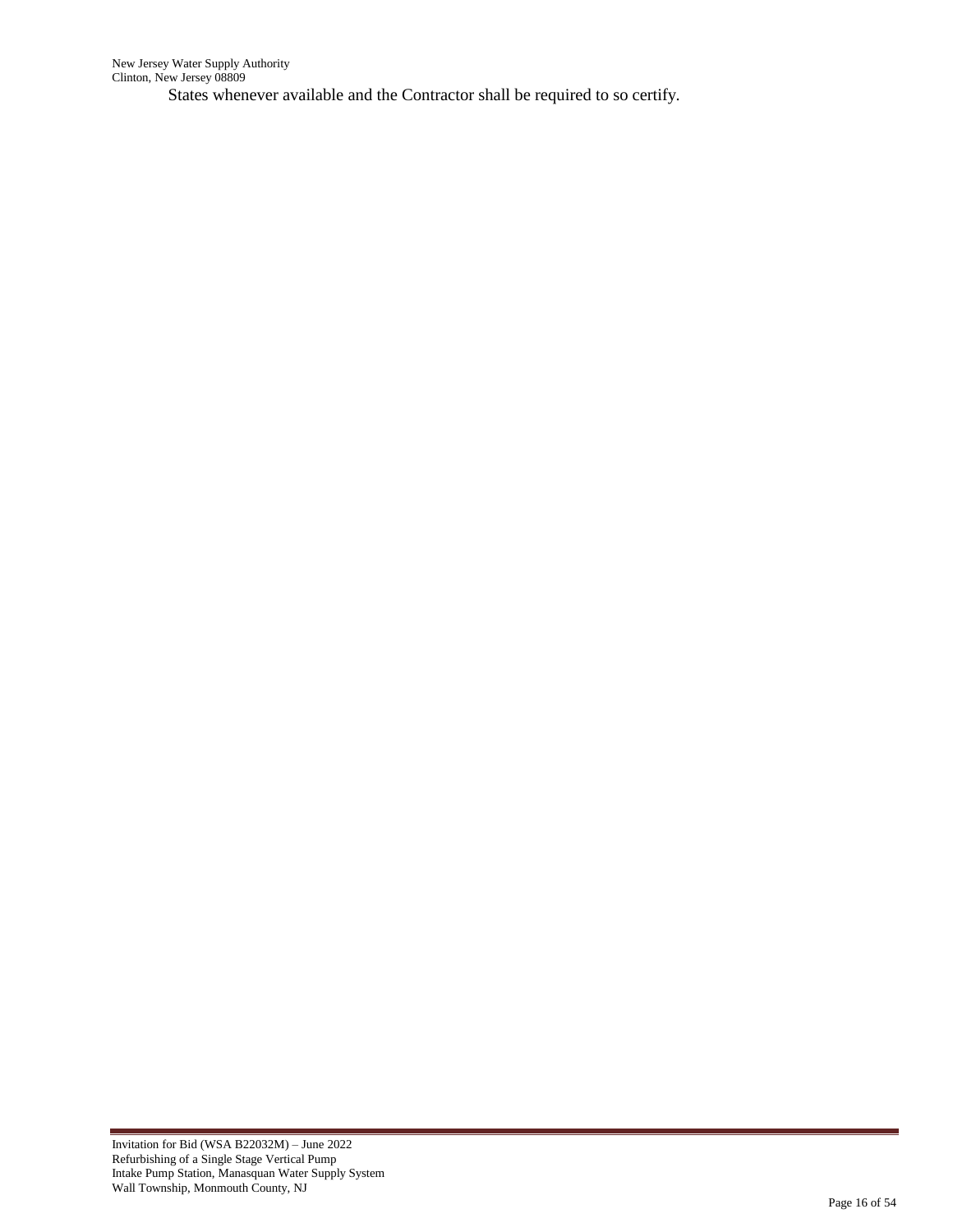## **SECTION III - CONTRACT INFORMATION**

The Bidder to whom the award is made will be required to execute a contract such as the one attached and will also be required to furnish the necessary Performance and Payment Bonds, and Certificate(s) of Insurance within ten (10) calendar days after the contract is presented to Bidder for signature. At the time of bid submission, the Bidder is not required to complete the contract section nor submit this as part of the bid.

The Contract will consist of the Invitation for Bid including these Terms and Conditions, the General Requirements and Technical Specifications, the Contractor's Bid Price, any Amendments or Modifications, and any Attachments, Addenda or Other Supporting Documents of the foregoing. In case of conflict among the provisions of the Contract, Technical Specifications, and Drawings, the order of priority shall be: (1) Contract, (2) Drawings, (3) Technical Specifications.

The successful Bidder will be issued a Notification of Intent to Award upon being selected as the Contractor to perform the services stated in Section IV of this solicitation, accompanied by the required number of unsigned counterparts of the contract and/or other required contract documents.

The successful Bidder will be required to furnish the necessary performance and payment bonds, and Insurance Certificate(s) before any work can be authorized.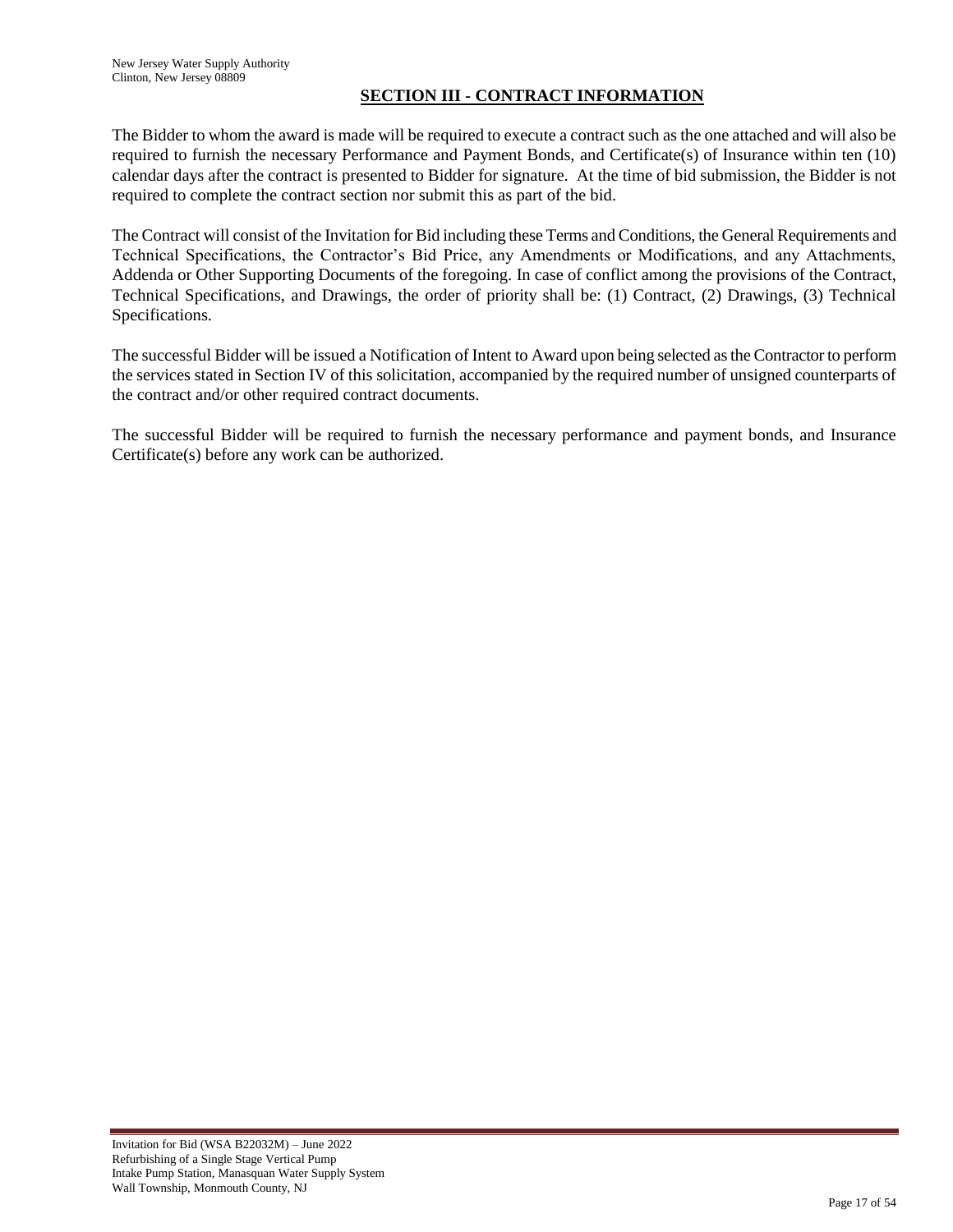## **CONTRACT NO. WSA B22032M**

## **NEW JERSEY WATER SUPPLY AUTHORITY**

## **AND**

## **FOR**

## Refurbishing of a Single Stage Vertical Pump at the Intake Pump Station, Manasquan Water Supply System, Wall Township, Monmouth County

This Contract, entered into and dated this  $\_\_\_\_$  day of  $\_\_\_\_$ , 2022, by and between the New Jersey Water Supply Authority, (hereinafter called the "Authority"), a public body corporate and politic of the State of New Jersey, in but not of the Department of Environmental Protection, with an address of 1851 State Highway 31, Post Office Box 5196, Clinton, New Jersey 08809 and (hereinafter called the "Contractor")

The Authority and the Contractor, in consideration of the mutual covenants hereinafter set forth, agree as follows:

# **ARTICLE I - SCOPE OF WORK**

The Contractor shall complete all work as specified or indicated in the contract documents listed below and attached to this IFB:

Technical specifications Existing pump dimensions.pdf

The work is generally described as follows:

Refurbishing of a Single Stage Vertical Pump at the Intake Pump Station, located on the Manasquan River upstream of 2041 Hospital Road, Allenwood, NJ 08720.

It is the intent of the Technical Specifications and Drawings listed herein to describe a complete Project (or part thereof) to be constructed in accordance with the contract documents. Any work that may reasonably be inferred from the Technical Specifications or Drawings as being required to produce the intended result shall be supplied whether or not it is specifically called for, at no additional cost to the Authority.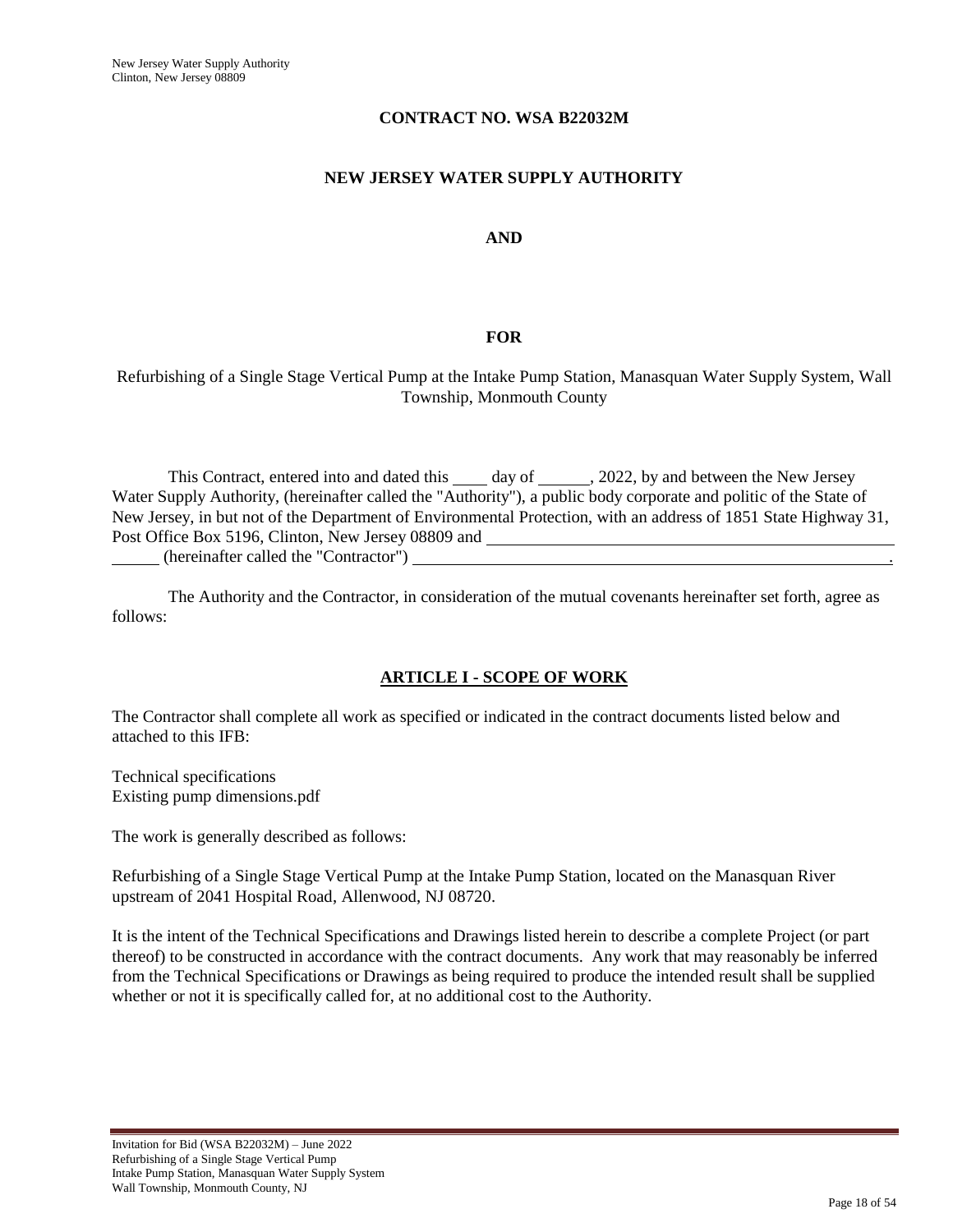# **ARTICLE II - CONTRACT DOCUMENTS**

The contract documents that comprise the entire Contract between the Authority and the Contractor concerning the work consist of the following:

- 2.1 This Contract (pages 1 to , inclusive).
- 2.2 Exhibits to this Contract (pages to , inclusive).
- 2.3 Performance and other Bonds, identified as exhibits \_\_and consisting of \_\_pages.
- 2.4 Invitation for Bid, Notice of Award (pages to inclusive)..
- 2.5 General Conditions (pages <u>to inclusive</u>).
- 2.6 Supplementary Conditions (pages <u>to</u>, inclusive).
- 2.7 Technical Specifications bearing the title

l and consisting of divisions and pages.

- 2.8 Drawings, consisting of a cover sheet and sheets numbered through , inclusive with each sheet bearing the following general title:
- 2.9 Invitation for Bid Addenda numbers  $\_\_$ to , inclusive.
- 2.10 Contractor's bid (pages  $\_\_$ to  $\_\_$ , inclusive) marked exhibit
- 2.11 Documentation submitted by the Contractor prior to the Notice of Award (pages to , inclusive).
- 2.12 The following which may be delivered or issued after the Effective Date of the Contract and are not attached hereto: All written Amendments and other documents amending, modifying or supplementing the contract documents.
- 2.13 The following are issued as of the Effective Date of the Contract and are identified herein: Official NJ Prevailing Wage for Monmouth County

There are no contract documents other than those listed above in this Article. The contract documents may only be amended, modified or supplemented as contained herein.

# **ARTICLE III - AUTHORITY OF EXECUTIVE DIRECTOR**

All work to be performed by the Contractor hereunder shall be subject to the approval of the Executive Director of the Authority (hereinafter referred to as the "Executive Director"), or their duly authorized representative, and all decisions pertaining to said work shall be made in the name of the Executive Director. Any dispute involving matters of fact pertaining to the scope of work or details of work to be performed or completed under the terms of the Contract shall be decided by the Executive Director, which decision shall be final in regard to the Authority's position.

# **ARTICLE IV - PERIOD OF PERFORMANCE**

The Contractor will be required to Substantially Complete all work within 100 calendar days from Notice to Proceed, and offer for Final Acceptance the entire project within 120 calendar days from Notice to Proceed.

# **ARTICLE V - CONTRACT PRICE**

For services rendered and expenses incurred in the complete performance of this work in accordance with the contract documents the Authority shall pay the Contractor a lump sum amount of dollars. All duties, responsibilities and obligations assigned to or undertaken by the Contractor pursuant to this Contract shall be at the Contractor's own expense without change in the contract price.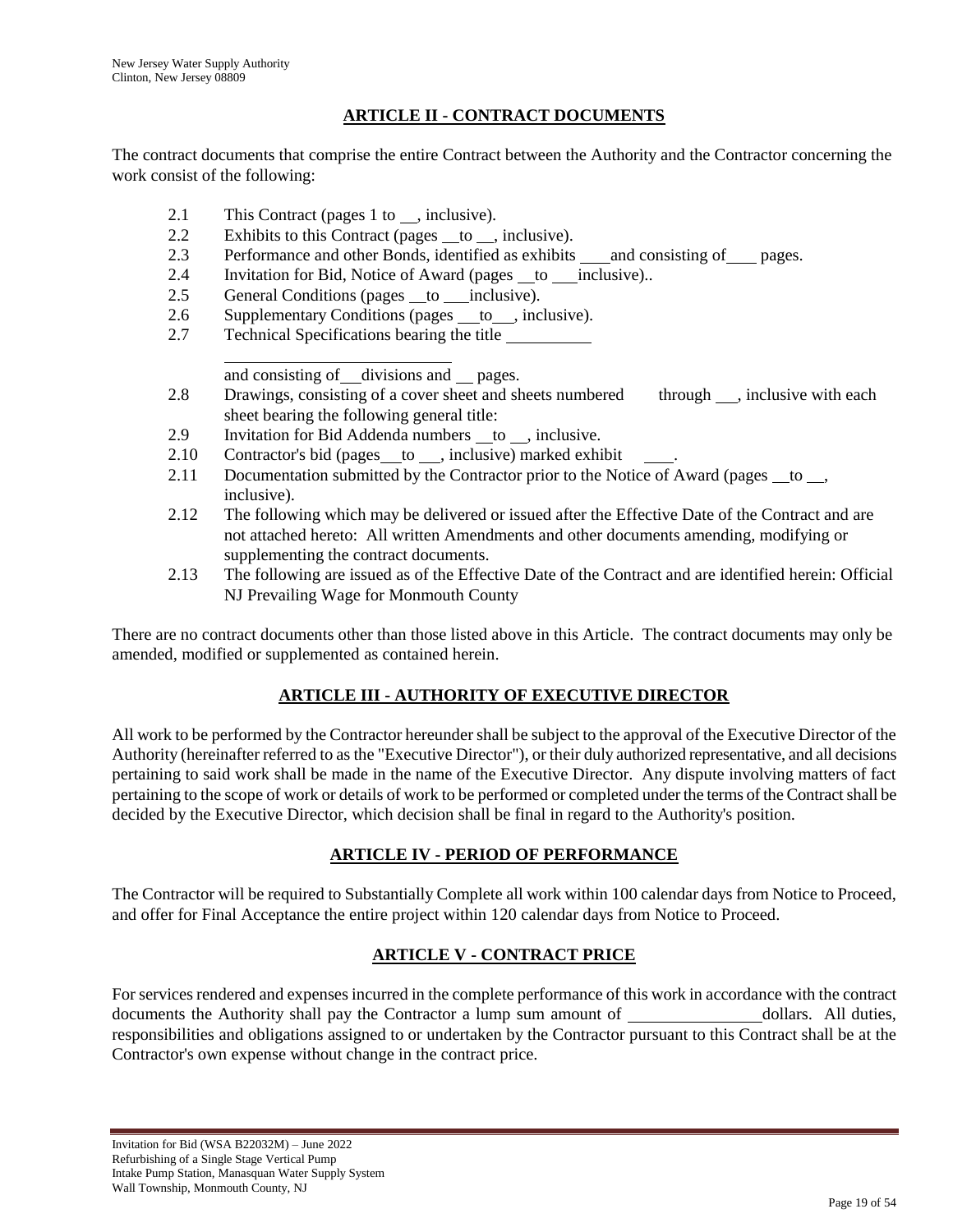# **ARTICLE VI - PAYMENT PROCEDURES**

The Authority shall make progress payments based on the Contractor's application for payment during the performance of work as provided herein. The application for payment shall be consistent with the Contractor"s submitted and Authority approved Schedule of Values for applicable Payment Items. At the end of each period during which services are performed, the Contractor shall submit a voucher on standard Authority form itemizing charges for the period. Subject to such analysis of each invoice and supporting documentation as the Authority may deem essential, the voucher on standard Authority form will be approved for payment by the Authority. Vouchers may not be submitted more often than once every thirty (30) calendar days. Vouchers will be payable within thirty (30) calendar days after receipt by the Authority. Payment by the Authority shall not constitute acceptance for work completed by the Contractor, nor shall it relieve the Contractor of his obligation and responsibility to correct the work determined by the Authority to be deficient. The Contractor should indicate on the last voucher to be submitted that "FINAL PAYMENT" is being requested.

Ten percent (10%) of the amount of each invoice will be withheld pending completion and acceptance of the services to be performed under this Contract. If work hereunder has been fifty percent (50%) completed as determined by the Authority, and if the character and progress of the work has been satisfactory to the Authority, in its sole opinion, the Authority may determine that as long as the character and progress of the work remains satisfactory, there will be no additional retainage on account of work completed in which case the remaining monthly payments shall be in an amount equal to one hundred percent (100%) of the work completed.

Acceptance by the Contractor of said payments shall operate as, and shall be, a release to the Authority from all claims and liability to the Contractor for anything done or furnished for, or relating to, the work called for or to be done under and pursuant to the provisions of this Contract. The Authority reserves the right to make such audits of directly relevant records of the Contractor, as it may deem advisable, during the performance of this Contract and for three (3) years from the date of final payment.

# **ARTICLE VII - DEFAULT**

The Authority, by written notice of default to the Contractor, may terminate the whole or any part of this contract in any one of the following circumstances:

(a) If the Contractor fails to make delivery of supplies or to perform the services within the time specified herein or any extension thereof, except for delays due to causes listed in Article IX entitled "Delays";

(b) If the Contractor fails to perform any of the other provisions of this contract, or so fails to make progress as to endanger performance of this contract in accordance with its terms, and in either of these two circumstances does not cure such failure within a period of seven (7) days (or such longer period as the Authority may authorize in writing) after receipt of notice from the Authority specifying such failure; or

(c) If the Contractor becomes insolvent or goes into liquidation or receivership or admits to the benefits of any procedure for the settlement of debts or be declared bankrupt.

In each and every instance stated above, the performance bond shall become payable to the Authority and the Authority may procure, upon such terms and in such a manner as the Authority may deem appropriate, supplies or services the same as or similar to those so terminated, and the Authority may proceed to avail itself of any and all appropriate remedies. If, after notice of termination of the contract under this provision, it is determined for any reason that the Contractor was not in default, the contract shall be equitably adjusted to compensate for such termination and the contract modified accordingly. The rights provided in this clause shall not be exclusive and are in addition to any other rights and remedies provided by law or under this contract.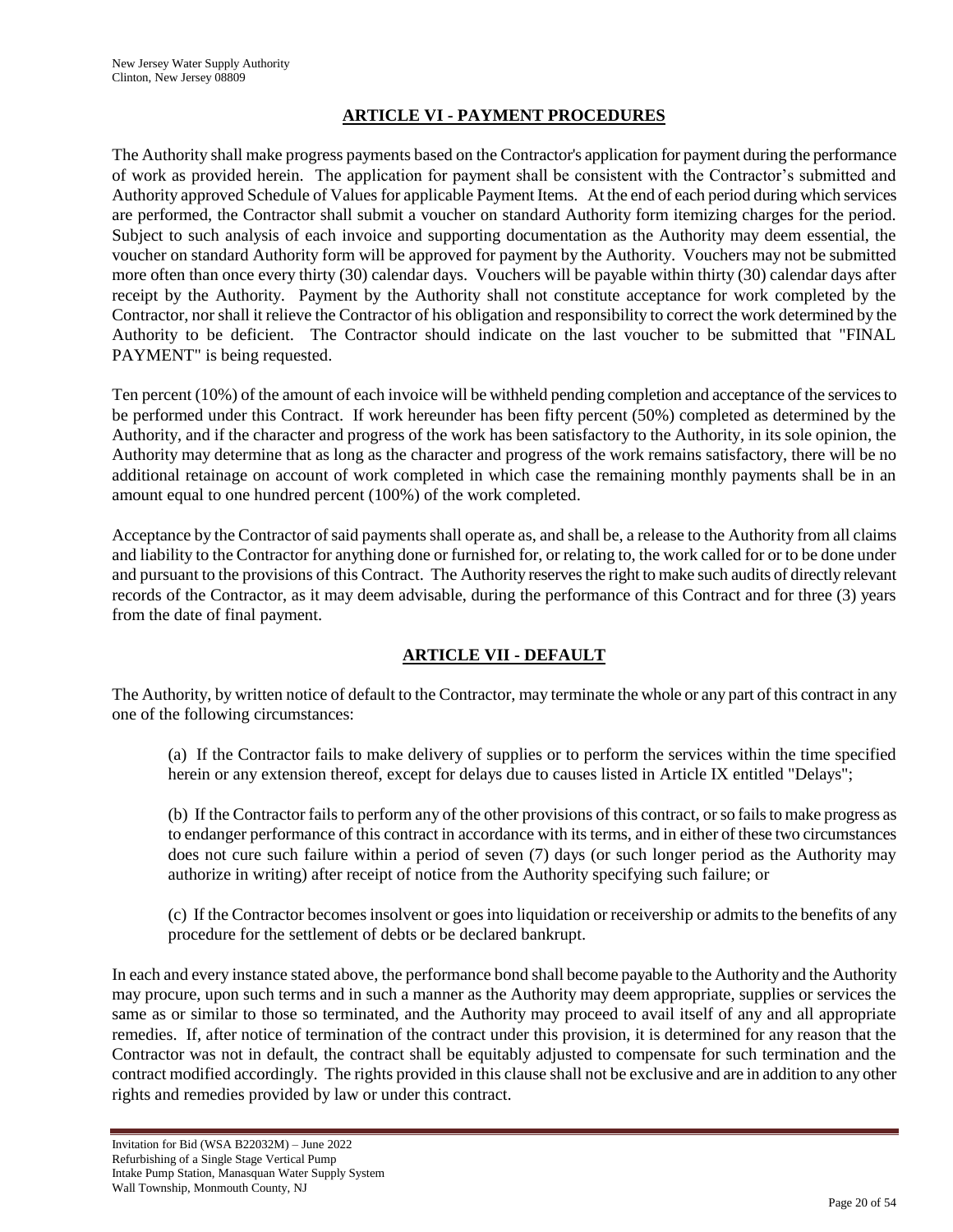# **ARTICLE VIII - TERMINATION OF CONTRACT FOR CONVENIENCE**

The Authority may, at any time and without cause, terminate this contract in whole or in part, specifying the extent to which performance of work under the contract is terminated and the date on which such termination becomes effective, provided written notice has been issued to the Contractor five (5) days prior to such proposed termination date.

Promptly after the effective date of termination, the Contractor shall submit its claims and be paid for all costs incurred prior to the termination that are approved by the Authority. In the event of termination and subject to the terms as set forth herein, any monies paid by the Authority that exceed the value of the Contractor's claim as set out above shall be refunded to the Authority within thirty (30) days after conclusion of the termination settlement.

# **ARTICLE IX - DELAYS**

The Contractor shall not be liable for delays in performance of its obligations, and the date on which the Contractor's obligations are to be fulfilled shall be extended, without penalty or liquidated damages, for a period of time caused by the delay when the delay was due to causes beyond the Contractor's control and not due to its fault or negligence, which include, but are not limited to, the following:

(a) Acts of God, unforeseeable circumstances, sustained inclement weather conditions, acts (including delay or failure to act) of any governmental authority, fires, strikes, labor stoppages, sabotage and interruptions of essential services and supplies such as electricity, natural gas, fuels, and water.

(b) Inability due to causes beyond the Contractor's reasonable control to timely obtain necessary and proper labor, materials, components, facilities or transportation when such items cannot reasonably be obtained from another source.

Partial failure of performance due to any of the aforementioned causes shall not in itself terminate the Contract or excuse any failure by the Contractor to resume all obligations once the cause for the delay is no longer valid pursuant to this clause. Typical weather related downtime for marine construction projects in and around the State of New Jersey shall not be grounds for a delay.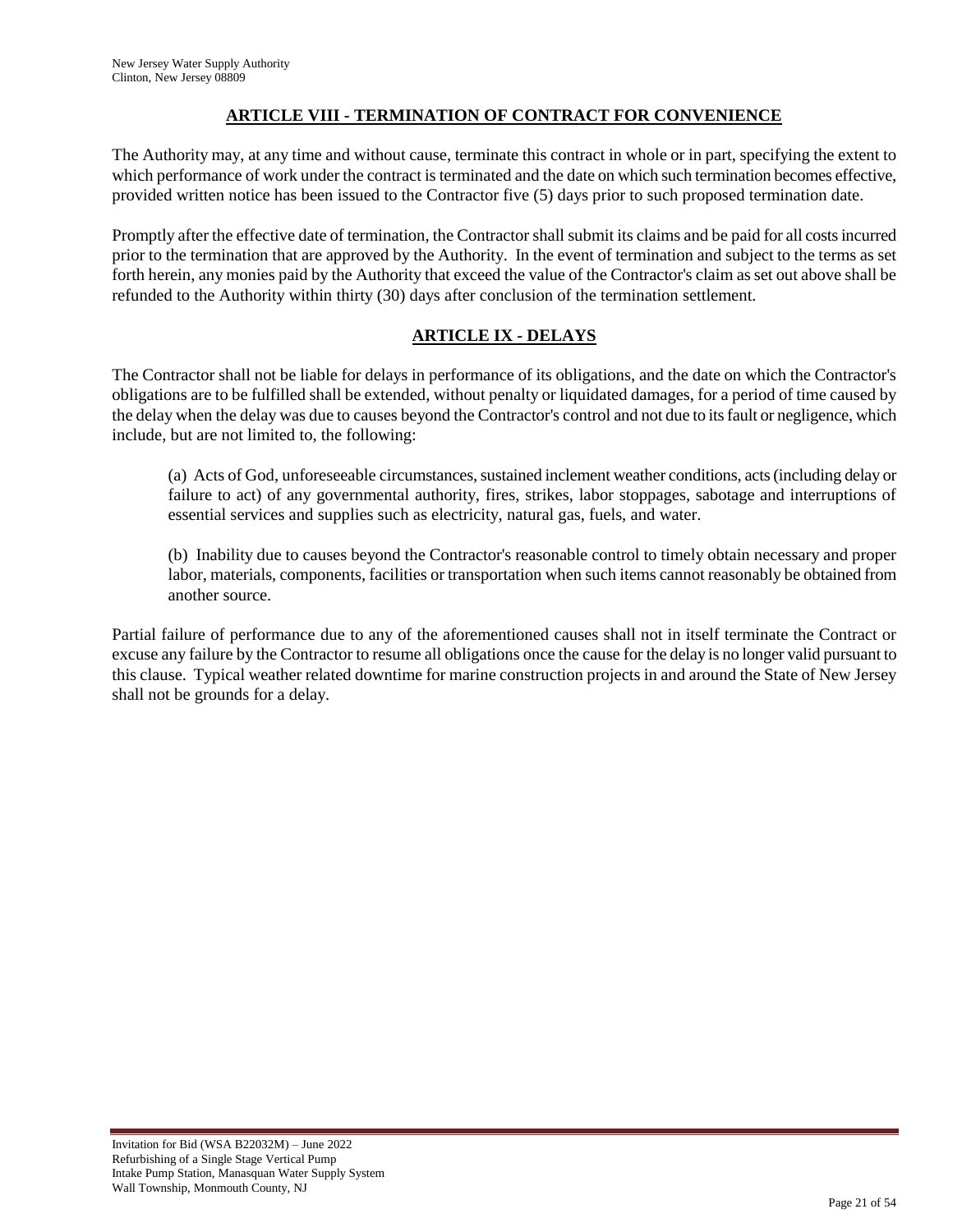New Jersey Water Supply Authority Clinton, New Jersey 08809

In the event the Contractor is affected in the performance of its obligations by any of the aforementioned causes, the Contractor shall give the Authority prompt written notice within five (5) days of that fact, together with satisfactory evidence substantiating that said cause prevents performance, as well as a declaration specifying the steps being taken by the Contractor to remove such cause(s) of non-performance and to minimize its affects, and the Contractor shall continue the performance of its other obligations under this Contract. In the event the delay extends for a period exceeding (2) weeks, the Contractor and the Authority shall negotiate a postponement or termination of this Contract. The Authority shall have the right to defer the beginning or to suspend the whole or any part of the work herein contracted to be done whenever, in the opinion of the Executive Director, it may be necessary or expedient for the Authority, so to do, and if the Contractor is delayed in the completion of the work by act, neglect, or default of the Authority, of the Engineer, as defined in Article XXX or any other Contractor employed by the Authority, upon the work, or by changes ordered in the work, or by strikes, lockouts, fire, unusual delay by common carriers, unavoidable casualties, or any case beyond the Contractor's control, or by any cause which the Executive Director shall decide to justify the delay, then for all such delays and suspensions the Contractor shall be allowed one day in addition to the time herein stated for each and every day of such delay so caused in the completion of the work specified in Article I, the same to be determined by the Executive Director, and a similar allowance of extra time will be made for such other delays as the Executive Director may find to have been caused by the Authority. No such extension shall be made for any one or more of such delays unless within ten (l0) days after the beginning of such delay a written request for additional time shall be filed with the Executive Director. Apart from extension of time, no payment or allowance of any kind shall be made to the Contractor as compensation for damages on account of hindrance or delay from any cause in the progress of the work, whether such delay be avoidable or unavoidable.

The Contractor shall not be entitled to any damages or extra compensation from the Authority on account of any work performed by the Authority or any other Contractor or the Engineer, or any other party, or by reason of any delays whatsoever, whether caused by the Authority or any other party, including but not limited to delays mentioned in this Contract.

# **ARTICLE X - LIQUIDATED DAMAGES**

The Authority and the Contractor recognize that time is of the essence under this contract and that the Authority will suffer financial loss if the work is not completed within the time specified in Article IV hereof, plus any extensions thereof allowed in accordance with Article IX. The parties also recognize the delays, expense and difficulties involved in proving in a legal proceeding the actual loss suffered by the Authority if the work is not completed on time.

Accordingly, instead of requiring any such proof, the Authority and the Contractor agree that as liquidated damages for delay, but not as a penalty, the Contractor shall pay the Authority **two hundred (\$200.00) dollars**for each calendar day that expires after the time specified in Article IV or approved extension thereof for substantial completion, until the work is substantially complete. After substantial completion, if the Contractor shall neglect, refuse or fail to complete the remaining work within the contract time, or any proper extension thereof granted by the Authority, the Contractor shall pay the Authority **one hundred (\$100.00) dollars** for each calendar day that expires after the time specified in Article IV for completion and readiness for final acceptance.

# **ARTICLE XI - FINAL ACCEPTANCE**

Acceptance of the work as complete will be based upon a thorough inspection by Authority personnel and their designated representatives. Any deficiencies found shall be noted by the Authority and corrected by the Contractor at the earliest possible time. Processing of the Contractor's invoice for payment shall be delayed until all deficiencies, if any, are corrected.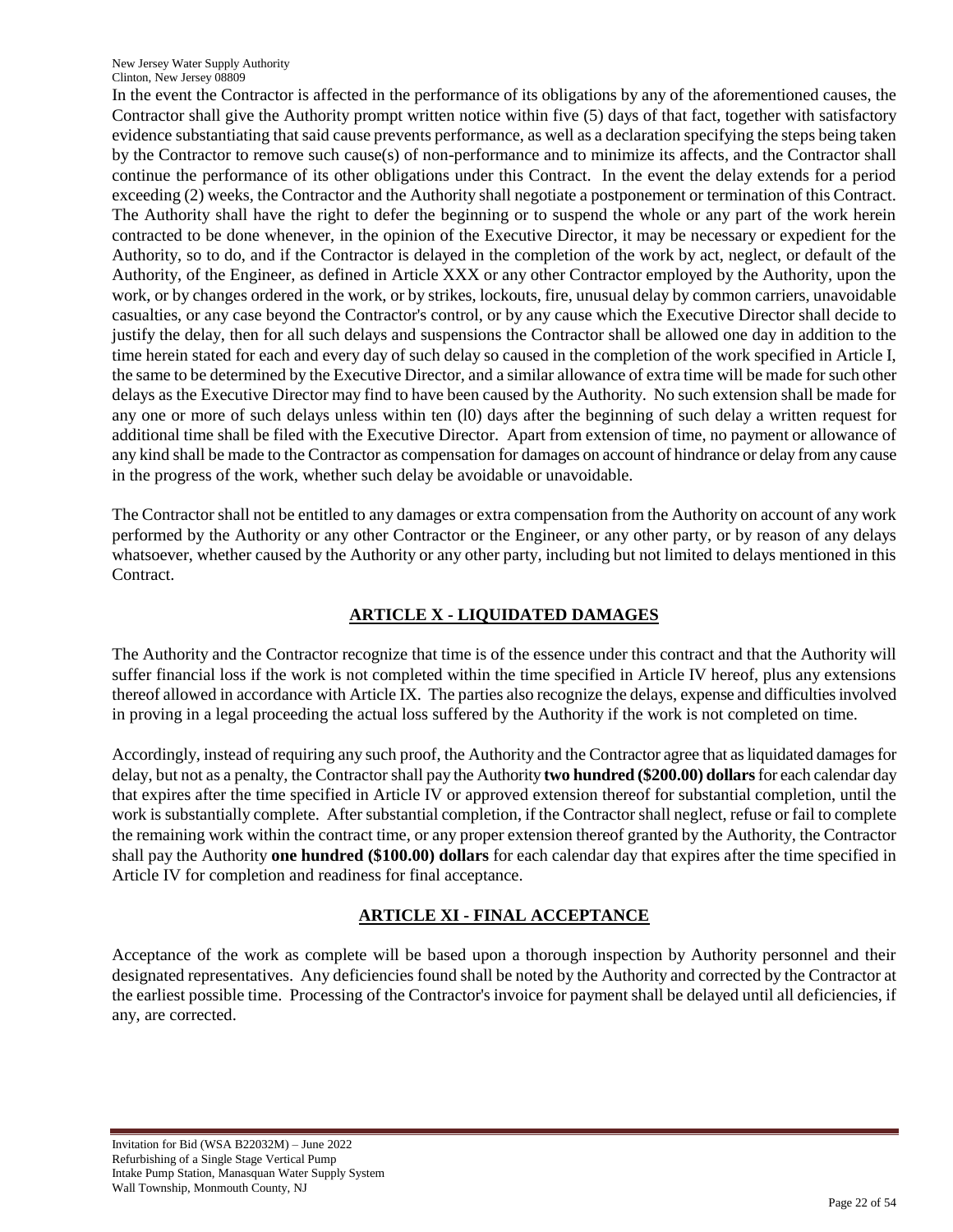# **ARTICLE XII - GUARANTEE**

The Contractor warrants that work performed under this Contract conforms to the Contract requirements and is free of any defect of equipment, material or design furnished, or workmanship performed by the Contractor or any of his Subcontractors or suppliers at any time. Such Guarantee shall continue for a period of one (1) year from the date of acceptance of the work. Under this Guarantee, the Contractor shall remedy at his own expense any such failure to conform and/or any defect. In addition, the Contractor shall remedy at his own expense any damage to Authority owned or controlled real or personal property, when that damage is the result of the Contractor's failure to conform to Contract requirements or any such defect of equipment, material, workmanship, or design. The Contractor shall also restore any work damaged in fulfilling the terms of this Article. The Contractor's guarantee with respect to work repaired or replaced hereunder will run for one (l) year from the date of such repair or replacement.

The Authority shall notify the Contractor in writing within a reasonable time after the discovery of any failure, defect, or damage.

Should the Contractor fail to remedy any failure, defect or damage described above within a reasonable time after receipt of notice thereof, the Authority shall have the right to replace, repair, or otherwise remedy such failure, defect, or damage at the Contractor's expense.

# **ARTICLE XIII - NONDISCRIMINATION/AFFIRMATIVE ACTIONPROVISIONS**

As required by N.J.S.A. 10:2-1, during the performance of this contract the contractor agrees that: a. In the hiring of persons for the performance of work under this contract or any subcontract hereunder, or for the procurement, manufacture, assembling or furnishing of any such materials, equipment, supplies or services to be acquired under this contract, the Contractor, and any person acting on behalf of the Contractor or subcontractor, will not, by reason of race, creed, color, national origin, ancestry, marital status, gender identity or expression, affectional or sexual orientation or sex, discriminate against any person who is qualified and available to perform the work to which the employment relates; b. The Contractor, subcontractor, and any person acting on behalf of the Contractor will not, in any manner, discriminate against or intimidate any employee engaged in the performance of work under this contract or any subcontract hereunder, or engaged in the procurement, manufacture, assembling or furnishing of any such materials, equipment, supplies or services to be acquired under such contract, on account of race, creed, color, national origin, ancestry, marital status, gender identity or expression, affectional or sexual orientation or sex; c. There may be deducted from the amount payable to the contractor by the contracting public agency, under this contract, a penalty of \$ 50.00 for each person for each calendar day during which such person is discriminated against or intimidated in violation of the provisions of the contract; and d. This contract may be canceled or terminated by the contracting public agency, and all money due or to become due hereunder may be forfeited, for any violation of this section of the contract occurring after notice to the contractor from the contracting public agency of any prior violation of this section of the contract.

During the performance of this contract, the Contractor also agrees as follows:

The Contractor or subcontractor, where applicable, will not discriminate against any employee or applicant for employment because of age, race, creed, color, national origin, ancestry, marital status, affectional or sexual orientation, gender identity or expression, disability, nationality or sex. Except with respect to affectional or sexual orientation and gender identity or expression, the contractor will ensure that equal employment opportunity is afforded to such applicants in recruitment and employment, and that employees are treated during employment, without regard to their age, race, creed, color, national origin, ancestry, marital status, affectional or sexual orientation, gender identity or expression, disability, nationality or sex. Such equal employment opportunity shall include, but not be limited to the following: employment, upgrading, demotion, or transfer; recruitment or recruitment advertising; layoff or termination;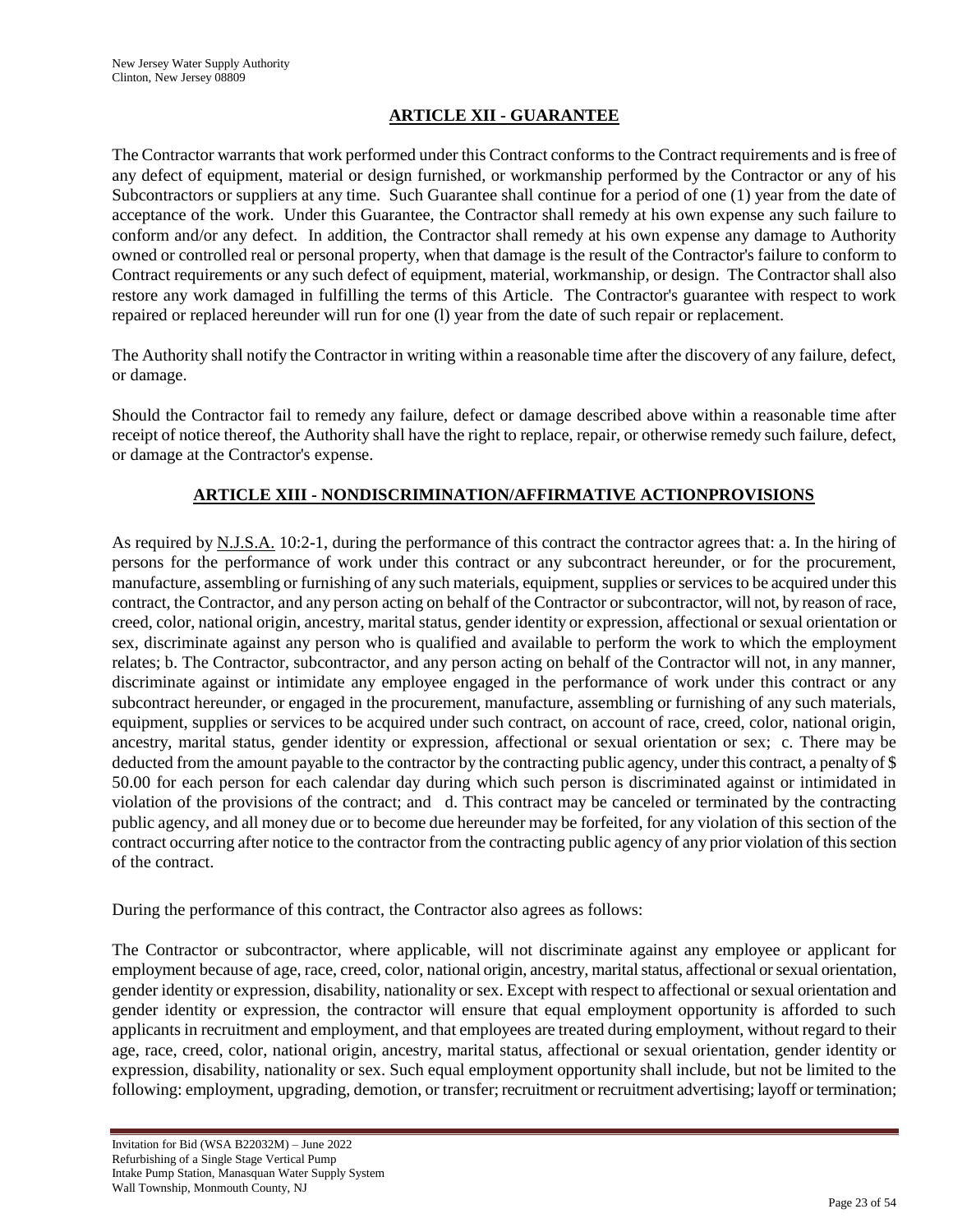rates of pay or other forms of compensation; and selection for training, including apprenticeship. The contractor agrees to post in conspicuous places, available to employees and applicants for employment, notices to be provided by the Public Agency Compliance Officer setting forth provisions of this nondiscrimination clause.

The Contractor or subcontractor, where applicable will, in all solicitations or advertisements for employees placed by or on behalf of the contractor, state that all qualified applicants will receive consideration for employment without regard to age, race, creed, color, national origin, ancestry, marital status, affectional or sexual orientation, gender identity or expression, disability, nationality or sex.

The Contractor or subcontractor will send to each labor union, with which it has a collective bargaining agreement, a notice, to be provided by the agency contracting officer, advising the labor union or workers' representative of the contractor's commitments under this act and shall post copies of the notice in conspicuous places available to employees and applicants for employment.

The Contractor or subcontractor, where applicable, agrees to comply with any regulations promulgated by the Treasurer pursuant to N.J.S.A. 10:5-31 et seq., as amended and supplemented from time to time and the Americans with Disabilities Act.

When hiring or scheduling workers in each construction trade, the contractor or subcontractor agrees to make good faith efforts to employ minority and women workers in each construction trade consistent with the targeted employment goal prescribed by N.J.A.C. 17:27-7.2; provided, however, that the Department of Labor and Workforce Development (LWD), Construction Equal Employment Opportunity (EEO) Monitoring Program, may, in its discretion, exempt a contractor or subcontractor from compliance with the good faith procedures prescribed by the following provisions, A, B and C, as long as the Dept. of LWD, Construction EEO Monitoring Program is satisfied that the contractor or subcontractor is employing workers provided by a union which provides evidence, in accordance with standards prescribed by the Dept. of LWD, Construction EEO Monitoring Program, that its percentage of active "card carrying" members who are minority and women workers is equal to or greater than the targeted employment goal established in accordance with N.J.A.C. 17:27-7.2. The Contractor or subcontractor agrees that a good faith effort shall include compliance with the following procedures:

(A). If the Contractor or subcontractor has a referral Contract or arrangement with a union for a construction trade, the contractor or subcontractor shall, within three business days of the contract award, seek assurances from the union that it will cooperate with the Contractor or subcontractor as it fulfills its affirmative action obligations under this contract and in accordance with the rules promulgated by the Treasurer pursuant to N.J.S.A. 10:5-31 et. seq., as supplemented and amended from time to time and the Americans with Disabilities Act. If the Contractor or subcontractor is unable to obtain said assurances from the construction trade union at least five business days prior to the commencement of construction work, the contractor or subcontractor agrees to afford equal employment opportunities minority and women workers directly, consistent with this chapter. If the Contractor's or subcontractor's prior

experience with a construction trade union, regardless of whether the union has provided said assurances, indicates a significant possibility that the trade union will not refer sufficient minority and women workers consistent with affording equal employment opportunities as specified in this chapter, the Contractor or subcontractor agrees to be prepared to provide such opportunities to minority and women workers directly, consistent with this chapter, by complying with the hiring or scheduling procedures prescribed under (B) below; and the contractor or subcontractor further agrees to take said action immediately if it determines that the union is not referring minority and women workers consistent with the equal employment opportunity goals set forth in this chapter.

(B) If good faith efforts to meet targeted employment goals have not or cannot be met for each construction trade by adhering to the procedures of (A) above, or if the contractor does not have a referral arrangement or arrangement with a union for a construction trade, the Contractor or subcontractor agrees to take the following actions: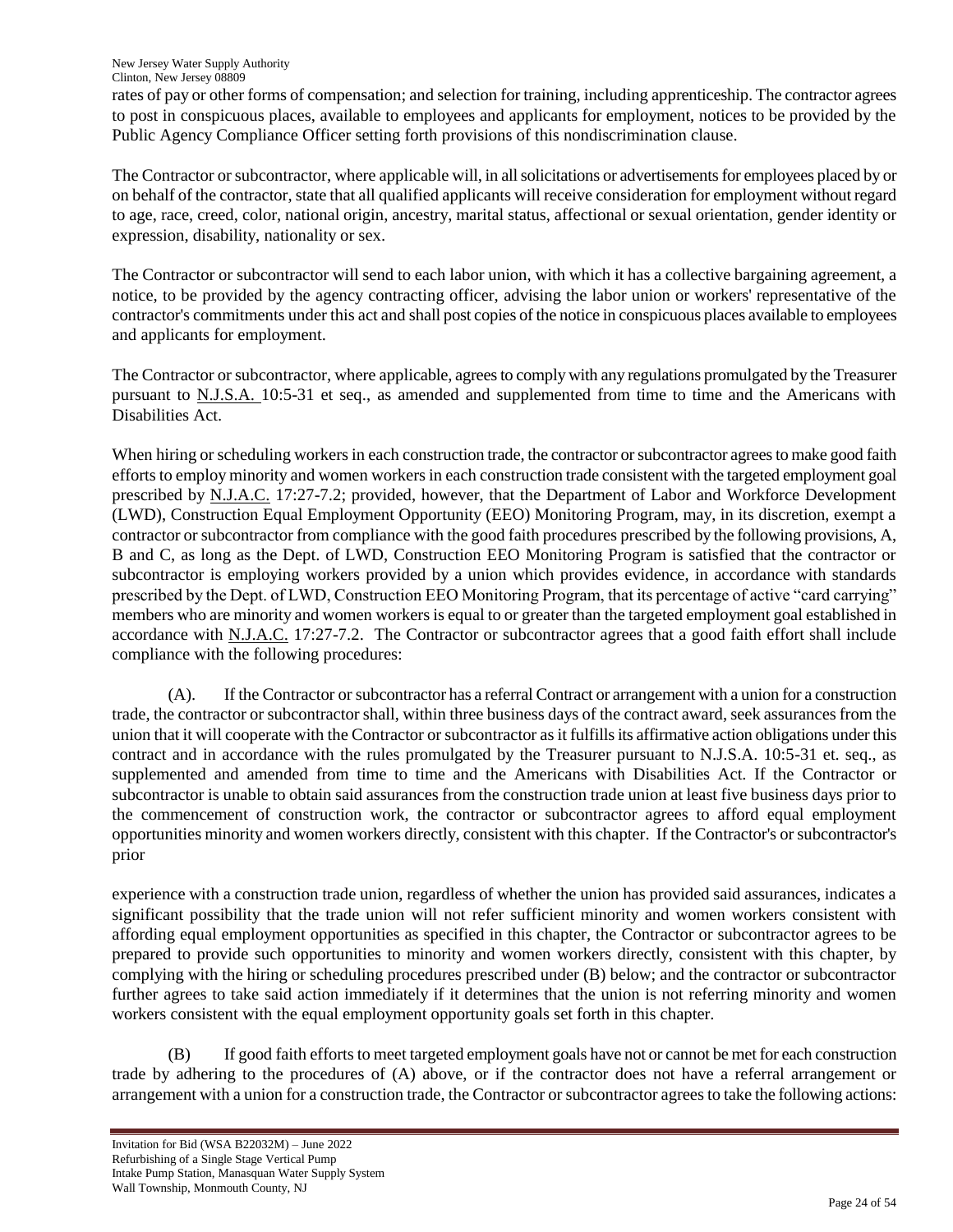(1) To notify the public agency compliance officer, the Dept. of LWD, Construction EEO Monitoring Program, and minority and women referral organizations listed by the Division of Purchase and Property established in the State of New Jersey Department of the Treasury pursuant to N.J.A.C. 17:27-5.3, of its workforce needs, and request referral of minority and women workers;

(2) To notify any minority and women workers who have been listed with it as awaiting available vacancies;

(3) Prior to commencement of work, to request that the local construction trade union refer minority and women workers to fill job openings, provided the Contractor or subcontractor has a referral agreement or arrangement with a union for the construction trade;

(4) To leave standing requests for additional referral to minority and women workers with the local construction trade union, provided the contractor or subcontractor has a referral agreement or arrangement with a union for the construction trade, the State Training and Employment Service and other approved referral sources in the area;

(5) If it is necessary to lay off some of the workers in a given trade on the construction site, layoffs shall be conducted in compliance with the equal employment opportunity and nondiscrimination standards set forth in this regulation, as well as with applicable Federal and State court decisions;

(6) To adhere to the following procedure when minority and women workers apply or are referred to the contractor or subcontractor:

(i) The Contractor or subcontractor shall interview the referred minority or women worker.

 (ii) If said individuals have never previously received any document or certification signifying a level of qualification lower than that required in order to perform the work of the construction trade, the Contractor or subcontractor shall in good faith determine the qualifications of such individuals. The Contractor or subcontractor shall hire or schedule those individuals who satisfy appropriate qualification standards in conformity with the equal employment opportunity and non-discrimination principles set forth in this chapter. However, a Contractor or subcontractor shall determine that the individual at least possesses the requisite skills, and experience recognized by a union, apprentice program or a referral agency, provided the referral agency is acceptable to the Dept. of LWD, Construction EEO Monitoring Program. If necessary, the contractor or subcontractor shall hire or schedule minority and women workers who qualify as trainees pursuant to these rules. All of the requirements, however, are limited by the provisions of (C) below.

(iii) The name of any interested women or minority individual shall be maintained on a waiting list, and shall be considered for employment as described in (i) above, whenever vacancies occur. At the request for the Dept. of LWD, Construction EEO Monitoring Program, the Contractors or subcontractors shall provide evidence of its good faith efforts to employ women and minorities from the list to fill vacancies.

(iv) If, for any reason, said contractor or subcontractor determines that a minority individual or a woman is not qualified or if the individual qualifies as an advanced trainee or apprentice, the Contractor or subcontractor shall inform the individual in writing of the reasons for the determination, maintain a copy of the determination in its files, and send a copy to the public agency compliance officer and to the Dept. of LWD, Construction EEO Monitoring Program.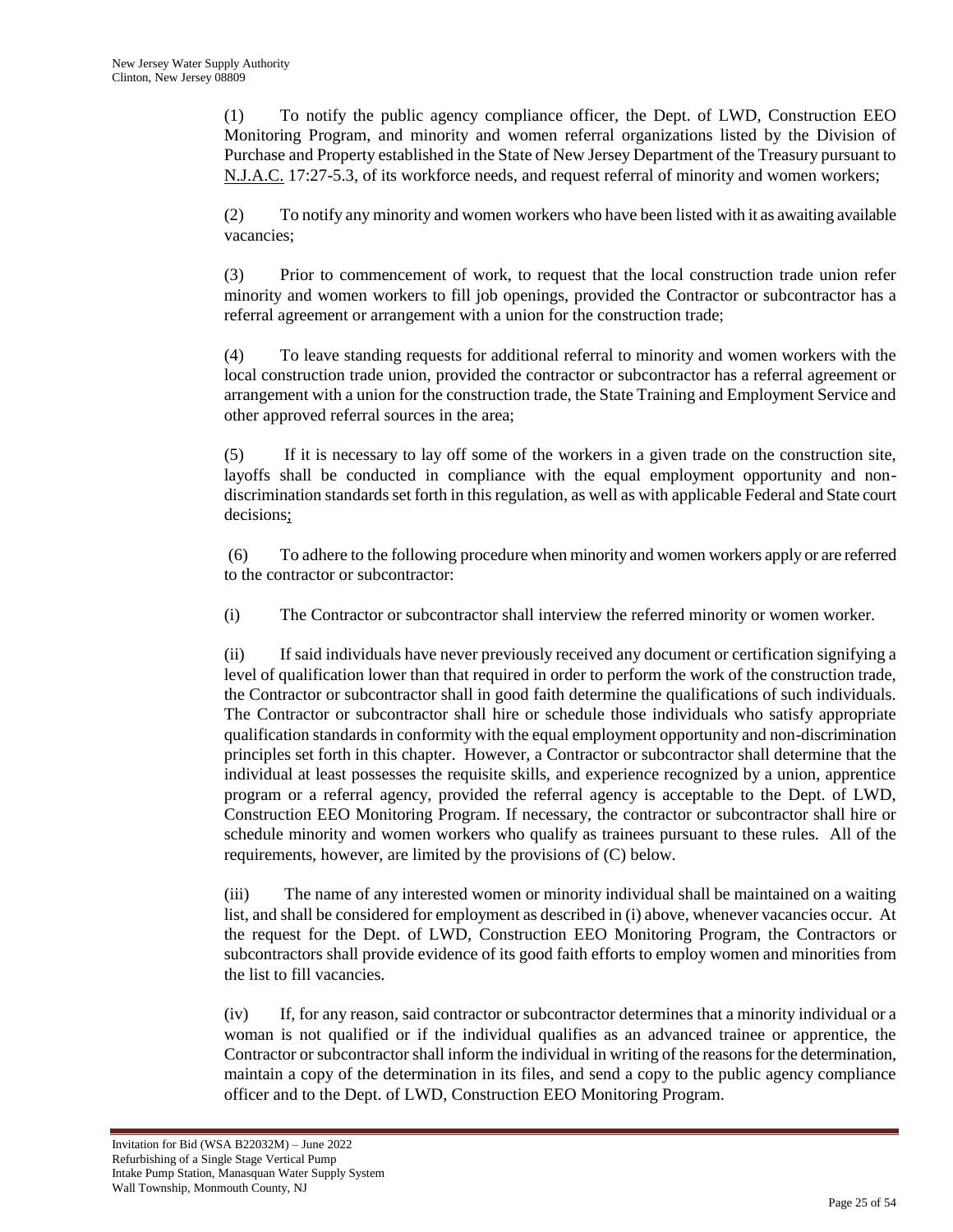(7) To keep a complete and accurate record of all requests made for the referral of workers in any trade covered by the contract, on forms made available by the Dept. of LWD, Construction EEO Monitoring Program and submitted promptly to the Dept. of LWD, Construction EEO Monitoring Program Division upon request.

(C) The Contractor or subcontractor agrees that nothing contained in (B) above shall preclude the Contractor or subcontractor from complying with the union hiring hall or apprenticeship policies in any applicable collective bargaining agreement or union hiring hall arrangement, and, where required by custom or agreement, it shall send journeymen and trainees to the union for referral, or to the apprenticeship program for admission, pursuant to such agreement or arrangement. However, where the practices of a union or apprenticeship program will result in the exclusion of minorities and women or the failure to refer minorities and women consistent with the targeted county employment goal, the contractor or subcontractor shall consider for employment persons referred pursuant to (B) above without regard to such agreement or arrangement; provided further, however, that the contractor or subcontractor shall not be required to employ women and minority advanced trainees and trainees in numbers which result in the employment of advanced trainees and trainees as a percentage of the total workforce for the construction trade, which percentage significantly exceeds the apprentice to journey worker ratio specified in the applicable collective bargaining agreement, or in the absence of a collective bargaining agreement, exceeds the ratio established by practice in the area for said construction trade. Also, the contractor or subcontractor agrees that, in implementing the procedures of (B) above, it shall, where applicable, employ minority and women workers residing within the geographical jurisdiction of the union.

After notification of award, but prior to signing a construction contract, the contractor shall submit to the public agency compliance officer and the Dept. of LWD, Construction EEO Monitoring Program an initial project workforce report (Form AA 201) electronically provided to the public agency by the Dept. of LWD, Construction EEO Monitoring Program, through its website, for distribution to and completion by the contractor, in accordance with N.J.A.C. 17:27-7. The Contractor also agrees to submit a copy of the Monthly Project Workforce Report once a month thereafter for the duration of this contract to the Dept. of LWD, Construction EEO Monitoring Program, and to the public agency compliance officer.

The Contractor agrees to cooperate with the public agency in the payment of budgeted funds, as is necessary, for onthe-job and/or off-the-job programs for outreach and training of minorities and women.

(D) The Contractor and its subcontractors shall furnish such reports or other documents to the Dept. of LWD, Construction EEO Monitoring Program as may be requested by the Dept. of LWD, Construction EEO Monitoring Program from time to time in order to carry out the purposes of these regulations, and public agencies shall furnish such information as may be requested by the Dept. of LWD, Construction EEO Monitoring Program for conducting a compliance investigation pursuant to N.J.A.C. 17:27-1.1 et seq.

# **ADDITIONAL NONDISCRIMINATION/AFFIRMATIVE ACTION PROVISIONS FOR CONSTRUCTION CONTRACTS**

Executive Order 51 (Corzine, August 28, 2009) and P.L. 2009, c. 335 include a provision which requires all state agencies, independent authorities and colleges and universities to include additional mandatory equal employment and affirmative action language in its construction contracts. The additional mandatory equal employment and affirmative action language is as follows:

It is the policy of the New Jersey Water Supply Authority that its contracts should create a work-force that reflects the diversity of the State of New Jersey. Therefore, contractors engaged by the New Jersey Water Supply Authority to perform under a construction contract shall put forth a good faith effort to engage in recruitment and employment practices that further the goal of fostering equal opportunities to minorities and women.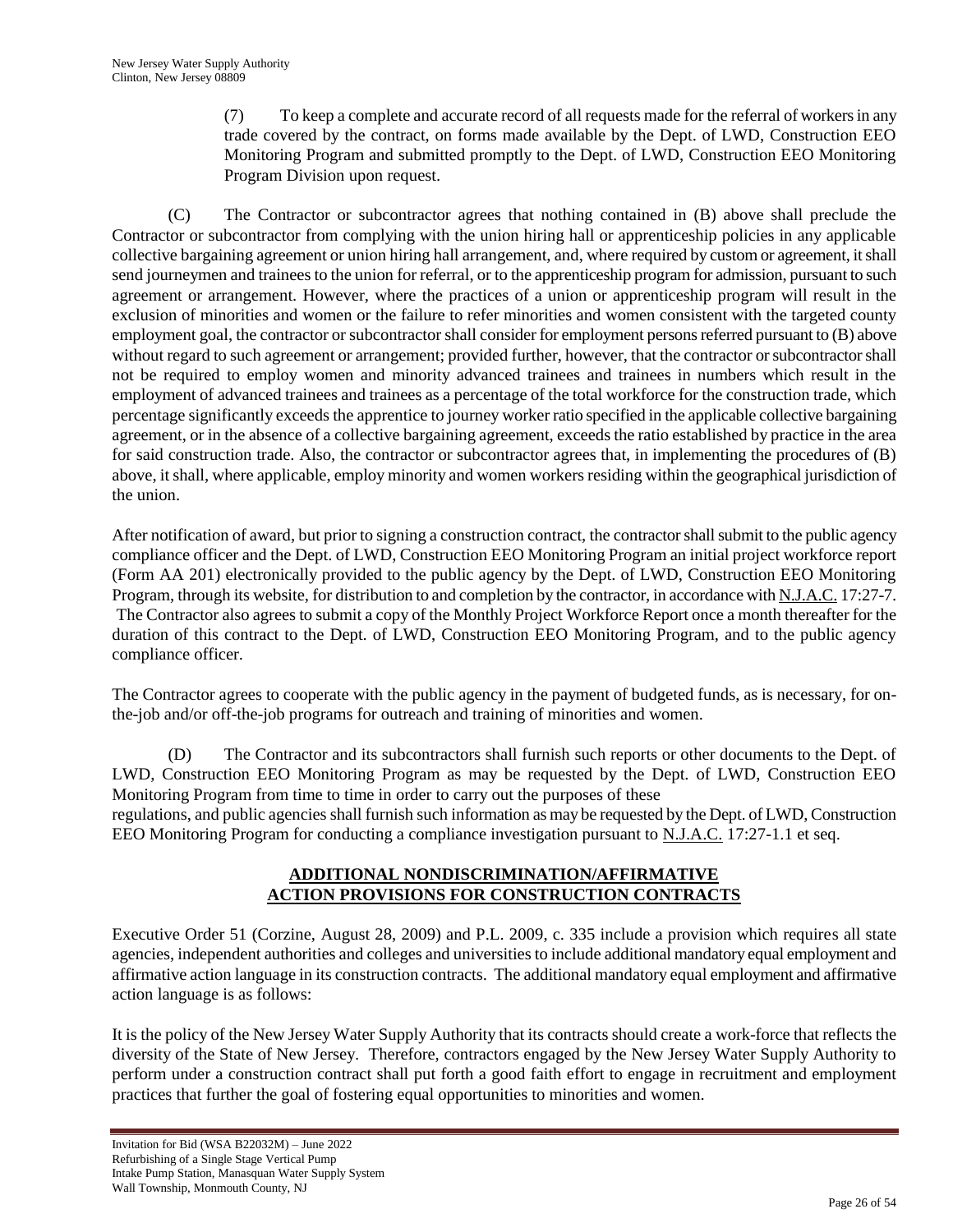The Contractor must demonstrate to the New Jersey Water Supply Authority's satisfaction that a good faith effort was made to ensure that minorities and women have been afforded equal opportunity to gain employment under the New Jersey Water Supply Authority"s contract with the Contractor. Payment may be withheld from a contractor"s contract for failure to comply with these provisions.

Evidence of a "good faith effort" includes but is not limited to:

- 1. The Contractor shall recruit prospective employees through the State Job bank website, managed by the Department of Labor and Workforce Development, available online at [http://NJ.gov/JobCentralNJ;](http://nj.gov/JobCentralNJ)
- 2. The Contractor shall keep specific records of its efforts, including records of all individuals interviewed and hired, including the specific numbers of minorities and women;
- 3. The Contractor shall actively solicit and shall provide the New Jersey Water Supply Authority with proof of solicitations for employment, including but not limited to advertisements in general circulation media, professional service publications and electronic media;
- 4. The Contractor shall provide evidence of efforts described at 2 above to the New Jersey Water Supply Authority no less than once every 12 months.
- 5. The Contractor shall comply with the requirements set forth in N.J.A.C. 17:27-1.1 et seq.

To ensure successful implementation of the Executive Order and Law, state agencies, independent authorities and colleges and universities must forward an Initial Project Workforce Report (AA201) for any projects funded with ARRA money to the Dept. of LWD, Construction EEO Monitoring Program immediately upon notification of award but prior to execution of the contract.

# **ARTICLE XIV – DIANE B. ALLEN EQUAL PAY ACT**

Pursuant to N.J.S.A. 34:11-56.14(b), any employer, regardless of the location of the employer, who enters into a contract with a public body to perform any public work for the public body shall provide to the Commissioner of the New Jersey Department of Labor and Workforce Development, through certified payroll records required pursuant to P.L.1963, c.150 (C.34:11-56.25 et seq.), information regarding the gender, race, job title, occupational category, and rate of total compensation of every employee of the employer employed in the State in connection with the contract. The employer shall provide the commissioner, throughout the duration of the contract or contracts, with an update to the information whenever payroll records are required to be submitted pursuant to P.L.1963, c.150 (C.34:11-56.25 et seq.).

Information regarding the Diane B. Allen Equal Pay Act and its requirements may be obtained from the New Jersey Department of Labor and Workforce Development (LWD) web site at: [https://nj.gov/labor/equalpay/equalpay.html.](https://nj.gov/labor/equalpay/equalpay.html) LWD forms may be obtained from the online web site at: [https://nj.gov/labor/forms\\_pdfs/equalpayact/MW-562withoutfein.pdf.](https://nj.gov/labor/forms_pdfs/equalpayact/MW-562withoutfein.pdf)

# **ARTICLE XV – AMERICANS WITH DISABILITIES ACT (EQUAL OPPORTUNITY FOR INDIVIDUALS WITH DISABILITIES)**

The Contractor and the Authority do hereby agree that the provision of Title II of the Americans With Disabilities Act of 1990 (the "Act") (42 U.S.C. 12101 et seq.), which prohibits discrimination on the basis of disability by public entities in all services, programs, and activities provided or made available by public entities, and the rules and regulations promulgated pursuant thereunto, are made a part of this Contract. In providing any aid, benefit, or service on behalf of the Authority pursuant to this Contract, the Contractor agrees that the performance shall be in strict compliance with the Act. In the event that the Contractor, its agents, servants, employees, or subcontractors violate or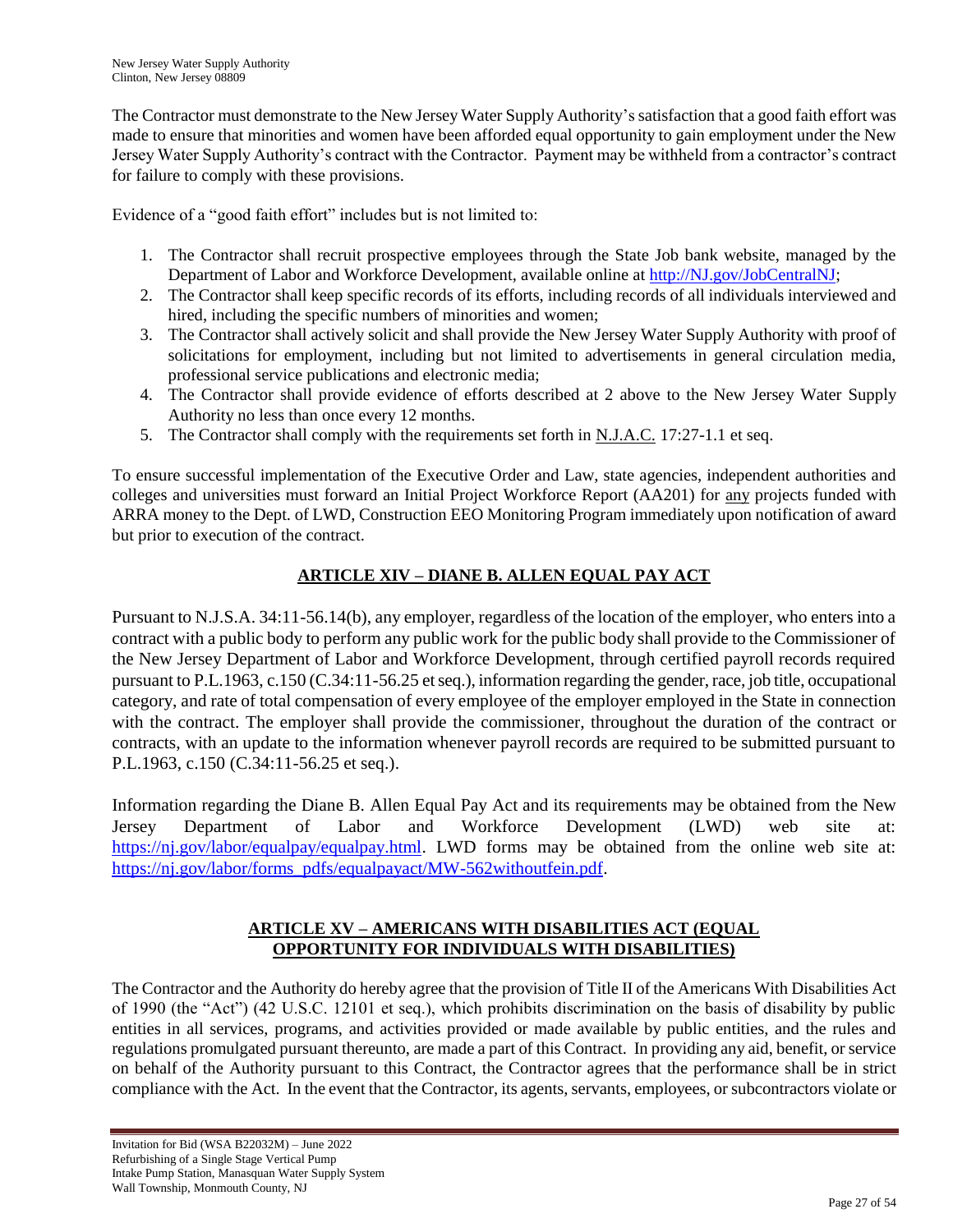are alleged to have violated the Act during the performance of this Contract, the Contractor shall defend the Authority in any action or administrative proceeding commenced pursuant to this Act. The Contractor shall indemnify, protect, and save harmless the Owner, its agents, servants and employees from and against any and all suits, claims, losses, demands or damages of whatever kind or nature arising out of or claimed to arise out of the alleged violation. The Contractor shall, at its own expense, appear, defend and pay any and all charges for legal services and any and all costs and other expenses arising from such action or administrative proceeding or incurred in connection therewith. In any and all complaints brought pursuant to the Authority"s grievance procedure, the Contractor agrees to abide by any decision of the Authority which is rendered pursuant to said grievance procedure. If any action or administrative proceeding results in an award of damages against the Authority or if the Authority incurs any expenses to cure a violation of the Act which has been brought pursuant to its grievance procedure, the Contractor shall satisfy and discharge the same at its own expense.

The Authority shall, as soon as practicable after a claim has been made against it, give written notice thereof to the Contractor along with full and complete particulars of the claim. If any action or administrative proceeding is brought against the Authority or any of its agents, servants, and employees, the Authority shall expeditiously forward or have forwarded to the Contractor every demand, complaint, notice, summons, pleading or other process received by the Authority or its representatives.

It is expressly agreed and understood that any approval by the Authority of the services provided by the Contractor pursuant to this Contract will not relieve the Contractor of the obligation to comply with the Act and to defend, indemnify, protect, and save harmless the Authority pursuant to this Paragraph.

It is further agreed and understood that the Authority assumes no obligation to indemnify or save harmless the Contractor, its agents, servants, employees and subcontractors for any claim which may arise out of their performance of this Contract. Furthermore, the Contractor expressly understands and agrees that the provisions of this indemnification clause shall in no way limit the Contractor's obligations assumed in this Contract, nor shall in no way limit the Contractor's obligations assumed in this Contract, nor shall they be construed to relieve the Contractor from any liability, nor preclude the Authority from taking any other actions available to it under any other provisions of this Contract or otherwise at law.

# **ARTICLE XVI - BUSINESS CERTIFICATION**

Pursuant to N.J.S.A. 52:32-44, the Authority is prohibited from entering into a contract with an entity unless the bidder/proposer/contractor, and each subcontractor that is required by law to be named in a bid/proposal/contract has a valid Business Registration Certificate on file with the Division of Revenue and Enterprise Services within the Department of the Treasury.

Prior to contract award or authorization, the Contractor shall provide the Authority with its proof of business registration and that of any named subcontractor(s).

Subcontractors named in a bid or other proposal shall provide proof of business registration to the bidder, who in turn, shall provide it to the Authority prior to the time a contract, purchase order, or other contracting document is awarded or authorized.

During the course of contract performance:

- (1) the Contractor shall not enter into a contract with a subcontractor unless the subcontractor first provides the Contractor with a valid proof of business registration.
- (2) the Contractor shall maintain and submit to the Authority a list of subcontractors and their addresses that may be updated from time to time.
- (3) the Contractor and any subcontractor providing goods or performing services under the contract, and each of their affiliates, shall collect and remit to the Director of the Division of Taxation in the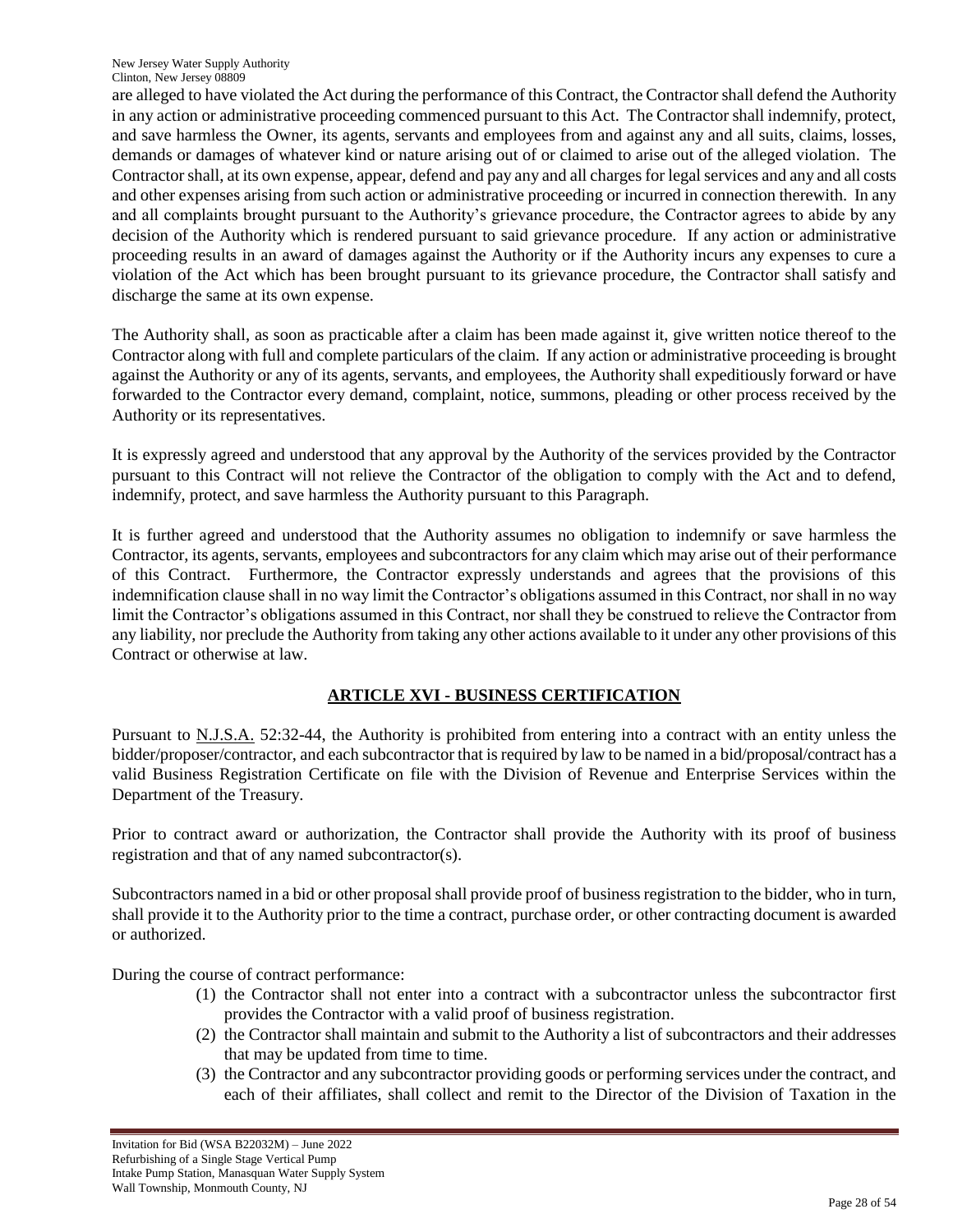Department of the Treasury, the use tax due pursuant to the Sales and Use Tax Act, (N.J.S.A. 54:32B-1 et seq.) on all sales of tangible personal property delivered into the State. Any questions in this regard can be directed to the Division of Taxation at (609) 292-6400. Form NJ-REG can be filed online at [http://www.state.nj.us/treasury/revenue/busregcert.shtml.](http://www.state.nj.us/treasury/revenue/busregcert.shtml)

Before final payment is made under the contract, the contractor shall submit to the Authority a complete and accurate list of all subcontractors used and their addresses.

Pursuant to N.J.S.A. 54:49-4.1, a business organization that fails to provide a copy of a business registration as required, or that provides false business registration information, shall be liable for a penalty of \$25 for each day of violation, not to exceed \$50,000, for each proof of business registration not properly provided under a contract with a contracting agency.

Emergency Purchases or Contracts:

For purchases of an emergent nature, the contractor shall provide its Business Registration Certificate within two weeks from the date of purchase or execution of the contract or prior to payment for goods or services, whichever is earlier.

# **ARTICLE XVII - CONTRACT REMAINING VALID**

If any provision of this contract is determined to be ineffective or invalid under the laws of the State of New Jersey, all other provisions shall remain effective and valid, provided the purpose of the remaining valid and effective provisions is not frustrated.

# **ARTICLE XVIII - WAIVER OF BREACH**

The failure of either party, at any time, to require performance by the other party, of any provision of this contract, shall in no way affect the full right to require such performance at any time thereafter. The waiver by either party of a breach of any provision of this contract does not constitute a waiver of any succeeding breach, of the same or any other such provision, nor shall it constitute a waiver of the provision itself.

# **ARTICLE XIX - ASSIGNMENT**

This contract shall not be transferred or assigned to any other individual, firm, partnership or corporation without the prior written consent of the Authority. Unless specifically stated in any written consent by the Authority, no assignment will release or discharge the assignor from any duty or responsibility under this contract. Money due or to become due the Contractor shall not be assigned, unless with the consent of the Authority, but nothing herein contained shall be construed to hinder, prevent or affect an assignment by the Contractor for the benefit of his creditors made pursuant to the statutes of the State of New Jersey.

# **ARTICLE XX - APPLICABLE LAW**

This contract shall be construed according to the laws of the State of New Jersey, insofar as existence of the contract as a binding Contract and matters concerning performance or breach thereof are concerned. Any legal action will be brought in the courts within the State of New Jersey.

# **ARTICLE XXI - AMENDMENTS**

This contract may be modified or amended only by a written instrument executed by the Authority and the Contractor.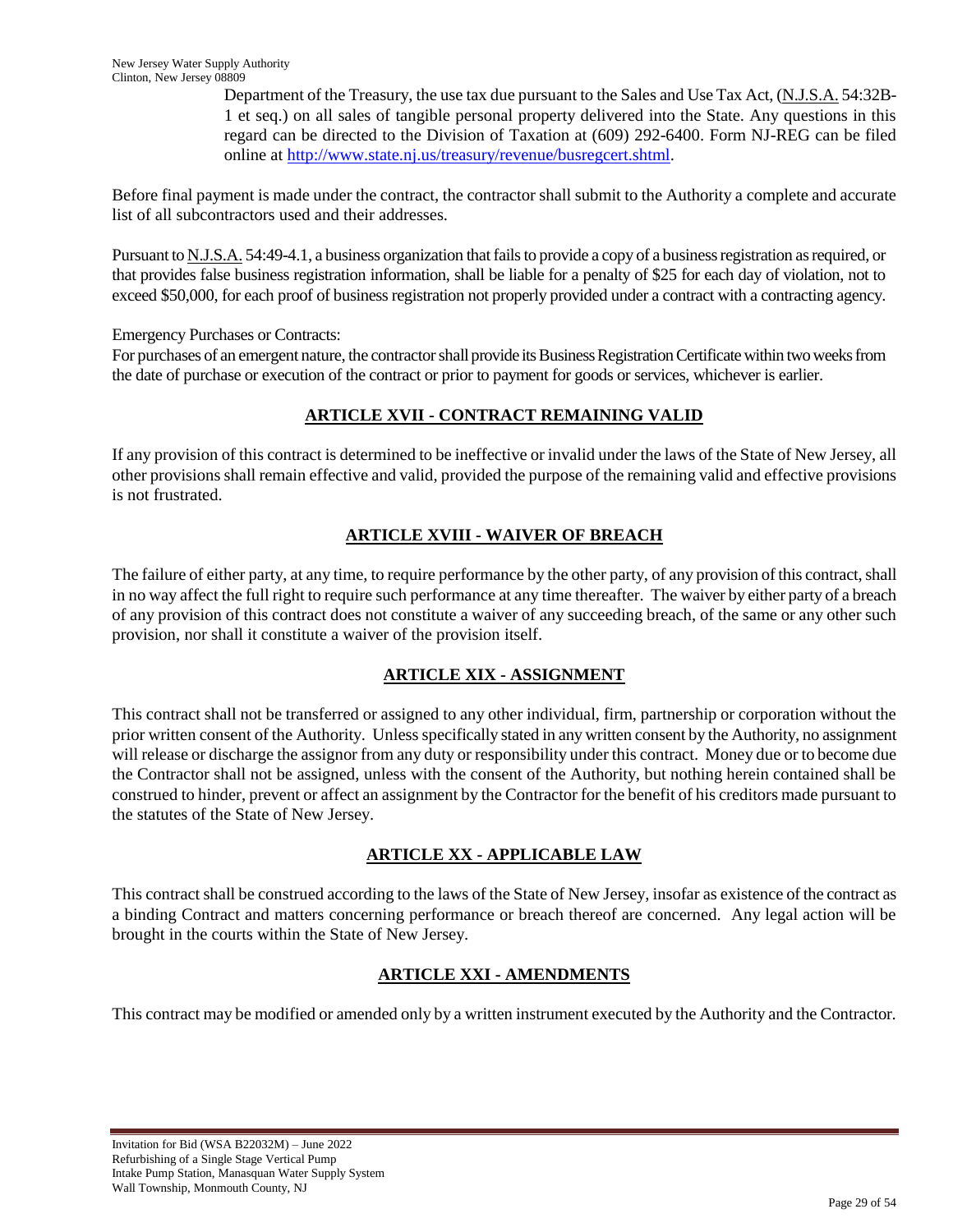## **ARTICLE XXII - NOTICES**

Notice, as may be required hereunder, shall be deemed to be duly served if delivery is made to an individual or member of the firm or entity or to an officer of the corporation for whom it was intended. This includes delivery by courier or registered or certified mail, or email to the business address cited in the contract documents.

## **ARTICLE XXIII- INDEMNIFICATION**

The Contractor shall assume all risk of and responsibility for, and agrees to indemnify, defend and save harmless the State of New Jersey (including the New Jersey Water Supply Authority, and the Department of Environmental Protection); and any of their departments, divisions, councils, bureaus, or other agencies or subdivisions, as the case may be from and against, any and all claims, demands, suits, actions, recoveries, judgment and costs and expenses in connection therewith on account of the loss of life, property or injury or damage to the person, body or property of any person or persons whatsoever, resulting from the performance of the Project or through the negligence of the Contractor or through any improper or defective machinery, implements or appliances used by the Contractor in the Project, or through any act or omission on the part of the Contractor or his agents, employees or servants, which shall arise from or result directly or indirectly from the work and/or materials supplied under this contract. This indemnification obligation is not limited by, but is in addition to, the insurance obligations contained in this Contract.

In any and all claims against the Authority or its employees by any employees of the Contractor, any Subcontractor, anyone directly or indirectly employed by any of them, or anyone for whose acts any of them may be liable, the Indemnification obligation under this Article shall not be limited in any way as to the amount or type of damages, compensation or benefits payable by or for the Contractor or any Subcontractor under Workers' Compensation Acts, Disability Benefit Acts, or other Employee Benefit Acts.

# **ARTICLE XXIV - CHANGES AND EXTRA WORK**

The Executive Director may, at any time, by written order, and without notice to sureties, issue additional instructions to clarify the scope of services prescribed under this Contract without additional cost to the Authority. If substantial changes are made in the scope of work defined under this contract, however, which changes result in substantial reworking of the material completed causing the Contractor extra expense, or if the Executive Director shall request additional work to be performed not included in the Technical Specifications hereto, the Contractor shall be entitled to just compensation for the reasonable cost of the added work and expense in the amount agreed to by the Executive Director, but not to exceed actual incurred expenses, exclusive of overhead and administrative costs, together with an allowance of ten percent (10%) for overhead and administrative costs and an allowance of ten percent (10%) for profit, not to be compounded. For added work and expenses incurred by the Contractor for added work performed by the Subcontractor(s), the amount subject to reimbursement shall not exceed actual incurred expenses, exclusive of overhead and administrative costs, plus an allowance of five percent (5%) for both overhead and administrative costs, and profit regardless of the number of tiers of subcontractors involved in the work. No additional percentage mark-up for any additional tiers of subcontractors beyond one will be allowed.

The Contractor shall carry on with all other undisputed work and adhere to the progress schedule during any negotiations required hereunder.

Notice in writing of any claim for adjustments under this Article must be given to the Executive Director promptly (within 5 days) after the occurrence of the event giving rise to the claim and stating the general nature of the claim. Any notice given shall contain a written statement that the amount claimed covers all known amounts (direct, indirect and consequential) within 45 days of the written order to which the Contractor feels it is entitled as a result of the occurrence of said event.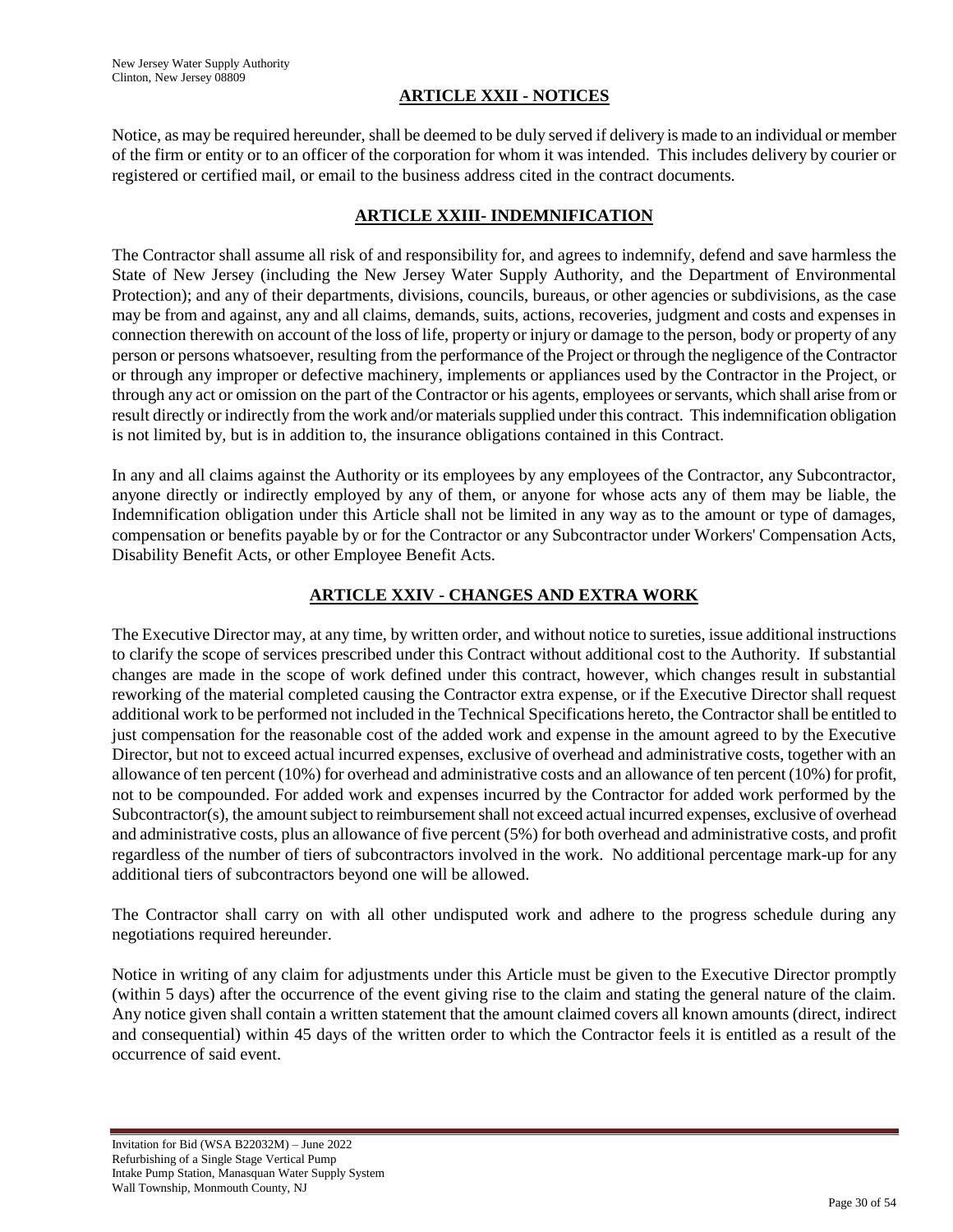The Contractor shall not be entitled to additional compensation for revisions that the Executive Director finds necessary or desirable because of neglect or mistakes in judgment for which the Contractor is responsible. It is specifically understood and agreed that no added or extra work of any type will be performed without prior certification in writing thereof from the Executive Director.

No claim by the Contractor pursuant to this Article will be allowed if asserted after final payment under this contract.

The Contractor shall promptly and before such conditions are disturbed, notify the Authority/Engineer in writing of differing site conditions: i.e. subsurface or latent physical conditions at the site differing materially from those indicated in the contract, or unknown physical conditions at the site, differing materially from those ordinarily encountered and generally recognized. The Authority shall promptly investigate the conditions. If the Authority finds that conditions materially differ and will cause an increase or decrease in the Contractor's cost or the time required to perform, the Authority shall make an adjustment and modify the contract in accordance with the terms set forth within this section.

Where less than the entire Contract is performed as a result of the Authority's determination for a reduction in scope, then: (1) for each lump sum, or unit price bid item satisfactorily completed by the Contractor, the Contractor will be paid the lump sum, or unit price designated for that bid item; (2) for each lump sum, or unit price bid item which has been partially completed the Contractor will be paid a percentage of the lump sum, or unit price equal to the percentage of work satisfactorily completed.

Any claim by the Contractor for an extension in the Contract time shall be based on written notice delivered to the Authority and the Engineer within five (5) days of the occurrence of the event-giving rise to the claim. Notice of the extent of the claim with detailed supporting data shall be delivered within forty five (45) days of such occurrence. The Contract time will be extended in an amount equal to time lost due to any delay that both could not have anticipated by the Contractor and beyond the control of Contractor if a claim is made. No extension shall be made where the delay is caused by the fault or negligence of the Contractor, or the performance would have been so suspended, delayed or interrupted by any other cause, and therefore should have been anticipated. An extension of Contract time shall not entitle the Contractor to additional compensation. A uniform change order document shall be used for handling contract changes that affect contract price or contract time. For supplemental instruction and minor changes not involving a change in contract price or contract time, a field order may be used.

# **ARTICLE XXV - INSURANCE**

The Contractor shall procure and maintain at its own expense, for the full duration of the Contract unless noted otherwise, liability insurance for damages imposed by law and assumed under Contract, of the kinds and in the amounts hereinafter provided, from insurance companies admitted or approved to do business in the State of New Jersey. By submitting a bid in response to the Authority IFB, the Contractor expressly agreed that any insurance protection required herein or by the Contract shall in no way limit the Contractor"s obligations assumed in the Contract and shall not be construed to relieve the Contractor from liability in excess of such coverage nor shall it preclude the Authority from taking such other actions as are available to it under other provisions of the Contract or otherwise in law or equity.

The insurance shall provide the minimum coverages and limits set forth below. All deductibles and self-insured retentions must be disclosed and are subject to approval by the Authority. The Contractor shall be responsible for the payment of any deductible or self-insured retention.

The Contractor shall not proceed on any work under this Contract until all required insurance coverage is obtained and bound.

Workers' Compensation –

1. New Jersey Statutory Limits.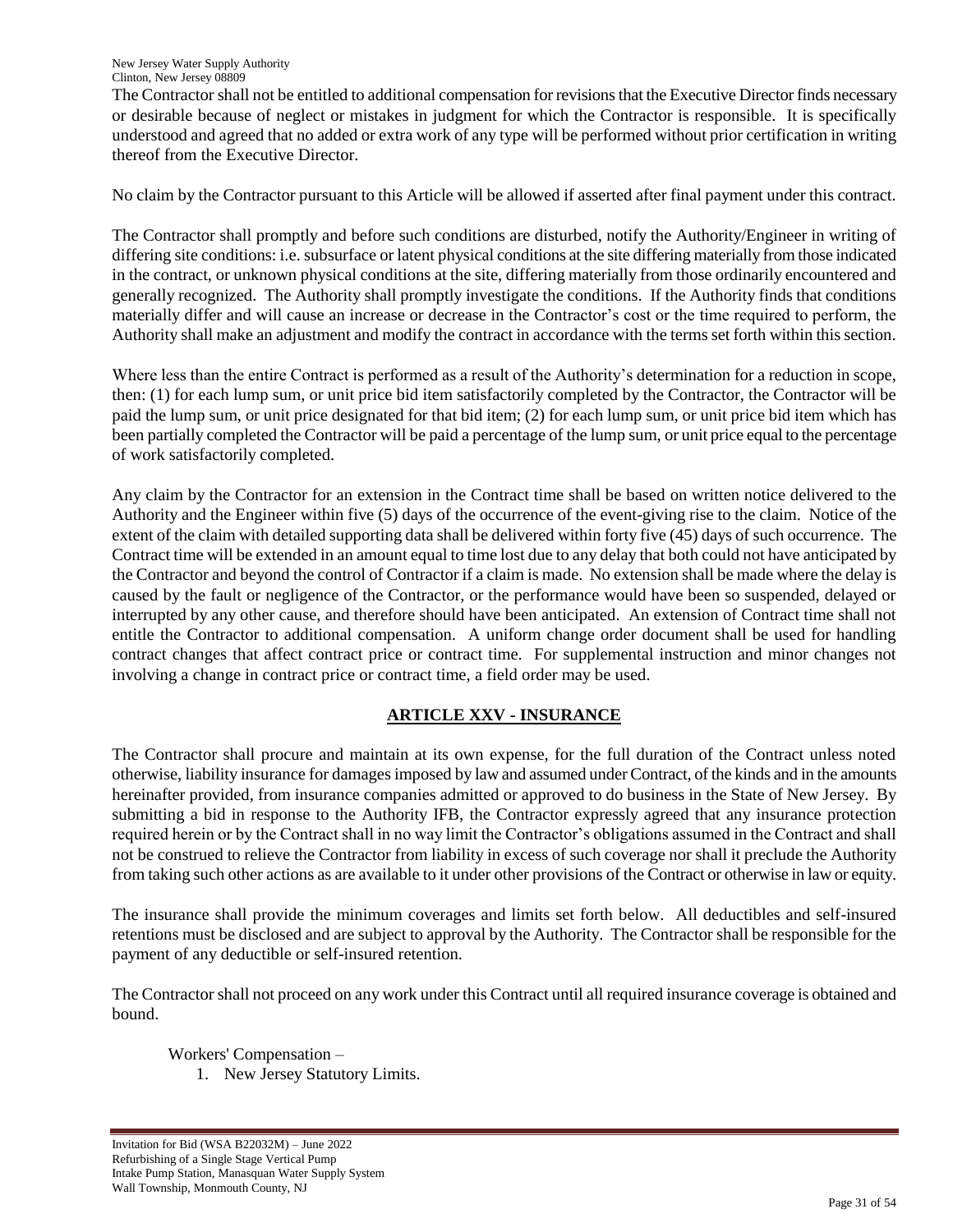2. If there is any part of the Work which requires the Contractor or any of the Contractor"s personnel or subcontractors or any of the subcontractor's personnel to comply with the U.S. Longshoremen's and Harbor Workers" Act, Jones Act, Admiralty Laws, or the Federal Employers" Liability Act, the Workers" Compensation policy will provide insurance coverage in a form and with limits which are adequate to comply with these requirements on an actual or "if any" basis.

Employers" Liability - minimum limit of \$1,000,000 combined single limit.

Commercial Automobile Liability-

1. Commercial Automobile Liability Insurance in comprehensive form that shall protect the Contractor and anyone who may incur vicarious liability for the conduct of the insured, against all claims for injuries to members of the public and damage to property of others arising from the use of motor vehicles(s) and shall cover operations on and off the site of

all motor vehicles licensed for highway use, whether they are owned, non-owned, or hired.

2. The Combined Single Limit for Bodily Injury and Property Damage Liability shall not be less than **\$1,000,000** each accident, or as otherwise required to satisfy the underlying limit requirements of the Contractor"s umbrella liability insurance.

Commercial General Liability-

- 1. The policy shall cover all claims for damages for personal injury, including accidental death, as well as from claims for property damage, which may arise out of operations performed in connection with the Contract.
- 2. The policy should be occurrence based and provide coverage at least as broad as the standard ISO form including coverage against Explosion (X), Subsidence or Collapse ("C) & Underground Damage (U) as related to work being performed, including liability arising from operations performed by subcontractors.
- 3. The policy should also include coverage for Contractual Liability related to this contract.
- 4. Contractor shall maintain liability coverage for Products and Completed Operations for a minimum of five (5) years beyond the duration of the Contract.
- 5. Limits of Liability shall not be less than:
	- a. Bodily Injury and Property Damage Liability, Per Occurrence: **\$1,000,000,** Annual Aggregate Per Project/Location**: \$2,000,000**.
	- b. Personal and Advertising Injury: **\$1,000,000.**
	- c. Products and Completed Operations Aggregate: **\$2,000,000.**

Umbrella Liability Insurance

- 1. The Umbrella Liability Policy should protect the Contractor and the Authority against all claims in excess of the limits provided under the Employer"s Liability, Commercial General Liability and Commercial Automobile Liability policies.
- 2. At a minimum coverage provided by the Umbrella Liability policy should be following form with the scope of coverage provided by the underlying policies.
- 3. Limits of Liability shall not be less than **\$5,000,000** per Occurrence and Annual Aggregate and apply per project/location basis, as per the underlying General Liability policy. Contractor may fulfill this requirement by requiring Subcontractor(s) to provide evidence of this coverage provided that all specified parties are insured under such policy.

Property Insurance:

- 1. Contractor shall procure, maintain, and keep in force at all times, an Equipment & Installation Floater covering all materials and equipment to be used on the Project for the duration of the contract.
- 2. Policies shall include a waiver of subrogation against the Authority.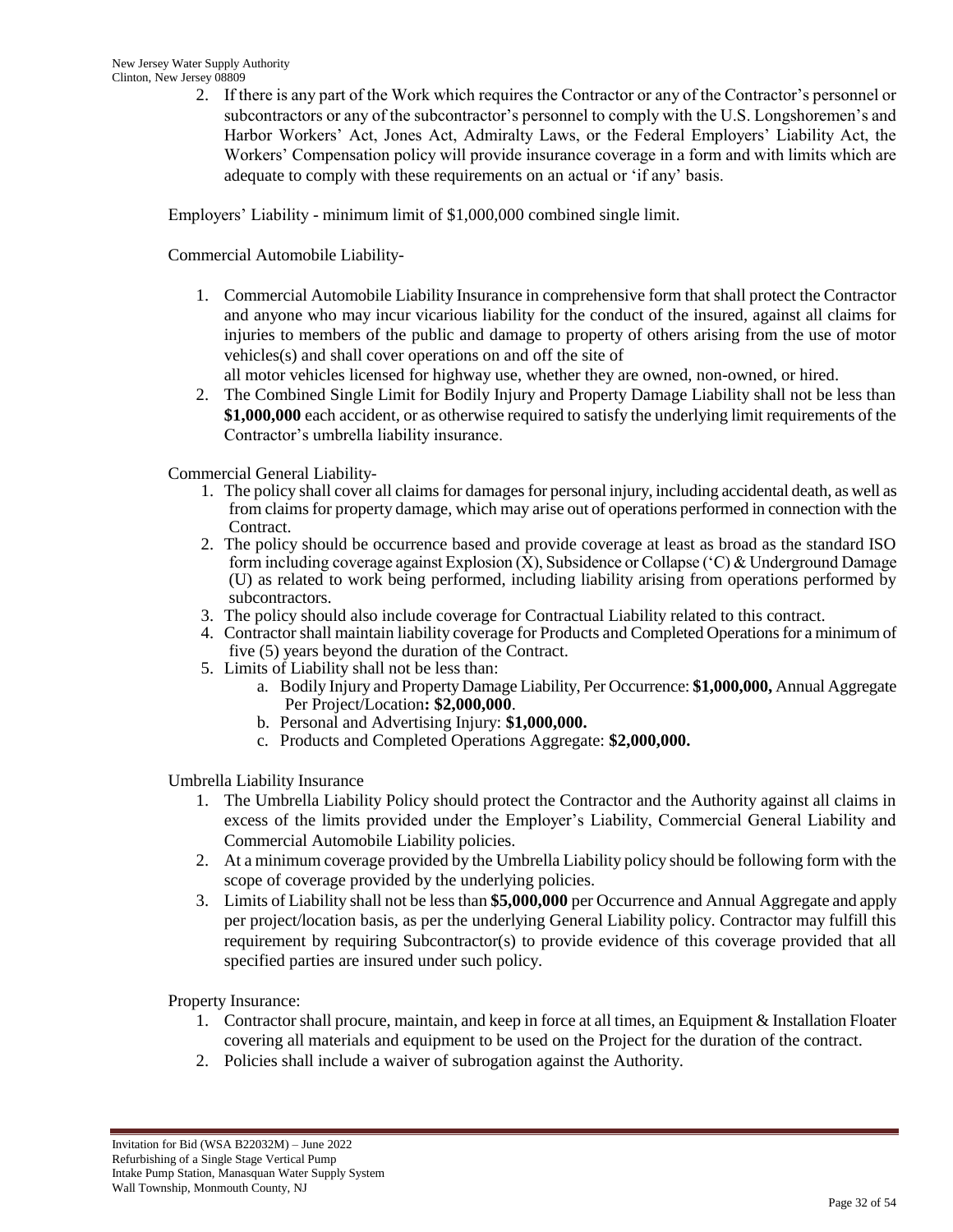Specific Provisions:

All policies shall be issued by insurance carriers with an AM Best rating of at least (A) and financial size category of at least VIII, and are licensed and authorized to conduct business in the State of New Jersey.

- 1. All insurance policies with the exception of Property Insurance, Workers Compensation and Employers Liability, and Professional Liability shall name the following listed entities as additional insured(s): The State of New Jersey (including the New Jersey Water Supply Authority, and the Department of Environmental Protection) and its agencies, employees and officers.
- 2. To the fullest extent permitted by law Contractor hereby waives all rights of recovery against the Authority, its officers, agents, or employees for any loss, damage or injury self-insured, insured or required to be insured above including loss related to insufficient limits maintained by Contractor or loss due to deductibles or self-insured retentions maintained by Contractor. Contractor shall also require a waiver of subrogation on all of its insurance policies in favor of the parties specified in item 1 above.
- 3. The Contractor shall submit proof(s) of insurance to the Authority for all insurance required under this section. All of the policies of insurance so required to be purchased and maintained (and certificates or other evidence thereof) shall contain a provision or endorsement that the coverage afforded will not be cancelled, materially changed or renewal refused until at least thirty (30) days prior written notice has been given to the Authority by mail, except for ten (10) days cancellation due to nonpayment of premiums.
- 4. All deductibles and self-insured retentions must be disclosed and are subject to approval by the Authority. The Contractor shall be responsible for the payment of any deductible or self-insured retention.
- 5. Upon request, Contractor shall furnish the Authority with a complete copy of each policy, including all endorsements, required by the Contract.
- 6. The Authority"s approval or failure to disapprove insurance furnished by Contractor shall not release or limit Contractor from full responsibility for liability for damage and accidents.
- 7. Contractor"s failure to procure or maintain the insurance required by this Section during the entire term of the Contract shall constitute a material breach of this Contract under which the Authority may immediately suspend or terminate this Contract or, at its discretion, procure or renew such insurance to protect the Authority"s interest and pay any and all premiums in connection herewith, and withhold or recover all monies so paid from the Contractor.

## **Subcontractors**

1. The primary Contractor shall be also responsible for verification and written certification of all subcontractors' insurance coverage required for the Contract. The Authority reserves the right to request that the primary contractor provide copies of insurance certificates for all contractors and subcontractors

# **ARTICLE XXVI - WORKING HOURS**

The normal working hours for the project are between the hours of 7:00 a.m. through 4:30 p.m., Monday through Friday on Authority workdays, except as indicated on the plans. The Contractor must receive the Authority"s approval to perform work outside of normal working hours. It is the Contractor"s responsibility to adhere to any local laws or ordinances that may govern or restrict the performance of such work.

# **ARTICLE XXVII - PREVAILING WAGE**

The New Jersey Prevailing Wage Act, N.J.S.A. 34:11-56.25 et seq., as amended, is hereby made a part of every contract entered into on behalf of the New Jersey Water Supply Authority, except those contracts which are not within the contemplation of the Act. The Contractor's signature on this Contract is its guarantee that neither it nor any subcontractors it might employ to perform the work covered by this proposal are listed or are on record in the Office of the Commissioner, Department of Labor and Industry, as one who has failed to pay prevailing wages in accordance with the provisions of this Act.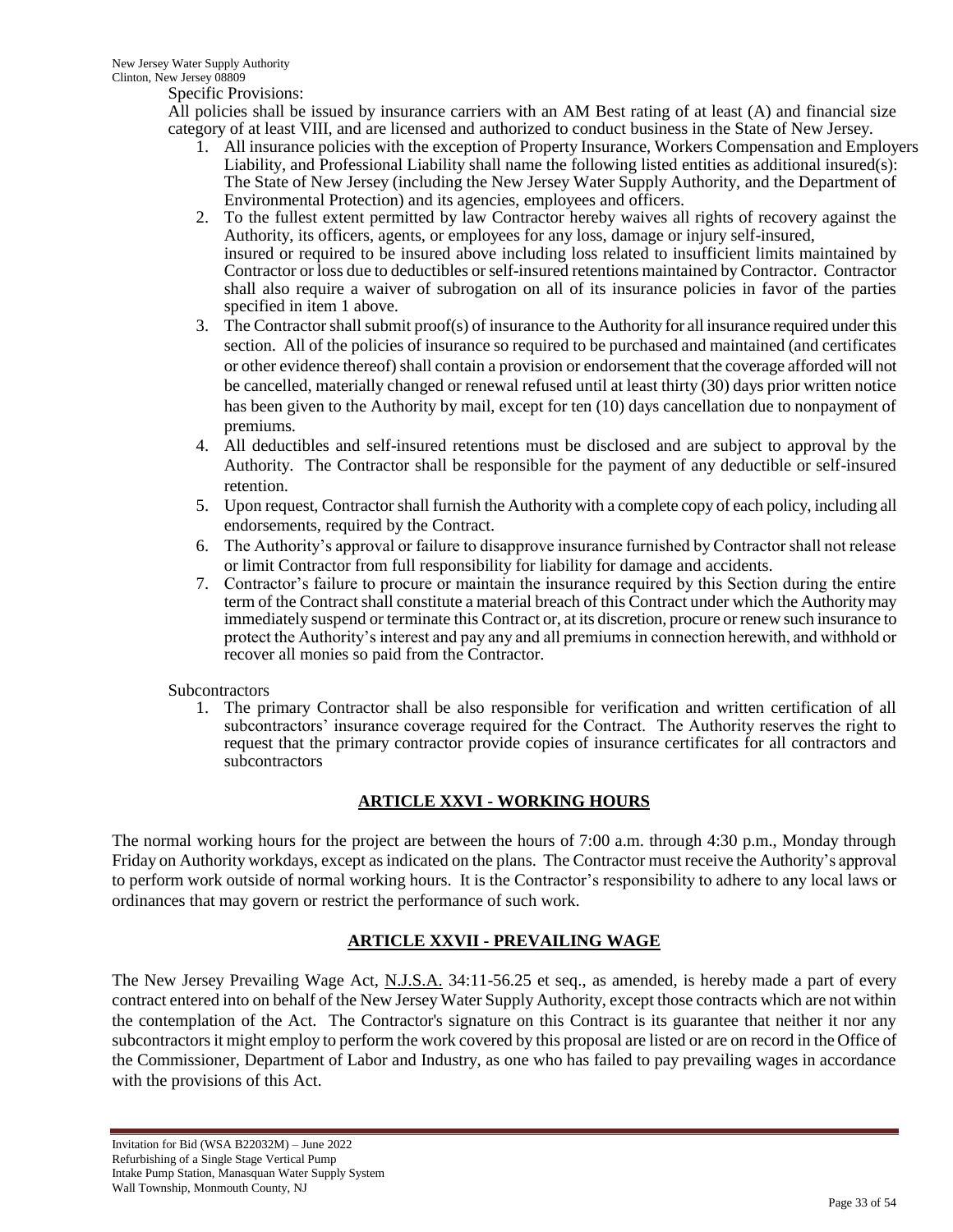New Jersey Water Supply Authority Clinton, New Jersey 08809

- 1. Public Works Contractor Registration Act- The New Jersey Public Works Contractor Registration Act requires all contractors, subcontractors and lower tier subcontractors who bid on or engage in any contract for public work defined in <u>N.J.S.A.</u> 34:11-56.-26 be first registered with the New Jersey Department of Labor and Workforce Development.
- 2. Payroll Certification for Public Works Projects (for Contractor and Sub-Contractors Use for Weekly and Final Certification)-defined in N.J.A.C. 12:60-2.1 and 6.1 of the Prevailing Wage Act requires that certified payroll records must be submitted to the Authority, by all contractors and sub-contractors, for each employee on the Project within ten (10) days of the payment of wages.

The Contractor agrees that all workers employed in the performance of this Contract shall be paid wages not less than the prevailing wage rate of the NJ Prevailing Wage for Monmouth County, see web determination"s online website at [https://lwd.state.nj.us/labor/wagehour/content/pwage.html,](https://lwd.state.nj.us/labor/wagehour/content/pwage.html) **(Confirmation No.: )** In the event the Authority finds that any worker employed by the Contractor or any subcontractor covered by this Contract has been paid a rate of wages less than the prevailing wage set forth above, the Authority may terminate the Contractor's or subcontractor's right to proceed with the work, or such part of the work as to which there has been a failure to pay required wages and to prosecute the work to completion or otherwise. The Contractor and its sureties shall be liable to the Authority for any excess costs occasioned hereby.

# **ARTICLE XXVIII – SUBCONTRACTING**

N.J.A.C. 17:13-4 et seq. and Executive Order 71, mandate that if the Contractor proposes to utilize a subcontractor(s), the Contractor must make a good faith effort to award a goal of 25 percent of the dollar value of its contract to eligible small businesses, as follows: with regard to goods and services contracts at least 10 percent shall be awarded to small businesses whose gross revenues do not exceed \$500,000; at least an additional 15 percent shall be awarded to the additional categories of small businesses whose revenues do not exceed \$12 million or the applicable Federal revenue standards established at 13 CFR 121.201, incorporated herein by reference, whichever is higher. In regard to design and construction contracts, a goal of 25 percent of the total dollar value of its contract to either prime contractors or subcontractors that qualify as small businesses with revenues that do not exceed the annual revenue standards established at 13 CFR 121.201.

N.J.A.C. 17:14-1.1 et seq. mandate that if a Contractor proposes to utilize a subcontractor(s), the Contractor must make a good faith effort to award a goal of 3 percent of the dollar value of its contract to eligible disabled veteran businesses.

Should the Contractor propose to utilize a subcontractor(s) to fulfill any of its obligations, the Contractor shall be responsible for the subcontractor's(s): (a) performance; (b) compliance with all of the terms and conditions of the contract; and (c) compliance with the requirements of all applicable laws.

The Contractor must provide to the Authority a detailed description of services to be provided by each subcontractor, referencing the applicable Section or Subsection of the IFB.

The Contractor should provide to the Authority detailed resumes for each subcontractor"s management, supervisory and other key personnel that demonstrate knowledge, ability and experience relevant to that part of the work, which the subcontractor is designated to perform.

The Contractor should provide to the Authority documented experience to demonstrate that each subcontractor has successfully performed work on contracts of a similar size and scope to the work that the subcontractor is designated to perform in the Contractor's proposal.

Invoices presented to the Authority for payment must include verifiable information as to the payments made to each of the eligible subcontractor(s) during the period covered by the prime Contractor's invoice. The reported payments shall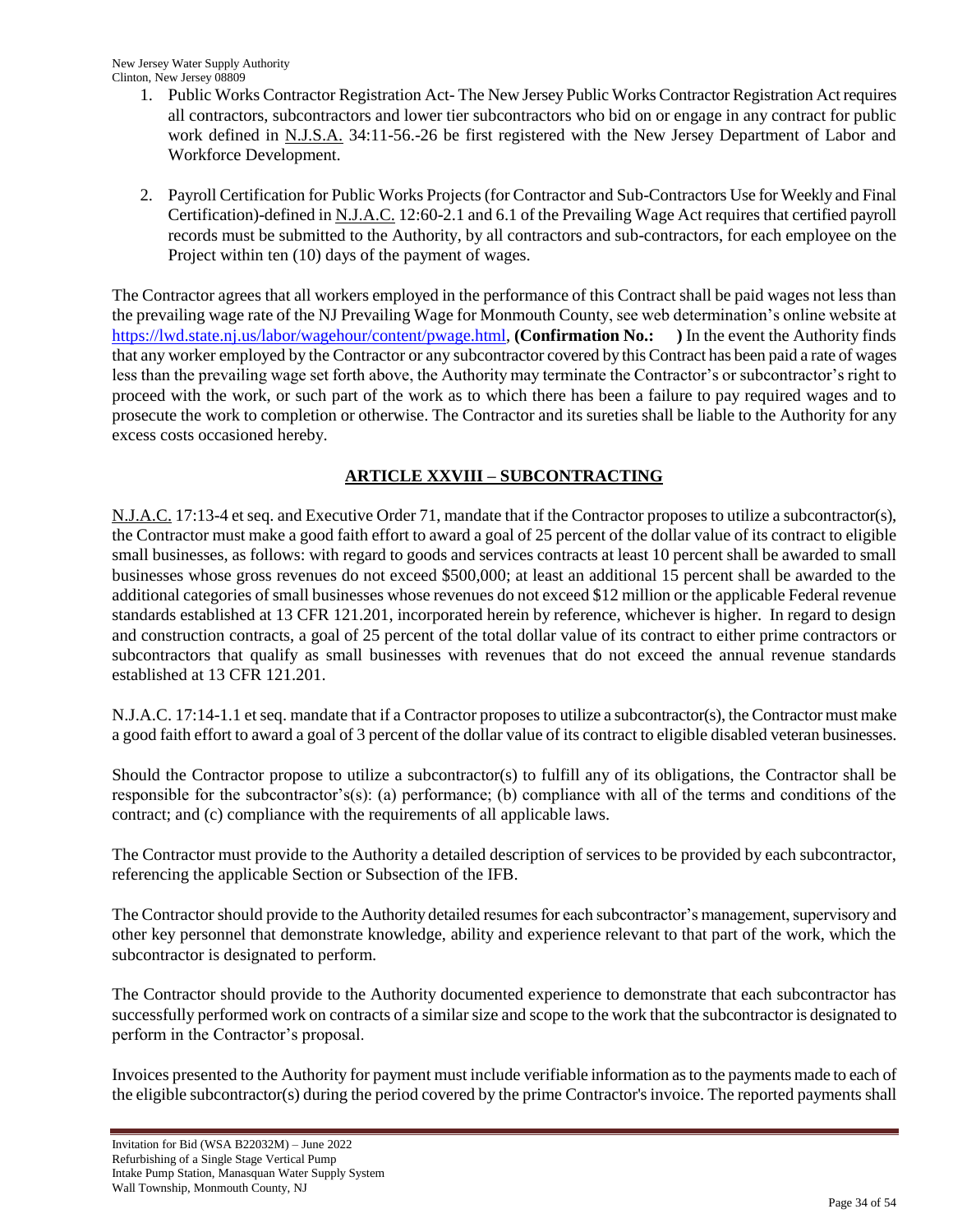# **ARTICLE XXIX – RESTRICTIONS ON POLITICAL CONTRIBUTIONS**

Pay to Play Prohibitions: pursuant to N.J.S.A. 19:44A-20.13 et seq. (P.L. 2005, c. 51), and specifically, N.J.S.A. 19:44A-20.21, it shall be a breach of the terms of the contract for the business entity to:

- A. Make or solicit a contribution in violation of the statute;
- B. Knowingly conceal or misrepresent a contribution given or received;
- C. Make or solicit contributions through intermediaries for the purpose of concealing or misrepresenting the source of the contribution;
- D. Make or solicit any contribution on the condition or with the agreement that it will be contributed to a campaign committee or any candidate of holder of the public office of Governor or Lieutenant Governor, or to any State or county party committee;
- E. Engage or employ a lobbyist or consultant with the intent or understanding that such lobbyist or consultant would make or solicit any contribution, which if made or solicited by the business entity itself, would subject that entity to the restrictions of the Legislation;
- F. Fund contributions made by third parties, including consultants, attorneys, family members, and employees;
- G. Engage in any exchange of contributions to circumvent the intent of the Legislation; or
- H. Directly or indirectly through or by any other person or means, do any act which would subject that entity to the restrictions of the legislation.

Political Contribution Disclosure: the contractor is advised of its responsibility to file an annual disclosure statement on political contributions with the New Jersey Election Law Enforcement Commission (ELEC), pursuant to N.J.S.A. 19:44A-20.27 (P.L. 2005, c. 271, 3 as amended) if in a calendar year the contractor receives one (1) or more contracts valued at \$50,000 or more. It is the contractor"s responsibility to determine if filing is necessary. Failure to file can result in the imposition of penalties by ELEC. Additional information about this requirement is available from ELEC by calling 1 (888) 313-3532 or on the internet at [http://www.elec.state.nj.us/.](http://www.elec.state.nj.us/)

# **ARTICLE XXX - ENGINEER**

The Project has been designed by Anthony Colasurdo, Project Engineer for the Authority, who is herein after called Engineer and who is to act as the Authority's representative, assume all duties and responsibilities not otherwise limited by this Contract and have the rights and authority assigned to the Engineer in the Contract Documents in connection with completion of the work in accordance with Contract Documents.

# **ARTICLE XXXI - SAFETY**

The Contractor shall take all necessary precautions and provide all necessary safeguards to prevent personal injury and property damage. The Contractor shall provide protection for all persons including, but not limited to, his employees and employees of other contractors or subcontractors; members of the public; and employees, agents and representatives of the Authority, the Engineer, and regulatory agencies that may be on or about the Worksite. The Contractor shall provide protection for all public and private property including, but not limited to, structures, pipes, and utilities, above and below ground.

The Contractor shall provide and maintain all necessary safety equipment such as fences, barriers, signs, lights, walkways, guards and fire prevention and firefighting equipment and shall take such other action as is required to fulfill his obligations under this subsection. Contractor shall also comply with all safety-related requirements included in the Technical Specifications.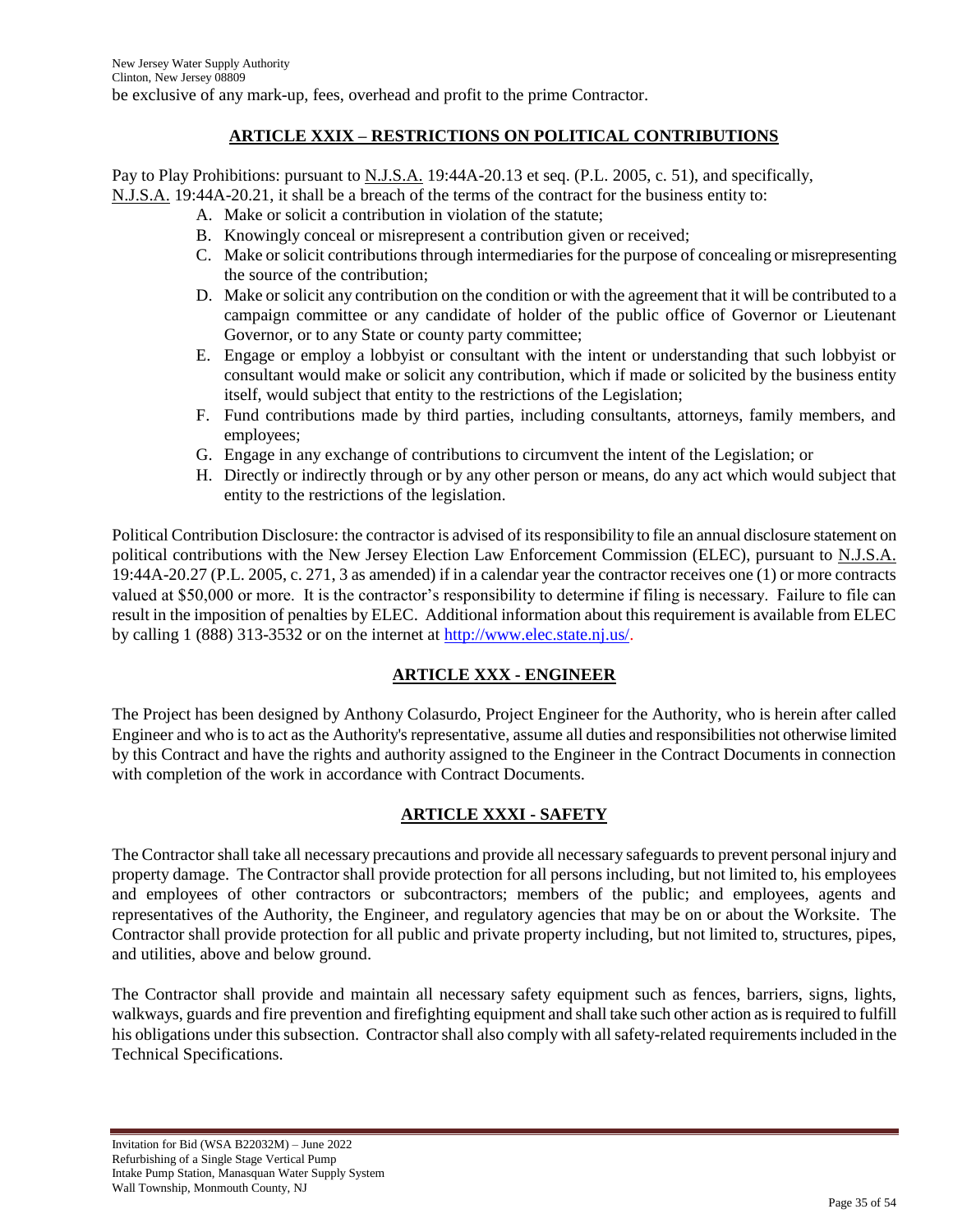The Contractor shall comply with all applicable Federal, State and local laws, ordinances, rules and regulations and lawful orders of all authorities having jurisdiction for the safety of persons and protection of property.

The Contractor shall designate a responsible member of his organization at the worksite whose primary duty shall be the prevention of accidents. All Contractor personnel, and Authority personnel, and the Engineer shall have the authority to take immediate action to temporarily suspend operations deemed unsafe or if hazardous conditions present, and to enforce safety precautions and programs.

# **ARTICLE XXXII - SECURITY**

Throughout the duration of the contract, contractors, their agents, subcontractors and representatives must maintain security protocols established by the Authority while working in and around secured areas. Contractors will coordinate job site access on a daily basis with the Authority assigned Project manager. Buildings, pumping stations, vaults, chambers, towers or fenced and gated areas that are normally locked, must not be left open and unattended.

Contractor shall adequately secure and protect its own tools equipment, materials and supplies. The Authority assumes no liability for any damage, theft or negligent injury to contractor"s property.

The Contractor shall comply with all Authority field controls at the site prior to the start of service/construction. If the Contractor detects or suspects an error in the field controls, the Contractor shall immediately notify the Authority and shall suspend any related work until any discrepancy is resolved.

The Contractor shall further comply with security measures as detailed in the Technical Specifications, set forth in Part IV-Technical Specifications

# **ARTICLE XXXIII - CONTRACT PROVISIONS ENSURING SECURITY OF AUTHORITY STRUCTURES AND PROCESSES**

Pursuant to N.J.S.A. 47:1A-1 et seq., the Authority may exempt information from disclosure under the Open Public Records Act, N.J.S.A. 47:1A-1 et seq., if disclosure could result in a security risk. Certain information received, maintained, or created by the Contractor in fulfilling its contractual obligations may be subject to this exemption.

# **ARTICLE XXXIV – RECORD RETENTION**

Pursuant to N.J.A.C. 17:44-2.2, the Contractor shall maintain all documentation related to products, transactions or services under this contract for a period of five years from the date of final payment. Such records shall be made available to the New Jersey Office of the State Comptroller upon request.

# **ARTICLE XXXV – THE WORKER & COMMUNITY RIGHT TO KNOW ACT**

The provision of N.J.S.A. 34:5A-1 et seq., which requires the labeling of all containers of hazardous substances are applicable to this contract. Therefore, all goods offered for purchase, or utilized by the Contractor in its performance of services must be labeled in compliance with the provisions of the Act.

# **ARTICLE XXXVI - STANDARDS PROHIBITINGCONFLICTS OF INTEREST**

The following prohibitions on Contractor activities shall apply to all contracts or purchase agreements made with the Authority, pursuant to Executive Order No. 189 (1988):

a) No vendor shall pay, offer to pay, or agree to pay, either directly or indirectly, any fee, commission, compensation, gift, gratuity, or other thing of value of any kind to any Authority officer or employee, as defined by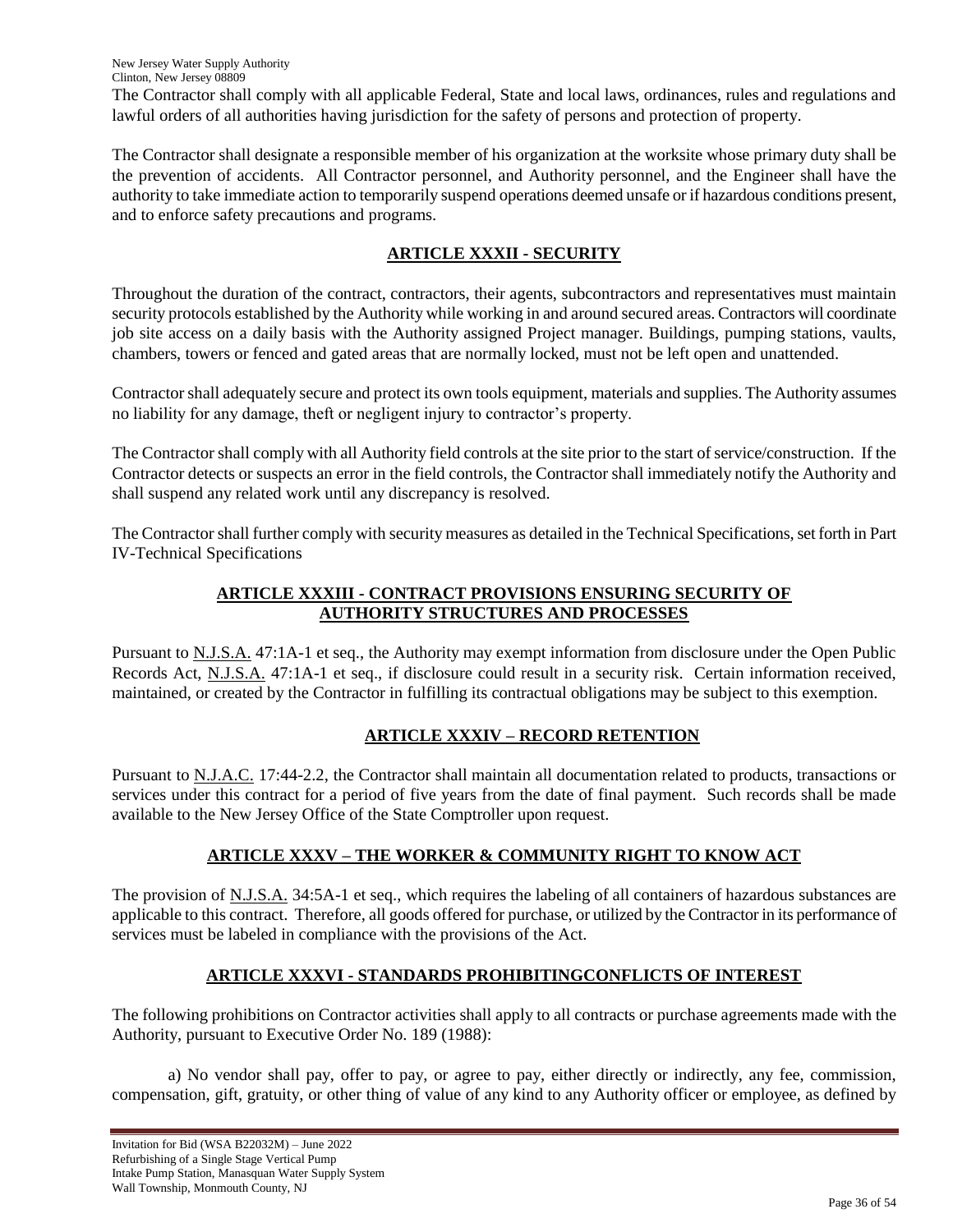New Jersey Water Supply Authority Clinton, New Jersey 08809

N.J.S.A. 52:13D-13b and e, in the Authority with which such vendor transacts or offers or proposes to transact business, or to any member of the immediate family, as defined by N.J.S.A. 52:13D-13i, of any such officer or employee, or partnership, firm or corporation with which they are employed or associated, or in which such officer or employee has an interest within the meaning of N.J.S.A. 52:13D-13G;

b) The solicitation of any fee, commission, compensation, gift, gratuity or other thing of value by any Authority officer or employee from any Authority vendor shall be reported in writing forthwith by the vendor to the Attorney General and the Executive commission on Ethical Standards, now known as the State Ethics Commission;

c) No vendor may, directly, or indirectly, undertake any private business, commercial or entrepreneurial relationship with, whether or not pursuant to employment, contract or other agreement, express or implied, or sell any interest in such vendor to, any Authority officer of employee having any duties or responsibilities in connection with the purchase, acquisition or sale of any property or service by or to the Authority thereof, or with any person, firm or entity with which he is employed or associated or in which he has an interest within the meaning of N.J.S.A. 52:13D-13G. Any relationships subject to this provision shall be reported in writing forthwith to the Executive Commission on Ethical Standards, now known as the State Ethics Commission, which may grant a waiver of this restriction upon application of the Authority officer or employee upon a finding that the present or proposed relationship does not present the potential, actuality or appearance of a conflict of interest;

d) No vendor shall influence, or attempt to influence or cause to be influenced, any Authority officer or employee in his official capacity in any manner which might tend to impair the objectivity or independence of judgment of said officer or employee;

e) No vendor shall cause or influence, or attempt to cause or influence, any Authority officer or employee to use, or attempt to use, his official position to secure unwarranted privileges or advantages for the vendor or any other person; and

f) the provisions cited above in a through e shall not be construed to prohibit an Authority officer or employee from receiving gifts from or contracting with vendors under the same terms and conditions as are offered or made available to members of the general public promulgate under paragraph c.

# **ARTICLE XXXVII – USE TAX COLLECTION**

The Contractor or subcontractor and each of their affiliates shall collect and remit to the Director of Division of Taxation in the Department of the Treasury the use tax due on all their sales of tangible personal property delivered into New Jersey.

# **ARTICLE XXXVIII - SET-OFF FOR STATE TAX**

The Contractor is advised that pursuant to N.J.S.A. 54:49-19, effective January 1, 1996, and notwithstanding any provision of the law to the contrary, whenever any taxpayer, partnership or S corporation under contract to provide goods or services or construction projects to the State of New Jersey or its agencies or instrumentalities, including the legislative and judicial branches of State government, is entitled to payment for those goods or services at the same time a taxpayer, partner or shareholder of that entity is indebted for any State tax, the Director of the Division of Taxation shall seek to set off so much of that payment as shall be necessary to satisfy the indebtedness. The amount set-off shall not allow for the deduction of any expense or other deductions which might be attributable to the taxpayer, partner, or shareholder subject to set-off under this Act.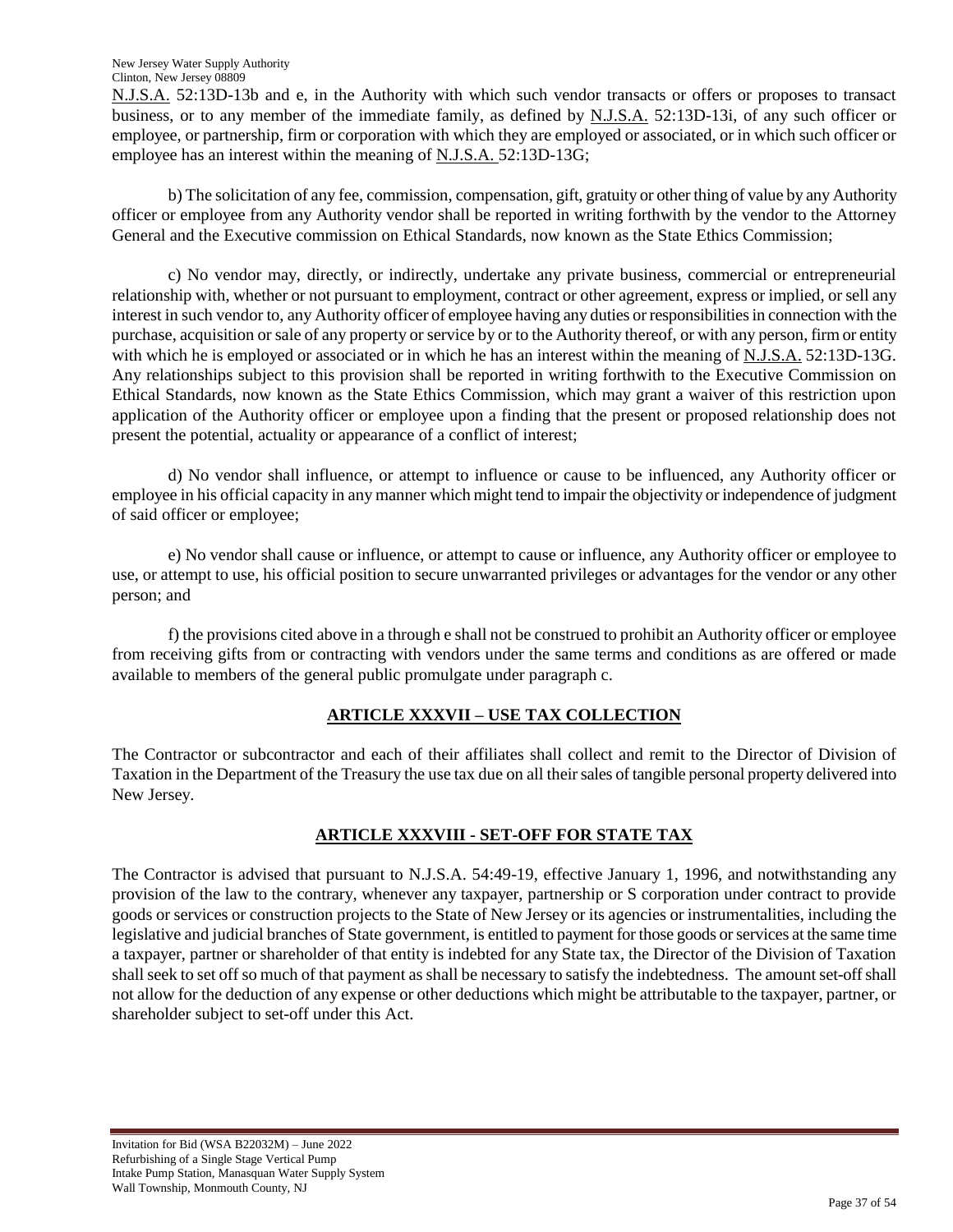The Director of the Division of Taxation shall give notice of the set-off to the taxpayer, partner or shareholder and provide an opportunity for a hearing within 30 days of such notice under the procedures for protests established under R.S. 54:49-18. No request for conference, protest, or subsequent appeal to the Tax Court from any protest shall stay the collection of the indebtedness. Interest that may be payable by the State, pursuant to P.L. 1987, c. 184 (c. 52:32-32 et seq.) to the taxpayer shall be stayed.

# **ARTICLE XXXIX - DEBARMENT**

The Contractor may be debarred, suspended or disqualified from this Contract if the Contractor commits any of the acts listed in N.J.A.C. 7:1D-2.

# **ARTICLE XL – DISPUTES**

Contractor shall carry on the work and maintain the progress schedule during all disputes or disagreements with the Authority. No work shall be delayed or postponed pending resolution of any disputes or disagreements, except as Contractor and Authority may otherwise agree in writing or except as pursuant to Article IX entitled "Delays".

Unless otherwise provided in the Contract, all claims, disputes and other matters in question between the Authority and the Contractor arising out of, or relating to, this Contract or the breach of it will proceed as follows:

- A) The Contractor must submit all requests for extra time and compensation, claims, and disputes to the Executive Director of the Authority within a reasonable timeframe pursuant to Article XXIV entitled "Changes and Extra Work".
- B) The Contractor shall initially submit any questions, concerns, disputes, claims and requests to the Project Engineer or Chief Engineer of the Authority.
- C) Failing informal resolution through the Project Engineer and Chief Engineer, the Contractor shall submit the matter to the Executive Director for informal administrative proceedings.
- D) The conduct of any informal resolution or administrative proceeding shall not stay the operation of the statute of limitation for claims contained in the Contractual Liability Act N.J.S.A. 59:13-5.
- E) In the event that any claim or dispute arises during the performance of the Contract, the Contractor shall, unless otherwise ordered by the Authority, continue to perform the Contract and any Change Orders pending final resolution of the claim or dispute.

Decisions on disagreement shall proceed as follows:

The Chief Engineer will be the initial interpreter of the requirements of the Contract Documents and judge the acceptability of the Work thereunder. Claims and disputes between the Contractor and the Authority relating to the acceptability of the Work or the interpretation of the requirements of the Contract Documents pertaining to the execution and progress of the Work shall be referred initially to the Chief Engineer in writing with a request for a formal decision in accordance with this paragraph, which the Executive Director will render in writing within a reasonable time. Written notice of each such claim or dispute shall be delivered by the claimant to the Chief Engineer within a reasonable time of the occurrence of the event giving rise thereto, and written supporting data will be submitted to the Chief Engineer within further reasonable time of such occurrence unless the Chief Engineer allows additional time to ascertain more accurate data. In their capacity as interpreter and judge, the Chief Engineer and Executive Director will not show partiality and will exercise good faith when acting in such capacity.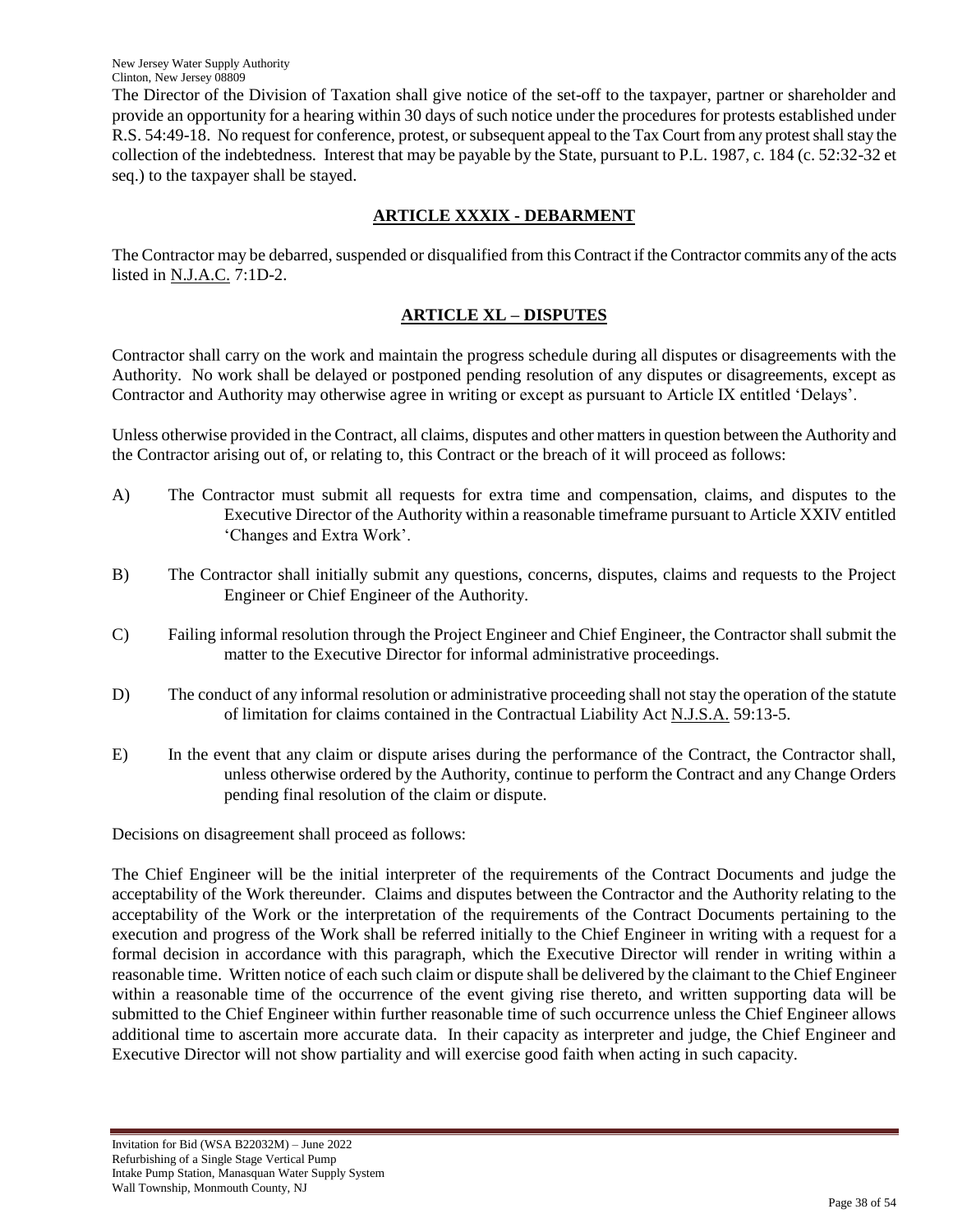# **ARTICLE XLI – BUY AMERICAN**

The Contractor is advised that pursuant to <u>N.J.S.A.</u> 52:32-1, if manufactured or farm products will be provided under this contract, they shall be manufactured or produced in the United States whenever available and the Contractor shall be required to so certify.

## **ARTICLE XLII - EFFECTIVE DATE OF CONTRACT**

The contract time will commence to run on the thirtieth (30th) calendar day after the contract has been signed by both the Authority and the Contractor or, if a Notice to Proceed is given, on the date indicated in the Notice to Proceed. A Notice to Proceed may be given at any time within thirty (30) calendar days after both parties have signed the Contract.

# **ARTICLE XLIII - ENTIRE CONTRACT**

Provisions contained herein or incorporated herein by reference constitute the entire contract and supersede all previous written communications between the parties hereto with respect to the subject matter hereof.

It is the intent of the Technical Specifications and Drawings to describe a complete Project (or part thereof) to be constructed in accordance with the Contract Documents. Any work that may reasonably be inferred from the Technical Specifications or Drawings as being required to produce the intended result shall be supplied whether or not it is specifically called for, at no additional cost to the Authority.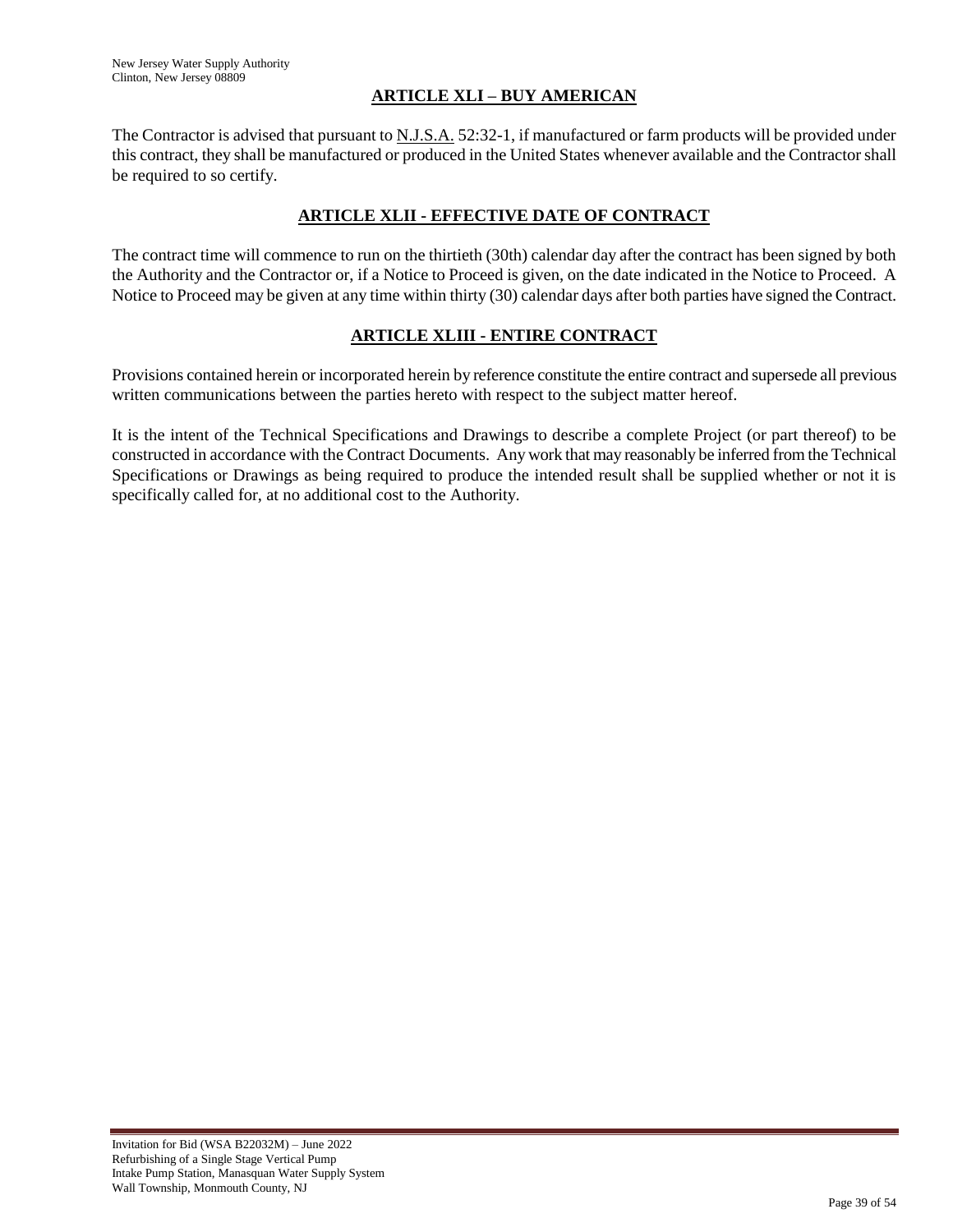**IN WITNESS WHEREOF**, the Authority and the Contractor have caused this contract to be executed by their duly authorized officers or representatives as of the day and year first written above.

# WITNESS: **NEW JERSEY WATER SUPPLY AUTHORITY**

By: By: By:

Marc Brooks Executive Director

WITNESS:

By: By:

Name Typed:

Title:

Reviewed and Approved As to Form:

**Matthew J. Platkin Acting Attorney General for the State of New Jersey**

**By:\_\_\_\_\_\_\_\_\_\_\_\_\_\_\_\_\_\_\_\_\_\_\_\_\_\_\_\_\_\_\_**

Kathrine Hunt Deputy Attorney General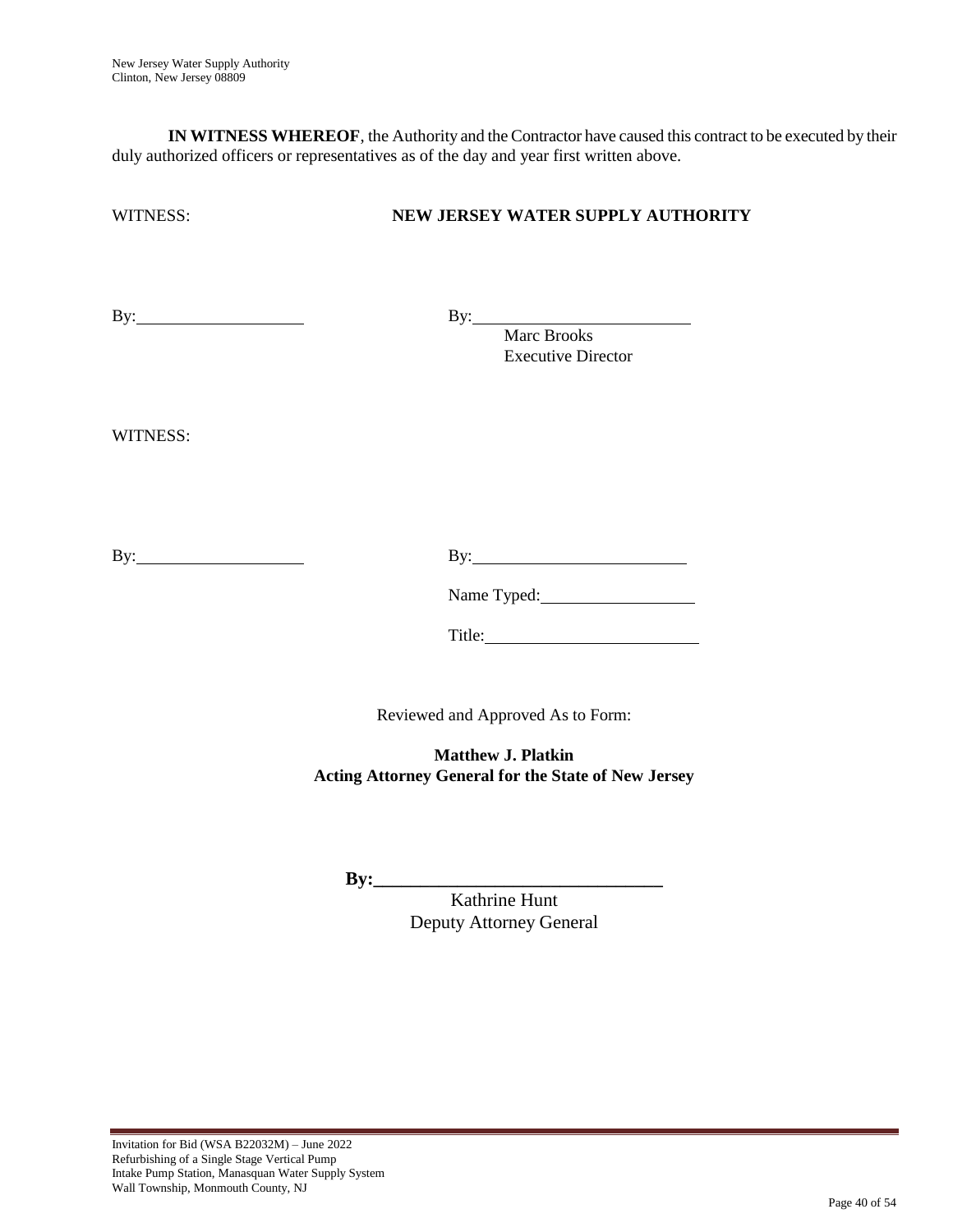## **SECTION IV - BID FORMAT AND CONTENT REQUIREMENTS**

Each Bidder is to follow the instructions contained in this section for submission of its bid. Any deviation from these procedures may be cause for rejection of the bid.

The completed bid package containing all of the following should be returned to the issuing office (sealed in an envelope identifying the bid), bound firmly together along one edge by staple or binder, in the order presented herein:

- A. Bid Form
- B. Bid Security
- C. Bidders Affidavit Form
- D. Non-Collusion Affidavit Form
- E. Acknowledgement of Receipt of Changes to Bid Document Form
- F. Affirmative Action Certification
- G. Bidder"s Qualifications Form
- H. Subcontractor Utilization Form
- I. Business Certification Questionnaire
- J. Public Works Contractor Certification Form
- K. COVID-19 Vaccine Certification Form
- L. State of NJ Information Sheet and Certifications (only to be completed by low bidder, upon notification by the Authority)
	- 1. Ownership Disclosure Form
	- 2. Disclosure of Investigations and Actions Involving Bidder Form
	- 3. Disclosure of Investment Activities in Iran Form
	- 4. Source Disclosure Certification Form
	- 5. MacBride Principles Certification Form
	- 6. Vendor Certification and Political Contribution Disclosure Form
	- 7. Two Year Chapter 51/Executive Order 117 Vendor Certification & Disclosure of Political Contribution Form
	- 8. Certification of Non-Involvement in Prohibited Activities in Russia or Belarus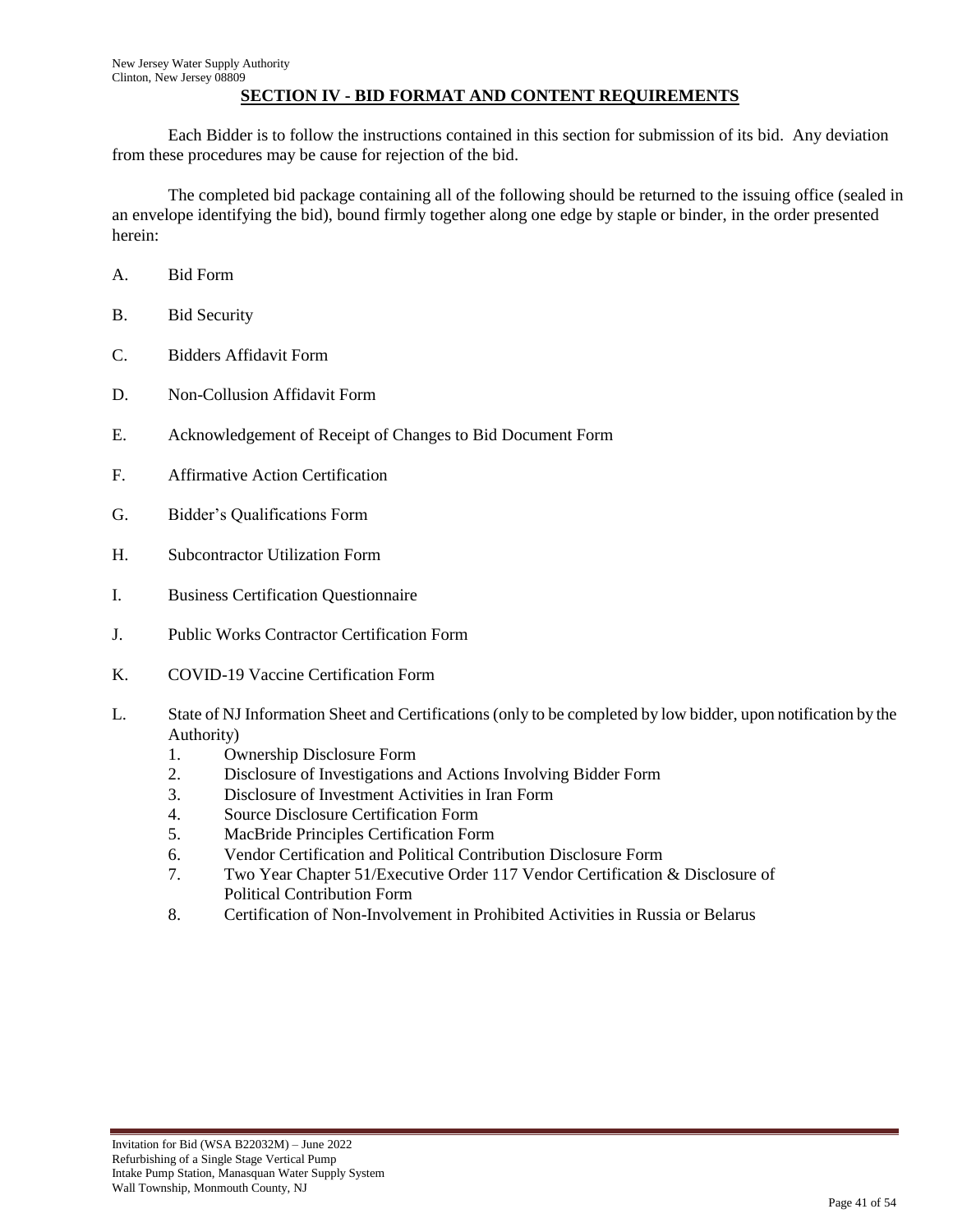New Jersey Water Supply Authority Clinton, New Jersey 08809 **BID SECURITY** New Jersey Water Supply Authority P.O. Box 5196, 1851 Route 31 Clinton, New Jersey 08809 Number: **WSA B22032M**

All bids submitted shall be accompanied by a bid security amounting to not less than ten (10%) percent of the total bid price, or \$20,000 whichever is less. Such security shall be in the form of a certified check or bid bond, payable or firmly bound to the New Jersey Water Supply Authority. Any bond submitted shall be written by a surety company licensed in the State of New Jersey and listed in Department Circular 570, 2009 Revision, of the U. S. Department of the Treasury, incorporated herein by reference. All bid bonds signed by an agent must be accompanied by a certified copy of the agent's authority to act.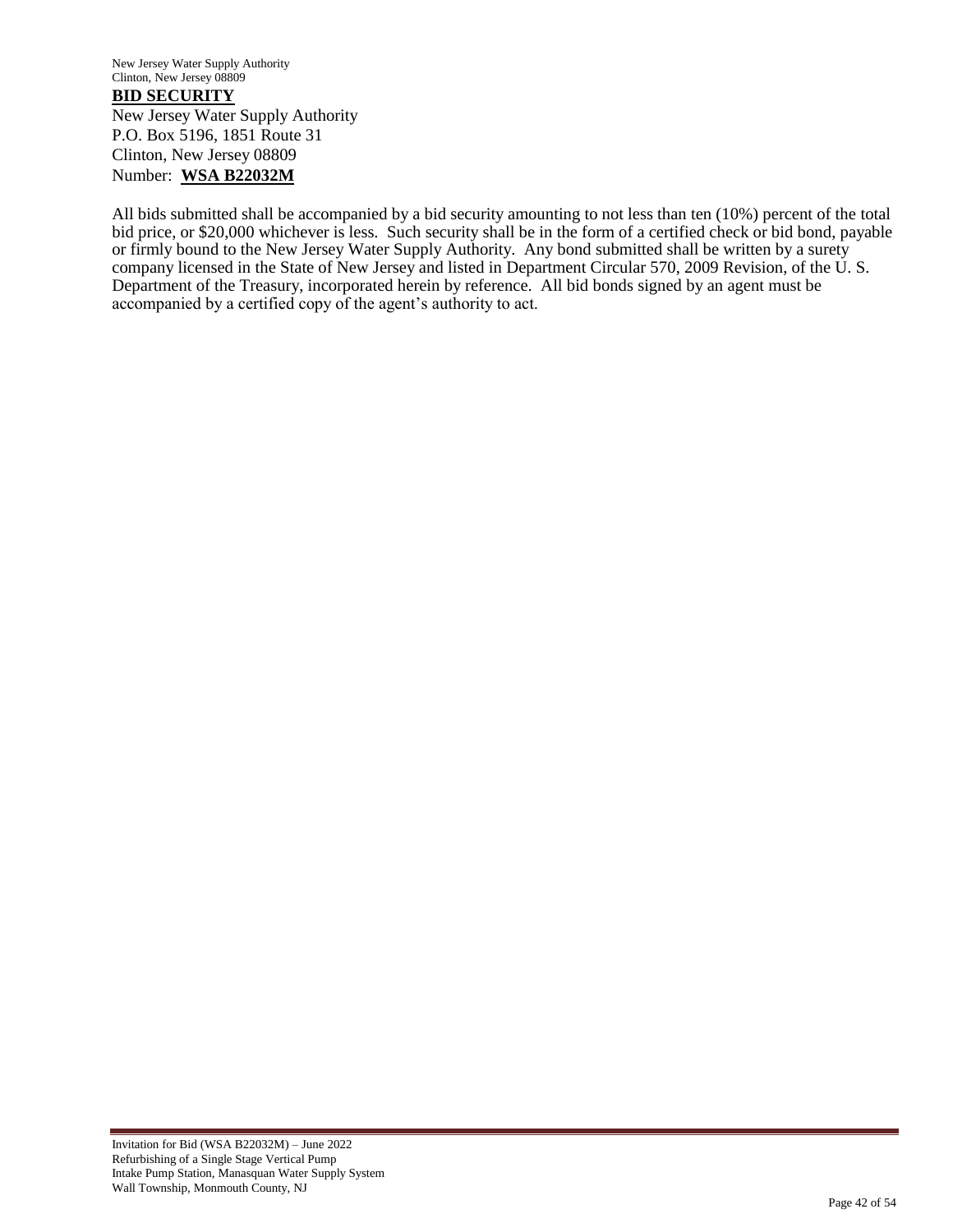| New Jersey Water Supply Authority<br>Clinton, New Jersey 08809                                                           |                        |        |  |
|--------------------------------------------------------------------------------------------------------------------------|------------------------|--------|--|
| <b>BIDDERS AFFIDAVIT FORM</b><br>New Jersey Water Supply Authority                                                       | Number: WSA B22032M    |        |  |
| P.O. Box 5196, 1851 Route 31                                                                                             |                        |        |  |
| Clinton, New Jersey 08809                                                                                                |                        |        |  |
|                                                                                                                          |                        |        |  |
|                                                                                                                          |                        |        |  |
|                                                                                                                          |                        |        |  |
|                                                                                                                          |                        |        |  |
|                                                                                                                          |                        |        |  |
| being duly sworn, deposes and says that he/she is the __________________________                                         | (Title)                |        |  |
|                                                                                                                          |                        |        |  |
| (Name of Bidder)                                                                                                         |                        |        |  |
| the Bid form, that he/she was duly authorized to sign and that the bid is the true offer of the Bidder, and that all the |                        |        |  |
| declarations and statements contained in the bid are true to the best of his/her knowledge and belief.                   |                        |        |  |
|                                                                                                                          |                        |        |  |
|                                                                                                                          |                        | (SEAL) |  |
|                                                                                                                          | Notary Public          |        |  |
|                                                                                                                          | My Commission expires: |        |  |
| (SEAL)<br>Subscribed and sworn to<br>before me this __________ day                                                       |                        |        |  |
|                                                                                                                          |                        |        |  |

÷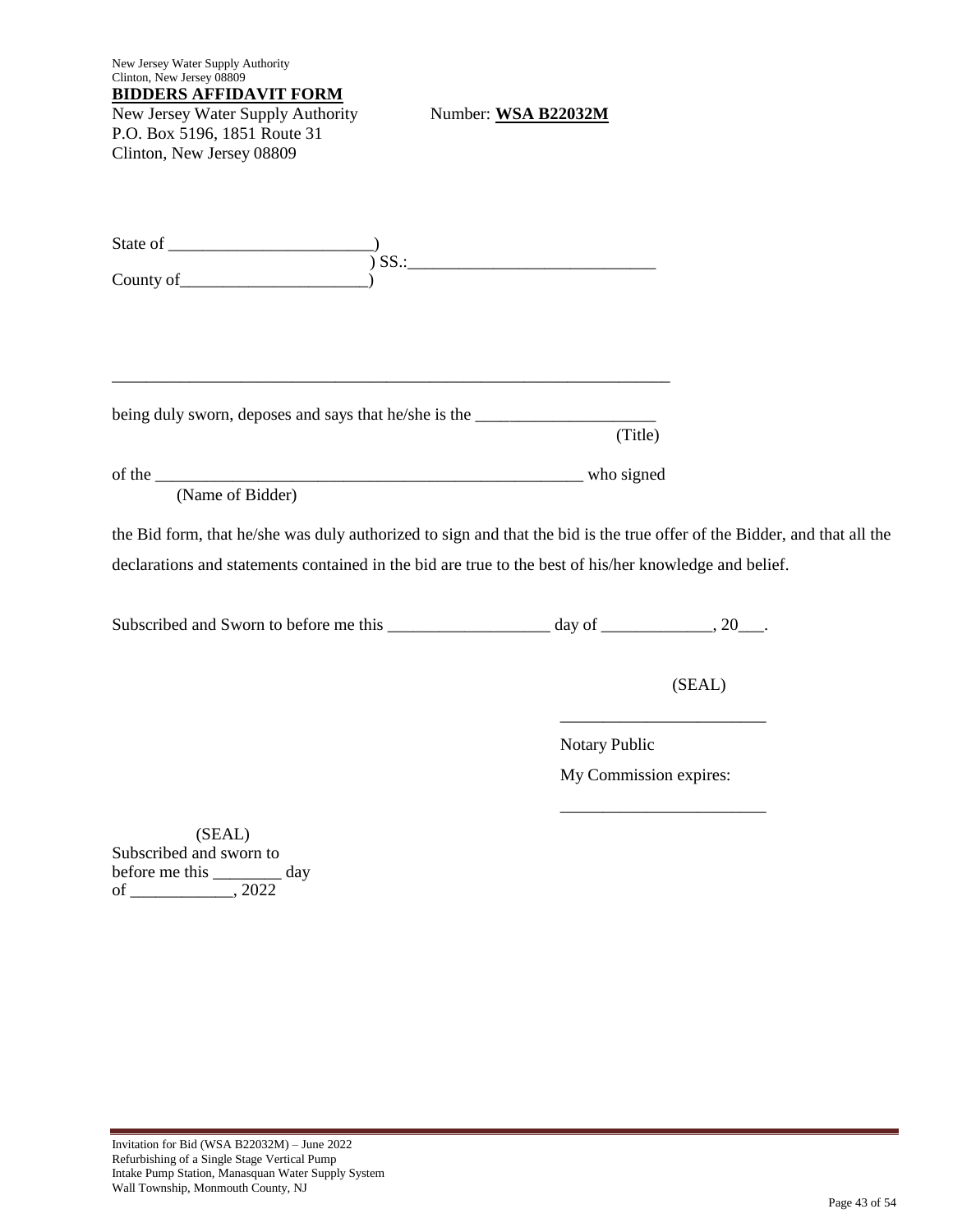#### **NON-COLLUSION AFFIDAVIT FORM**

| New Jersey Water Supply Authority |
|-----------------------------------|
| P.O. Box 5196, 1851 Route 31      |
| Clinton, New Jersey 08809         |

Number: WSA B22032M

STATE OF NEW JERSEY) COUNTY OF  $\qquad \qquad$  ) ss.:

|          | ומ בזדו | in the County of |
|----------|---------|------------------|
| State of |         |                  |

I am of full age and being duly sworn according to law on my oath depose and say:

- 1. I am (title) of the (Firm), who has made the proposal for the construction of the above named Project.
- 2. I executed the Proposal with full authority to do so.
- 3. The fee proposal is genuine, submitted in good faith and not a sham.
- 4. Neither the Firm nor any of its employees or agents have, directly or indirectly, entered into any agreement, participated in any collusion, or otherwise taken any action in restraint of free, competitive bidding in connection with the above-named project. I further certify that neither the Firm, nor any of its employees or agents, have directly or indirectly with any other firms or person colluded to put in a sham fee proposal or refrain from submitting a Proposal, and have not in any manner, directly or indirectly, sought by agreement or collusion, or communication or conference, with any person to fix the fee of the Firm or of any other firms to secure any advantage.
- 5. All statements contained in this Proposal and Affidavit are true and correct and were made with full knowledge that the New Jersey Water Supply Authority relies upon the truth of the statements contained in the Proposal and the truth of the statements contained in this Affidavit, in awarding the Contract for the Project. I am aware that I am personally subject to the penalties of perjury, as is the Firm, if statements made herein are untrue.
- 6. I further warrant that no person or selling agent has been employed or retained to solicit or secure this Contract under an agreement or understanding for a commission, percentage, brokerage or contingent fee. If the Firm engages bona fide employees or a bona fide established commercial or selling agency to perform any similar related acts, the names are set forth as follows:

 $(see N.J.S.A. 52:34-15)$ 

(Signature)

(Type or print name of Affiant)

\_\_\_\_\_\_\_\_\_\_\_\_\_\_\_\_\_\_\_\_\_\_\_\_\_\_\_\_\_\_\_\_\_\_

\_\_\_\_\_\_\_\_\_\_\_\_\_\_\_\_\_\_\_\_\_\_\_\_\_\_\_\_\_\_\_\_\_\_

(Title)

 $\overline{\phantom{a}}$  , and the contract of the contract of the contract of the contract of the contract of the contract of the contract of the contract of the contract of the contract of the contract of the contract of the contrac

(Company)

(SEAL) Subscribed and sworn to before me this \_\_\_\_\_\_\_\_ day of \_\_\_\_\_\_\_\_\_\_\_\_, 2022

l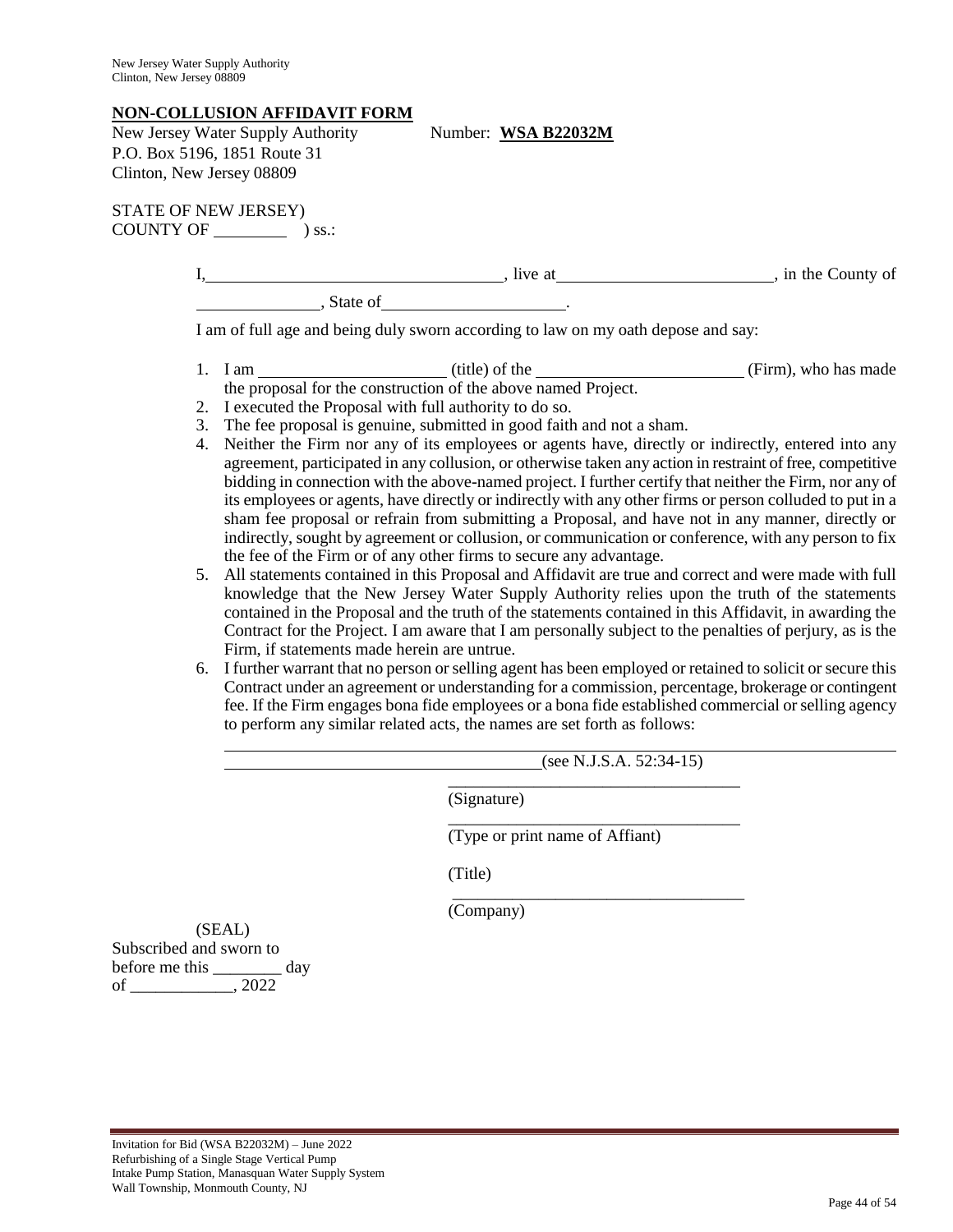#### **ACKNOWLEDGEMENT OF RECEIPT OF CHANGES TO BID DOCUMENTS FORM**

New Jersey Water Supply Authority Number: WSA B22032M P.O. Box 5196, 1851 Route 31 Clinton, New Jersey 08809

Unless changed by written notice, given by either party to the other, addresses of the parties shall be as follows:

The Authority: Executive Director New Jersey Water Supply Authority 1851 Route 31, PO Box 5196 Clinton, NJ 08809 Telephone (908) 638-6121 Fax (908) 638-5241 Bidder/Contractor: \_\_\_\_\_\_\_\_\_\_\_\_\_\_\_\_\_\_\_\_\_\_\_\_\_\_\_\_\_\_\_\_ \_\_\_\_\_\_\_\_\_\_\_\_\_\_\_\_\_\_\_\_\_\_\_\_\_\_\_\_\_\_\_\_ \_\_\_\_\_\_\_\_\_\_\_\_\_\_\_\_\_\_\_\_\_\_\_\_\_\_\_\_\_\_\_\_ Telephone: FAX:\_\_\_\_\_\_\_\_\_\_\_\_\_\_\_\_\_\_\_\_\_\_\_\_\_\_\_\_ The undersigned hereby acknowledges receipt of the following (addendum) (addenda) if any: No. \_\_\_\_\_\_\_\_\_\_\_\_\_\_\_\_\_\_\_\_\_\_\_ Dated: \_\_\_\_\_\_\_\_\_\_\_\_\_\_\_\_\_\_\_\_\_\_\_\_\_\_\_\_\_\_\_ No. \_\_\_\_\_\_\_\_\_\_\_\_\_\_\_\_\_\_\_\_\_\_\_ Dated: \_\_\_\_\_\_\_\_\_\_\_\_\_\_\_\_\_\_\_\_\_\_\_\_\_\_\_\_\_\_\_ \_\_\_\_\_\_\_\_\_\_\_\_\_\_\_\_\_\_\_\_\_\_\_\_\_\_\_\_\_\_\_\_\_\_\_\_\_ Name of Bidder By:  $\Box$ Title: \_\_\_\_\_\_\_\_\_\_\_\_\_\_\_\_\_\_\_\_\_\_\_\_\_\_\_\_\_\_\_\_\_\_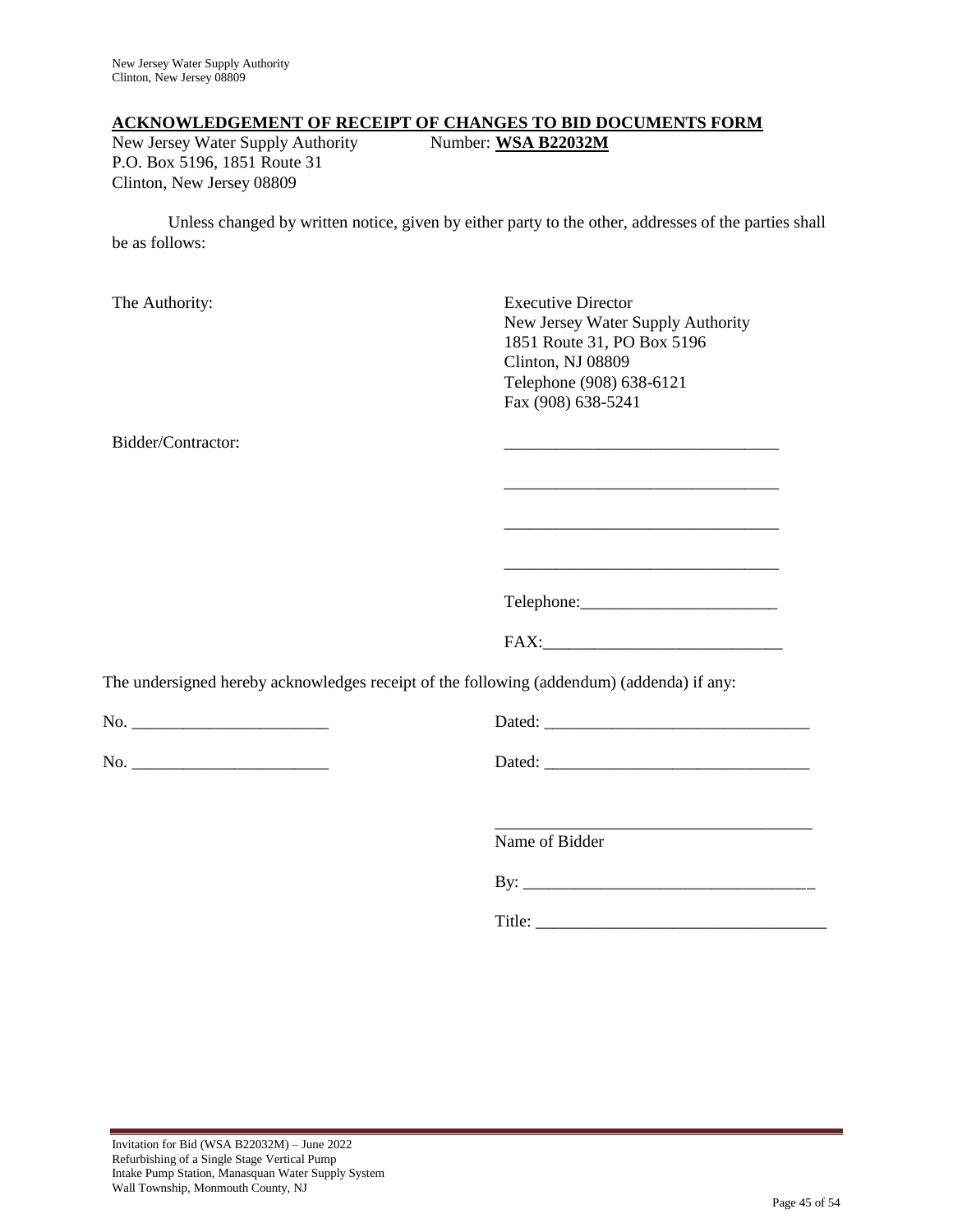## **AFFIRMATIVE ACTION CERTIFICATION**

New Jersey Water Supply Authority P.O. Box 5196, 1851 Route 31 Clinton, New Jersey 08809 Number: **WSA B22032M**

- A. This contract is subject to and all bidders are required to comply with the requirements of N.J.S.A. 10:5-31 et seq. and N.J.A.C. 17:27; Affirmative Action Regulations.
- B. For any violations of this law in addition to all other penalties allowable by law, the violator shall be subject to a fine up to \$1,000.00 for each violation for each day during which the violation continues, as delineated in N.J.A.C. 17:27-10.6, with said fine to be collected in a summary manner pursuant to the "Penalty Enforcement Law of 1999" (N.J.S.A. 2A:58-10 et seq.) (P.L. 1975, C127, Para. 5b) (N.J.A.C. 17:27).

# C. ALL CONTRACTORS

- 1. All contractors shall complete and submit the Initial Project Workforce Report Form AA-201, upon notification of award. Proper completion and submission of this report shall constitute evidence of the contractor"s compliance with the regulations.
- 2. Failure to submit the form may result in the contract being terminated.
- 3. The contractor also agrees to submit a copy of the Monthly Project Workforce Report Form AA-202, once a month thereafter for the duration of the contract to the Division of Contract Compliance and to the Public Agency Compliance Officer.

The undersigned contractor certifies that he is aware of the commitment to comply with the requirements of N.J.S.A. 10:5- 31 et seq. and N.J.A.C. 17:27 and agrees to furnish the required documentation pursuant to the Law.

| COMPANY:   |
|------------|
| SIGNATURE: |
| TITLE:     |

NOTE: A contractor"s bid must be rejected as non-responsive if a contractor fails to comply with the requirements of N.J.S.A. 10:5-31 et seq. and N.J.A.C. 17:27.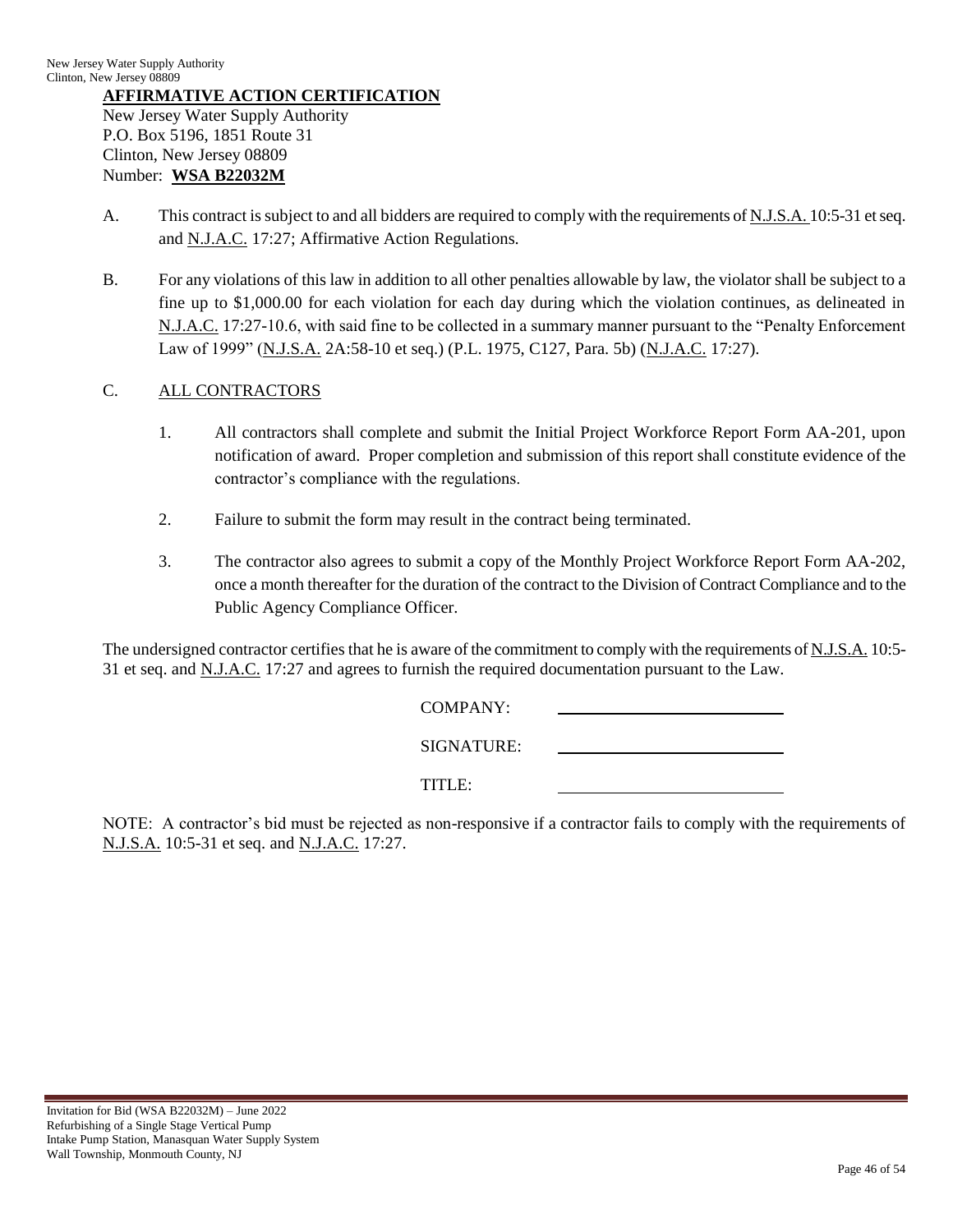## **BIDDERS QUALIFICATIONS FORM**

New Jersey Water Supply Authority Number: WSA B22032M P.O. Box 5196, 1851 Route 31 Clinton, New Jersey 08809

The Bidder shall submit a list of three (3) business entities where services of like or similar nature have been performed within the past five years. The list shall include the name, address (where services were performed), name of person most familiar with the work and their telephone number, and a description of the work performed. Include a statement of the largest amount of construction work which the bidder has done in any one year (state the year).

**1)**

**2)**

**3)**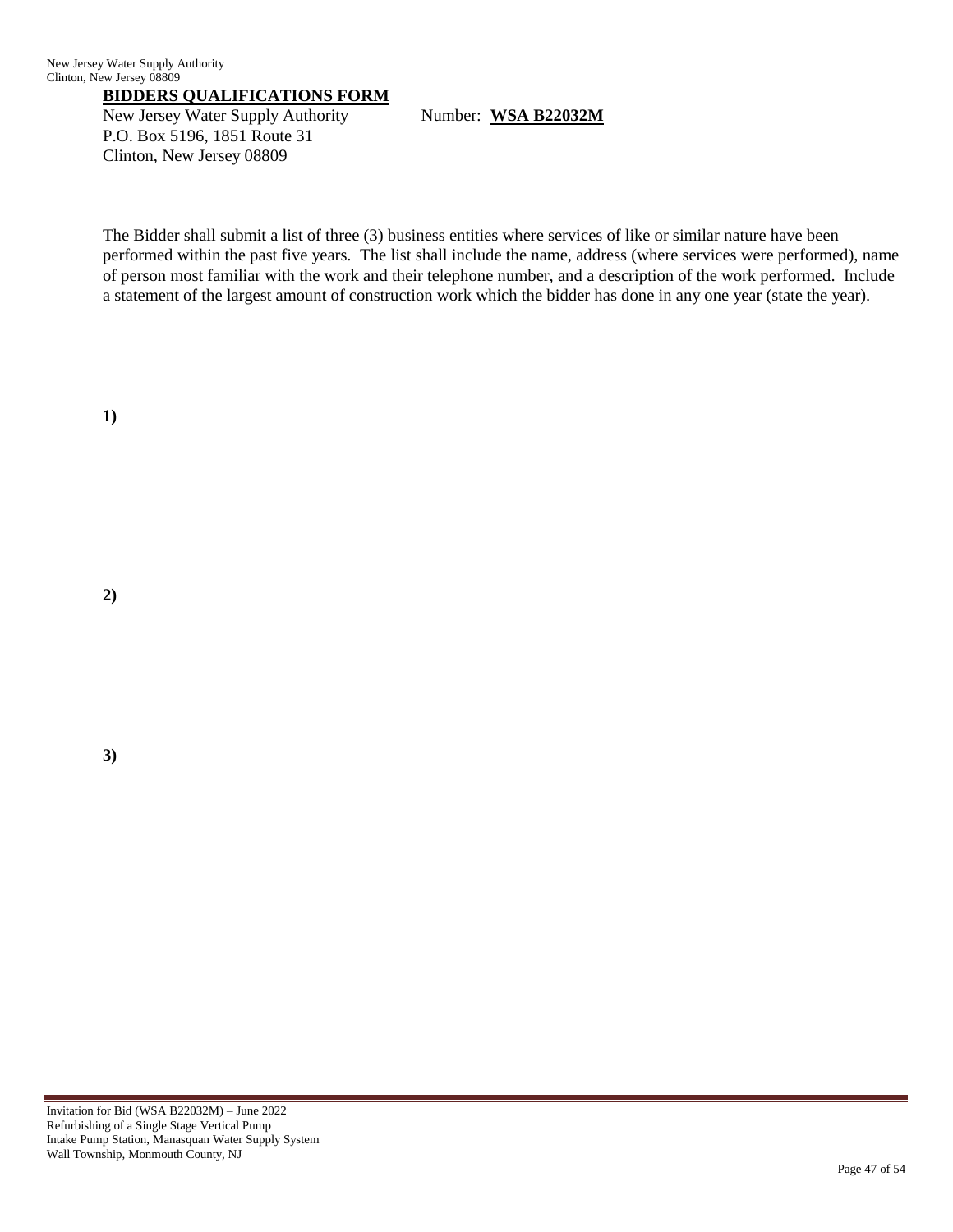## **SUBCONTRACTOR UTILIZATION PLAN**

New Jersey Water Supply Authority P.O. Box 5196, 1851 Route 31 Clinton, New Jersey 08809 Number: **WSA B22032M**

## **INSTRUCTIONS AND INFORMATION**

Any Vendor {Bidder} intending to subcontract must complete the Subcontractor Utilization Plan Form, listing all proposed subcontractors on the Form. Vendors {Contractors} seeking to add, remove, or make changesto approved subcontractors must also use this Form. Pursuant to N.J.S.A. 52:32-44, all subcontractors must have a valid Business Registration Certificate on file with the Division of Revenue and Enterprise Services and a copy of the registration certificate should be attached to the Form. Where the Bid Solicitation includes Small Business Subcontracting Set-Aside provisions, these Instructions provide guidance on how Vendors {Bidders/Contractors} that intend to subcontract can meet set-aside obligations.

## Procedures for Small Business Subcontracting Set-Aside Contracts

If the Bid Solicitation indicates there is a Small Business Subcontracting Set-Aside requirement for this contract and the Vendor  ${Bidder}$  intends to utilize any subcontractors during the course of the contract(s) to be awarded as a result of this Bid Solicitation, the Vendor {Bidder} shall make a good faith effort to meet the set-aside subcontracting targets of awarding a total of twenty-five percent (25%) of the value of the contract to New Jerseybased, Division of Revenue - Small Business Enterprise Unit registered small businesses. N.J.A.C. 17:13-4.1; Executive Order 71 (McGreevey). the Vendor {Bidder} shall make a good faith effort to meet the set-aside subcontracting targets of awarding a total of three percent (3%) of the value of the contract to New Jersey- based, Division of Revenue - registered Disabled Veteran - Owned businesses. N.J.A.C. 17:14-1.1; Executive Order 71 (Murphy).

## **Definitions**

"*Small Business*", as defined by N.J.A.C. 17:13-2.1, means a business that:

- 1. is independently owned and operated;
- 2. is incorporated or registered in and has its principal place of business located in the State of New Jersey;
- 3. has 100 or fewer full-time employees; and
- 4. for a good or services contracts, has gross revenues falling in one of the following three categories:
	- a. 0 to \$500,000 (Category I);
	- b. \$500,001 to \$5,000,000 (Category II);
	- c. \$5,000,001 to \$12,000,000, or the applicable federal revenue standards established at 13 CFR 121.201, whichever is higher (Category III);
- 5. for State construction contracts, has gross revenues falling in one of the following three categories:
	- a. 0 to \$3,000,000 (Category IV);
	- b. gross revenues that do not exceed 50 percent of the applicable annual revenue standards established at 13 CFR 121.201 (Category V);
	- c. gross revenues that do not exceed the applicable annual revenue standards established at CFR 121.201, (Category VI).

"*Division of Revenue - Small Business Enterprise Unit Registered Small Business*" means a small business that meets the New Jersey requirements and definitions of "small business" and has applied for and been approved by the Division of Revenue - Small Business Enterprise Unit as a small business. DPP Rev. 6.14.18 Page 1 of 2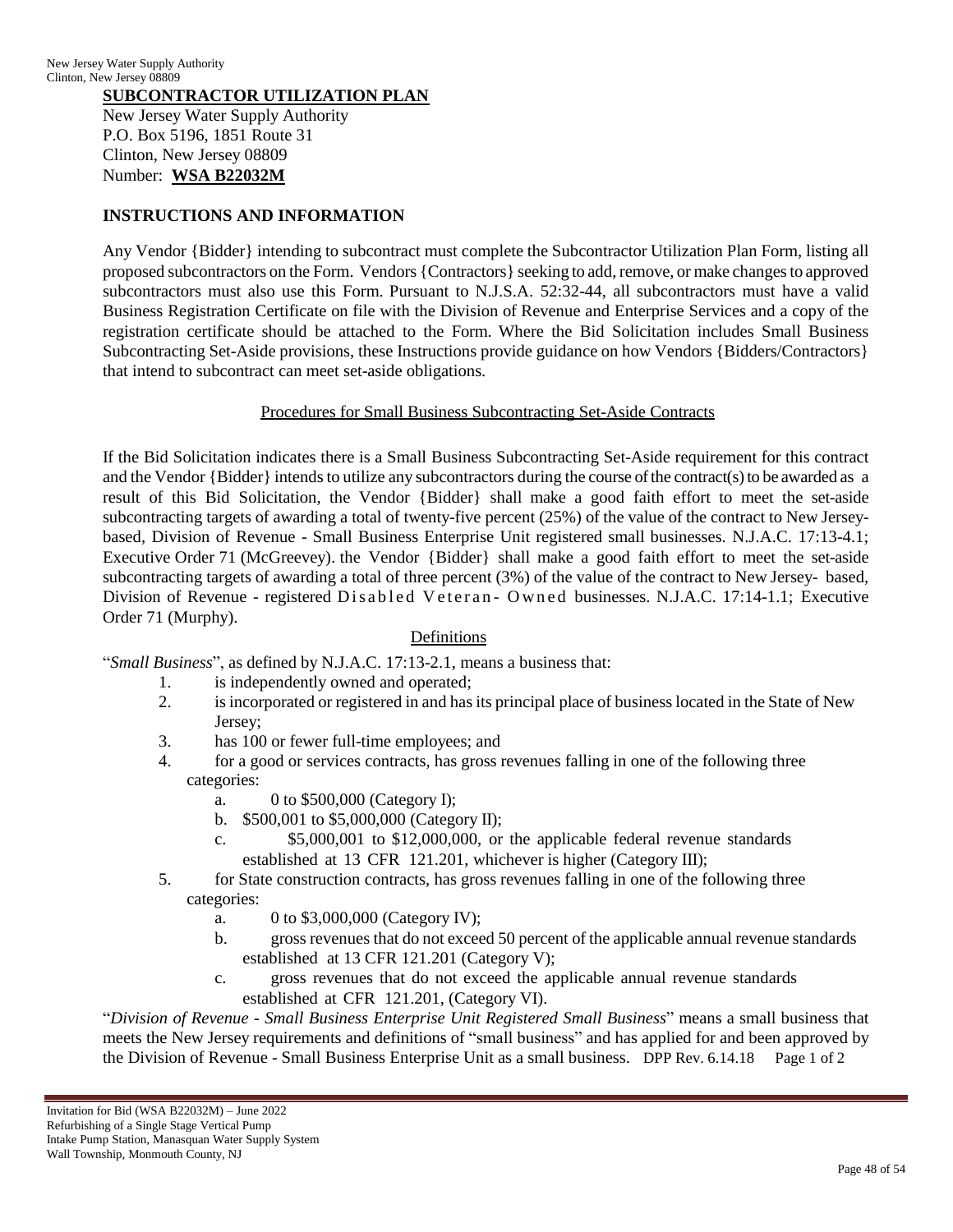#### Suggested Procedure to Demonstrate a Good Faith Effort on Small-Business Subcontracting Set-Aside Contracts

If the Bid Solicitation contains small-business subcontracting set-aside goals and a Vendor {Bidder} intends to subcontract, the following actions should be taken to achieve the set-aside subcontracting goal requirements:

- 1. Attempt to locate eligible small businesses in Categories I, II, III, IV, V and/or VI as appropriate to the Bid Solicitation;
- 2. Request a listing of small businesses by Category from the Division of Revenue and Enterprise Services;
- 3. Record efforts to locate eligible businesses, including the names of businesses contacted and the means and results of such contacts;
- 4. Provide all potential subcontractors with detailed information regarding the specifications;
- 5. Attempt, whenever possible, to negotiate prices with potential subcontractors submitting higher than acceptable price Quotes;
- 6. Obtain, in writing, the consent of any proposed subcontractor to use its name in response to the Bid Solicitation; and,
- 7. Maintain adequate records documenting efforts to achieve the set-aside subcontracting goals.

A Quote should also contain the following items with the Plan, as applicable:

- 1. A copy of the Division of Revenue Small Business Enterprise Unit Registered Small Business proof of registration as a small business for any business proposed as a subcontractor; and,
- 2. Documentation of the Vendor"s {Bidder"s} good faith effort to meet the targets of the set-aside subcontracting requirements. The document(s) should contain sufficient detail to permit the Bid Review Unit of the Division of Purchase and Property to effectively assess the Vendor"s {Bidder"s} efforts to comply if the Vendor {Bidder} has failed to attain the statutory goals.

If awarded the contract, the Vendor {Bidder} shall notify each subcontractor listed in the Plan, in writing.

#### NOTE THAT A VENDOR"S {BIDDER"S} FAILURE TO SATISFY THE SMALL-BUSINESS SUBCONTRACTING TARGETS OR PROVIDE SUFFICIENT DOCUMENTATION OF ITS GOOD FAITH EFFORTS TO MEET THE TARGETS WITH THE QUOTE OR WITHIN TEN (10) DAYS UPON REQUEST SHALL PRECLUDE AWARD OF A CONTRACT TO THE VENDOR {BIDDER}.

A Vendor {Bidder} seeking eligible Small Businesses should contact:

New Jersey Division of Revenue and Enterprise Services- Small Business Enterprise Unit 33 West State Street - Fifth Floor PO Box 026 Trenton, NJ 08625-0026 Telephone: (609) 292-2146 Fax: (609) 984-6679

Each Vendor {Bidder} awarded a contract for a procurement which contains the set-aside subcontracting goal requirement shall fully cooperate in any studies or surveys which may be conducted by the State to determine the extent of the Vendor's {Bidder's} compliance with N.J.A.C. 17:13-1.1 et seq.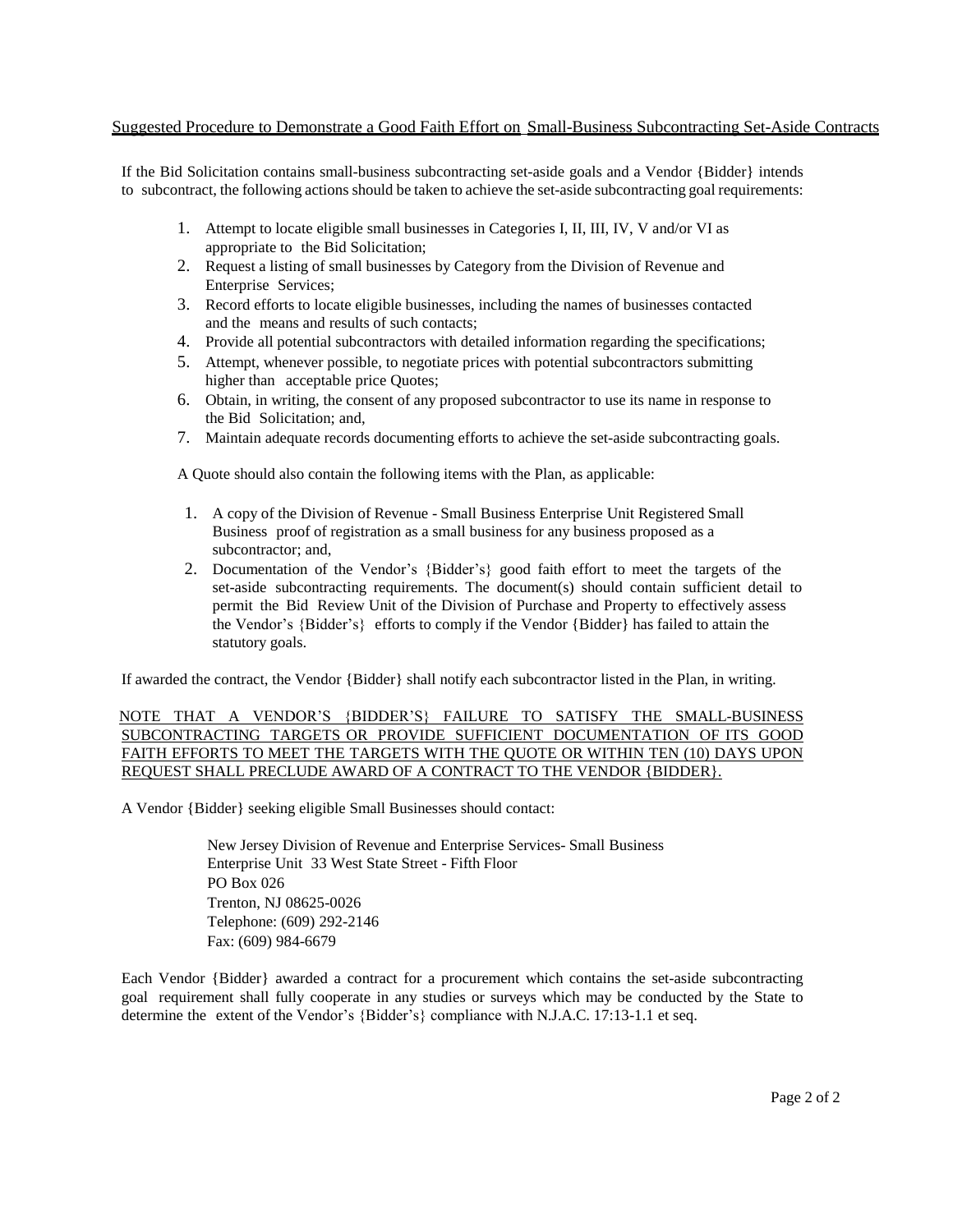

# **STATE OF NEW JERSEY DEPARTMENT OF THE TREASURY DIVISION OF PURCHASE AND PROPERTY**

**33 WEST STATE STREET, P.O. BOX 230 TRENTON, NEW JERSEY 08625-0230**

# **SUBCONTRACTOR UTILIZATION PLAN FORM**

| <b>VENDOR {BIDDER} NAME:</b>                                           |        |            |   |                         |                  |
|------------------------------------------------------------------------|--------|------------|---|-------------------------|------------------|
| <b>VENDOR {BIDDER} ADDRESS:</b>                                        |        |            |   |                         |                  |
| <b>VENDOR {BIDDER} PHONE NUMBER:</b>                                   |        |            |   |                         |                  |
| <b>VENDOR {BIDDER} EMAIL:</b>                                          |        |            |   |                         |                  |
| <b>INSTRUCTIONS:</b> List all businesses to be used as subcontractors. |        |            |   |                         |                  |
| <b>SUBCONTRACTOR'S NAME:</b>                                           |        |            |   |                         |                  |
| <b>SUBCONTRACTORISA SMALL BUSINESS:</b>                                | $\Box$ | <b>YES</b> |   | NO.                     |                  |
| IF YES, SMALL BUSINESS CATEGORY*                                       | $\Box$ | $\Box$     | 血 | $\overline{\mathbf{N}}$ | $\mathbf \Delta$ |
| <b>SUBCONTRACTOR'S ADDRESS:</b>                                        |        |            |   |                         |                  |
| <b>SUBCONTRACTOR PHONE NUMBER:</b>                                     |        |            |   |                         |                  |
| <b>SUBCONTRACTOR EMAIL:</b>                                            |        |            |   |                         |                  |
| <b>SUBCONTRACTOR FEIN:</b>                                             |        |            |   |                         |                  |
| TYPE(S) OF SERVICE(S) TO BE PROVIDED:                                  |        |            |   |                         |                  |
| <b>ESTIMATED VALUE OF SUBCONTRACT:</b>                                 |        |            |   |                         |                  |
| <b>SUBCONTRACTOR'S NAME:</b>                                           |        |            |   |                         |                  |
| <b>SUBCONTRACTORIS A DISABLED</b>                                      |        | <b>YES</b> |   | NO                      |                  |
| <b>VETERAN-OWNED</b>                                                   | П      |            |   |                         |                  |
| <b>BUSINESSSUBCONTRACTOR'S</b>                                         |        |            |   |                         |                  |
| <b>ADDRESS:</b>                                                        |        |            |   |                         |                  |
|                                                                        |        |            |   |                         |                  |
| <b>SUBCONTRACTOR PHONE NUMBER:</b>                                     |        |            |   |                         |                  |
| <b>SUBCONTRACTOR EMAIL:</b>                                            |        |            |   |                         |                  |
| <b>SUBCONTRACTOR FEIN:</b>                                             |        |            |   |                         |                  |
| TYPE(S) OF SERVICE(S) TO BE PROVIDED:                                  |        |            |   |                         |                  |

relevant category in accordance with N.J.A.C. 17:13-4.1.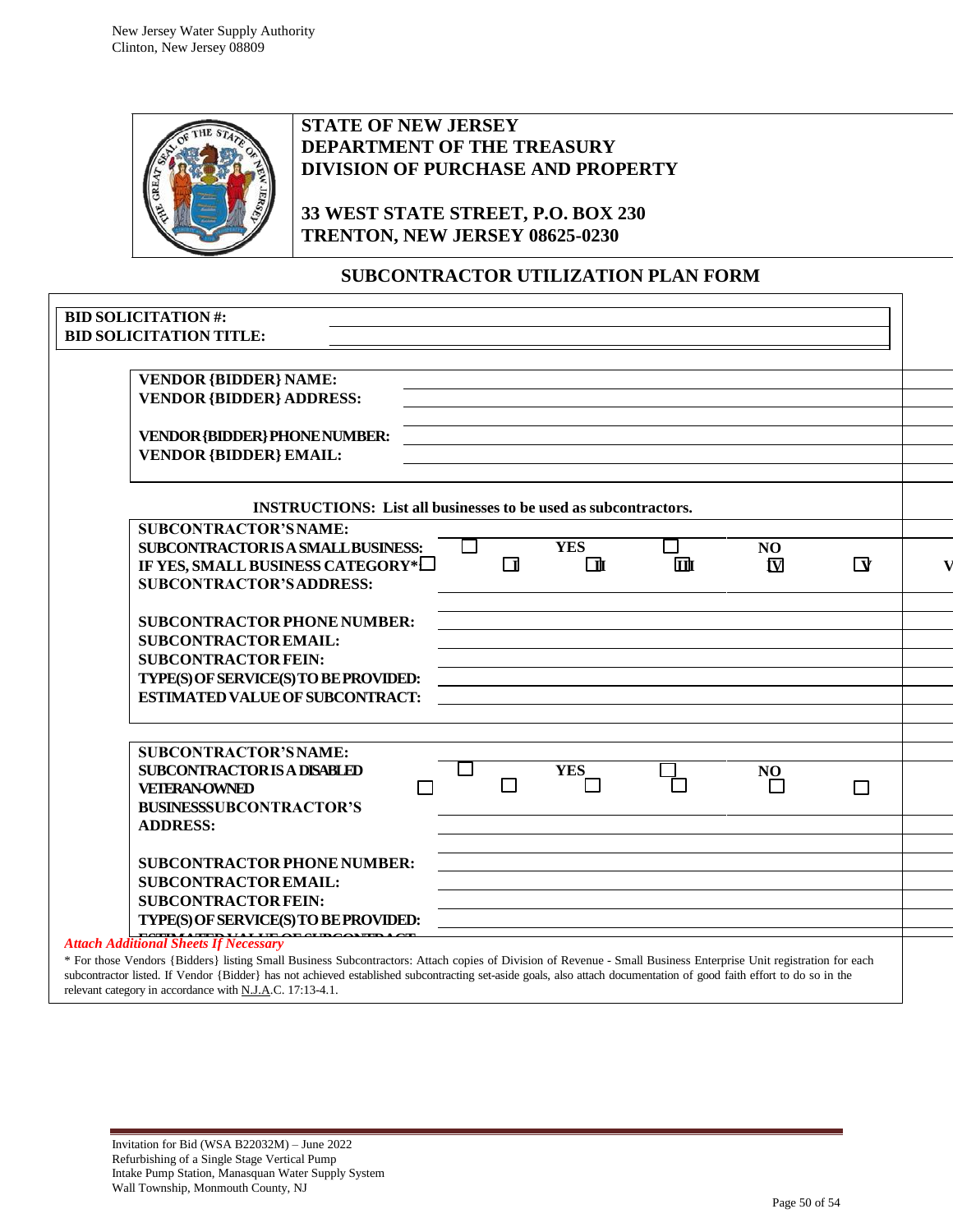#### **CERTIFICATION**

I, the undersigned, certify that I am authorized to execute this certification on behalf of the Vendor {Bidder}, that the foregoing information and any attachments hereto, to the best of my knowledge are true and complete. I acknowledge that the State of New Jersey is relying on the informa contained herein, and that the Vendor {Bidder} is under a continuing obligation from the date of this certification through the completion of contract(s) with the State to notify the State in writing of any changes to the information contained herein; that I am aware that it is a criminal offense make a false statement or misrepresentation in this certification. If I do so, I will be subject to criminal prosecution under the law, and it will constitute material breach of my agreement(s) with the State, permitting the State to declare any contract(s) resulting from this certification void unenforceable.

Signature Date

Print Name and Title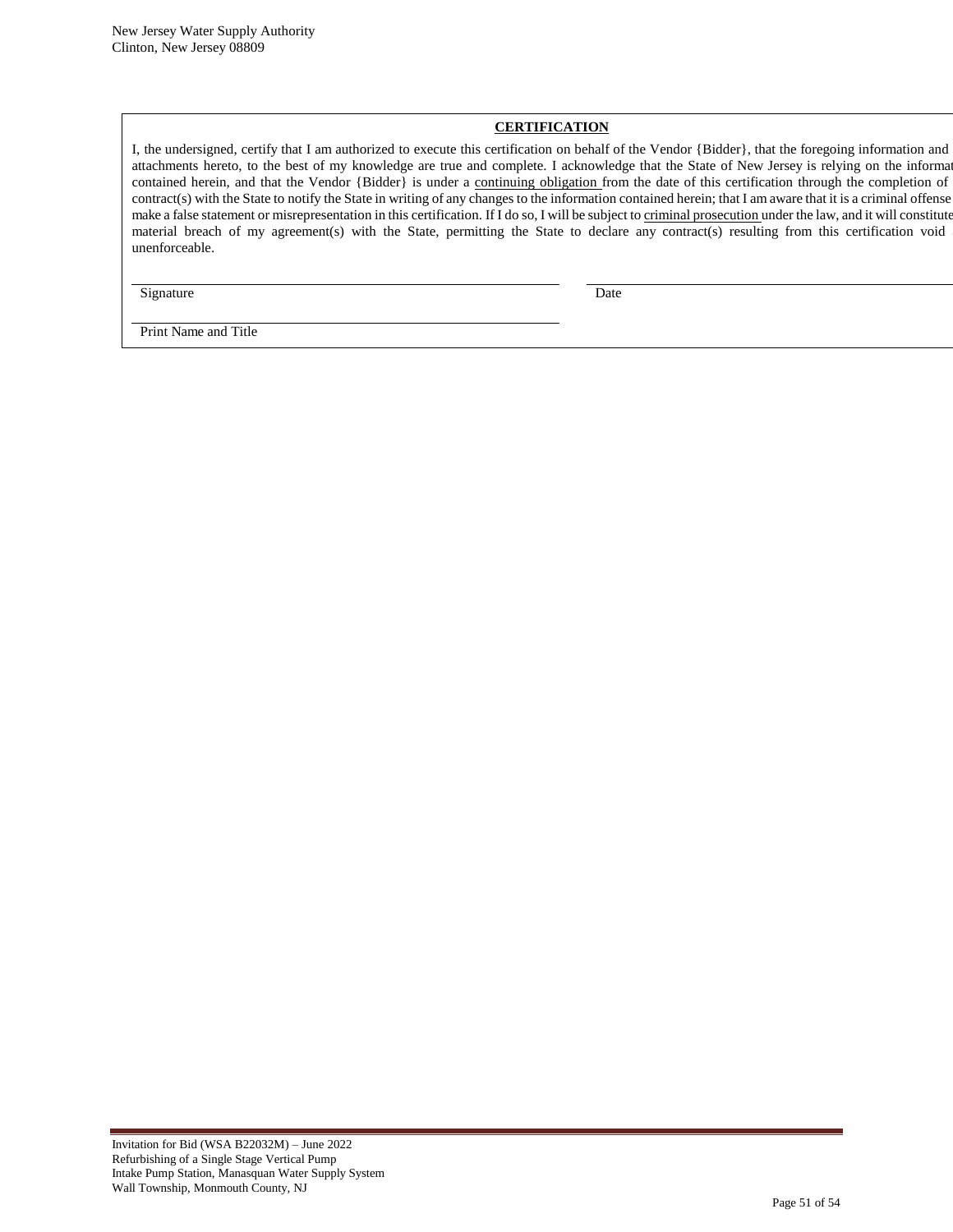## **BUSINESS CERTIFICATION FORM**

New Jersey Water Supply Authority Number: WSA B22032M P.O. Box 5196, 1851 Route 31 Clinton, New Jersey 08809

No firm may be issued a contract unless they comply with the Law pursuant to N.J.S.A. 52:32-44.

A contractor shall provide proof of valid business registration with the Division of Revenue in the Department of the Treasury to the New Jersey Water Supply Authority; no contract shall be entered into by the New Jersey Water Supply Authority unless the contractor first provides proof of valid business registration.

A subcontractor under any contract with the New Jersey Water Supply Authority shall provide proof of valid business registration with the Division of Revenue to any contractor; verification information shall be forwarded by the contractor to the New Jersey Water Supply Authority. No subcontract shall be entered into by any contractor under any contract with the New Jersey Water Supply Authority unless the subcontractor first provides proof of valid business registration.

FILL IN THE APPLICABLE BOX BELOW. YOUR BID WILL BE ACCEPTED EVEN IF YOU ARE NOT IN COMPLIANCE AT THIS TIME. IF, HOWEVER, YOU ARE THE LOWEST RESPONSIVE BIDDER AND HAVE NOT YET COMPLIED WITH THE BUSINESS REGISTRATION ACT, WE WILL SEND YOU THE BUSINESS REGISTRATION DOCUMENTS FOR COMPLETIONS PRIOR TO THE AWARD. YOU MUST RETURN THE COMPLETED DOCUMENT TO US WITHIN SEVEN DAYS AFTER YOU RECEIVE SAME.

- □ A STATE OF NEW JERSEY BUSINESS CERTIFICATION CERTIFICATE OF APPROVAL HAS BEEN RECEIVED. (COPY OF SAME MUST BE SUBMITTED WITH BID.)
- □ A REPORT MUST BE SUBMITTED TO THE PROPER OFFICES AS INDICATED ON SAID FORM. http://www.nj.gov/treasury/revenue/busregcert.shtml

# **I CERTIFY THAT THE ABOVE INFORMATION IS CORRECT TO THE BEST OF MY KNOWLEDGE.**

| Firm Name: |  |  |
|------------|--|--|
| Signature: |  |  |
| Title:     |  |  |

Date: \_\_\_\_\_\_\_\_\_\_\_\_\_\_\_\_\_\_\_\_\_\_\_\_\_\_\_\_\_\_\_\_\_\_\_\_\_\_\_\_\_\_\_\_\_\_\_\_\_\_\_\_\_\_\_\_\_\_\_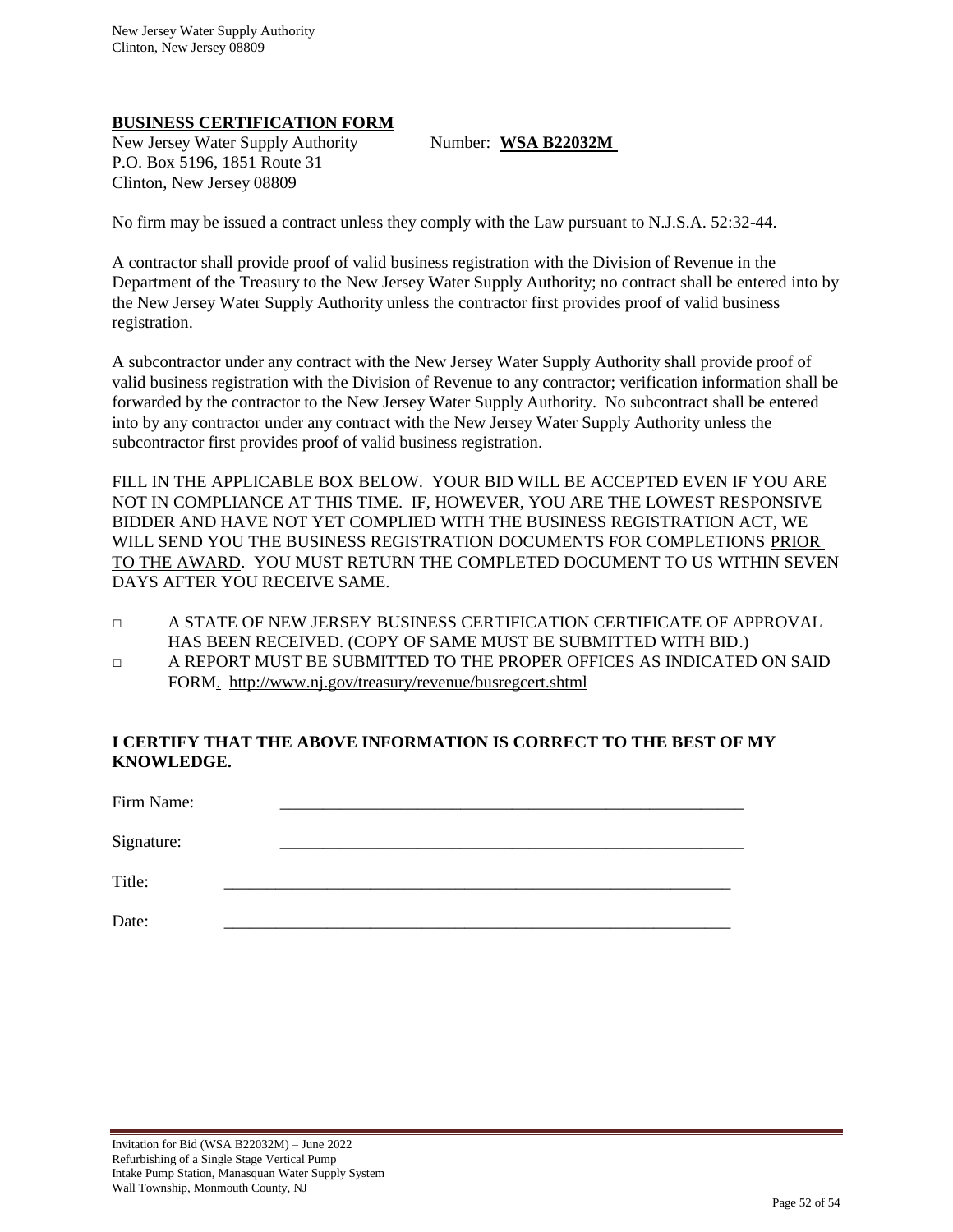## **PUBLIC WORKS CONTRACTOR CERTIFICATION FORM**

New Jersey Water Supply Authority P.O. Box 5196, 1851 Route 31 Clinton, New Jersey 08809 Number: **WSA B22032M**

The New Jersey Public Works Contractor Registration Act requires all contractors, subcontractors and lower tier subcontractor(s) who engage in any contract for public works as defined by N.J.S.A. 34:11-56.26 be registered with the New Jersey Department of Labor and Workforce Development before submitting a bid. Contractors and any named subcontractors are requested to provide proof of registration(s) with their bid, noting the Authority will not reject bids if proof of registration is not submitted per <u>N.J.S.A.</u> 34:11-56.55. Any questions regarding the registration process should be directed to the Division of Wage and Hour Compliance at (609) 292-9464.

No contract shall be entered into by the New Jersey Water Supply Authority unless the contractor first provides proof of contractor registration(s).

A subcontractor under any contract with the New Jersey Water Supply Authority shall provide proof of contractor registration with the Department of Labor and Workforce Development to any contractor; verification information shall be forwarded by the contractor to the New Jersey Water Supply Authority. No subcontract shall be entered into by any contractor under any contract with the New Jersey Water Supply Authority unless the subcontractor first provides proof of contractor registration.